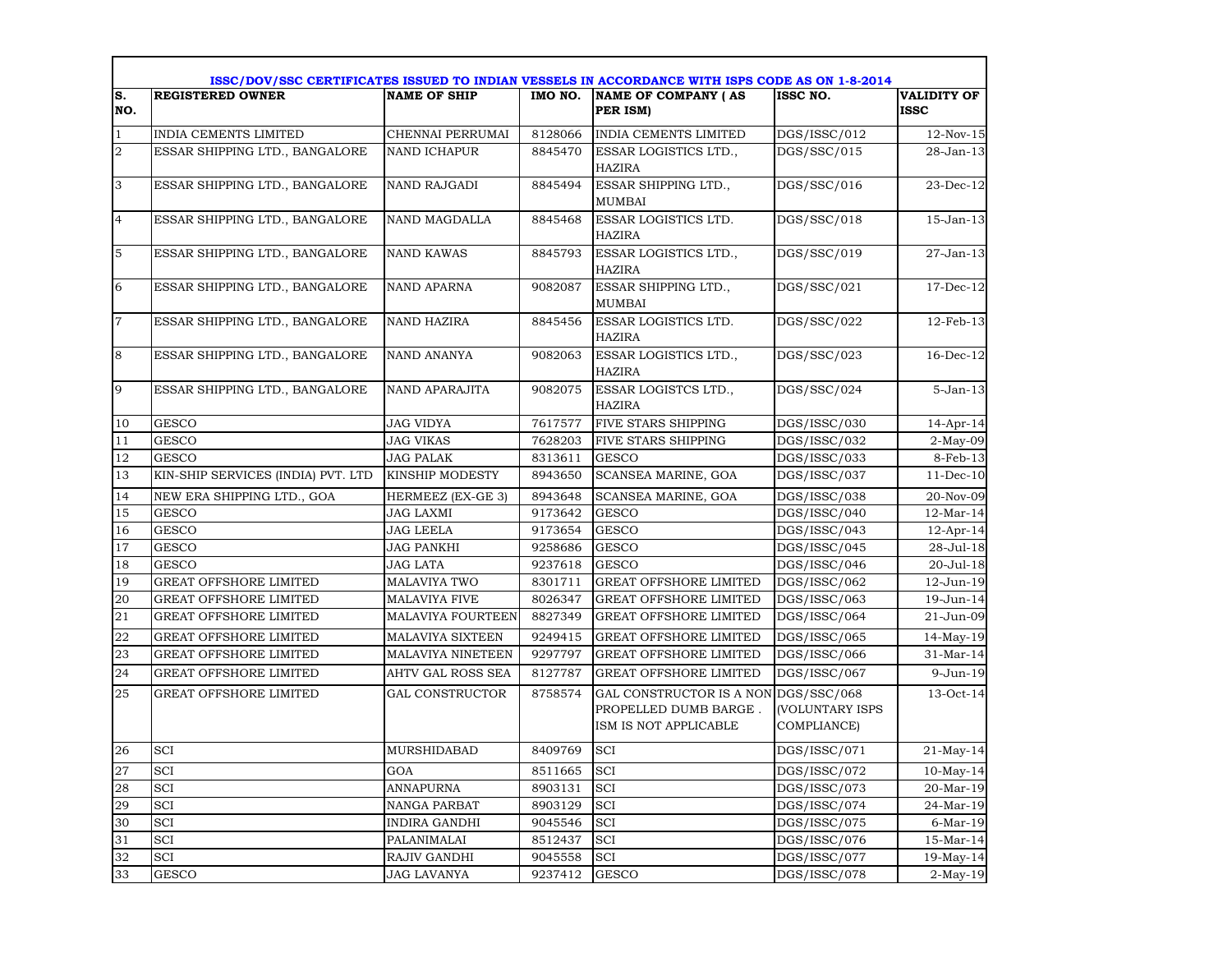| 34 | SCI        | ABUL KALAM AZAD                                               | 8600973 | <b>SCI</b> | DGS/ISSC/079              | 2-Apr-19       |
|----|------------|---------------------------------------------------------------|---------|------------|---------------------------|----------------|
| 35 | <b>SCI</b> | <b>ALAKNANDA</b>                                              | 8321046 | <b>SCI</b> | DGS/ISSC/080              | 25-Mar-14      |
| 36 | SCI        | <b>ANKLESHWAR</b>                                             | 9074860 | SCI        | $\overline{DGS}/ISSC/081$ | 8-Apr-19       |
| 37 | SCI        | <b>BANKIMCHANDRA</b><br><b>CHATTERJEE</b>                     | 9045481 | <b>SCI</b> | DGS/ISSC/082              | 16-Apr-14      |
| 38 | SCI        | <b>CAPTAIN</b><br><b>GURBACHAN SINGH</b><br><b>SALARIA</b>    | 8224157 | SCI        | DGS/ISSC/083              | $11-Apr-14$    |
| 39 | SCI        | COL. ARDESHIR<br><b>BURSORJI TARAPORE</b><br><b>PVC</b>       | 8316637 | <b>SCI</b> | DGS/ISSC/084              | $9-Apr-14$     |
| 40 | SCI        | <b>COMPANY HAVILDAR</b><br>MAJOR PIRU SINGH<br><b>PVC</b>     | 8224145 | SCI        | DGS/ISSC/085              | 23-Apr-14      |
| 41 | SCI        | <b>DAKSHINESHWAR</b>                                          | 8409771 | <b>SCI</b> | DGS/ISSC/086              | $14$ -May-14   |
| 42 | SCI        | <b>DESH BHAKT</b>                                             | 9232905 | <b>SCI</b> | DGS/ISSC/087              | $10-Apr-19$    |
| 43 | SCI        | <b>DESH GAURAV</b>                                            | 9243033 | SCI        | DGS/ISSC/088              | 27-Mar-19      |
| 44 | SCI        | <b>DESH PREM</b>                                              | 9232917 | <b>SCI</b> | DGS/ISSC/089              | 26-May-14      |
| 45 | SCI        | <b>DESH RAKSHAK</b>                                           | 9243021 | <b>SCI</b> | DGS/ISSC/090              | $11-Apr-19$    |
| 46 | SCI        | <b>DEV PRAYAG</b>                                             | 8321072 | SCI        | DGS/ISSC/091              | 18-Apr-14      |
| 47 | <b>SCI</b> | <b>FLYING OFFICER</b><br>NIRMALJIT SINGH<br><b>SEKHON PVC</b> | 8311170 | <b>SCI</b> | DGS/ISSC/092              | 23-Mar-14      |
| 48 | SCI        | <b>GANDHAR</b>                                                | 9079195 | SCI        | DGS/ISSC/093              | 26-Mar-19      |
| 49 | SCI        | <b>GANGA SAGAR</b>                                            | 8409783 | <b>SCI</b> | DGS/ISSC/094              | 22-Apr-14      |
| 50 | SCI        | <b>GURU GOBIND</b><br><b>SINGH</b>                            | 9070151 | <b>SCI</b> | DGS/ISSC/095              | 22-Mar-19      |
| 51 | SCI        | <b>HARDWAR</b>                                                | 8321096 | SCI        | DGS/ISSC/096              | 24-Apr-14      |
| 52 | <b>SCI</b> | HAVILDAR ABDUL<br><b>HAMID PVC</b>                            | 8316625 | <b>SCI</b> | DGS/ISSC/097              | 5-Jun-14       |
| 53 | <b>SCI</b> | LAL BAHADUR<br><b>SHASTRI</b>                                 | 9045534 | <b>SCI</b> | DGS/ISSC/100              | 29-May-14      |
| 54 | <b>SCI</b> | LANCE NAIK ALBERT<br><b>EKKA PVC</b>                          | 8311209 | SCI        | DGS/ISSC/101              | 28-Apr-14      |
| 55 | <b>SCI</b> | LANCE NAIK KARAM<br><b>SINGH PVC</b>                          | 8224119 | SCI        | DGS/ISSC/102              | 8-Apr-14       |
| 56 | SCI        | LOK PREM                                                      | 8126771 | <b>SCI</b> | DGS/ISSC/106              | 13-Apr-14      |
| 57 | SCI        | LOK RAJESHWARI                                                | 8026165 | <b>SCI</b> | DGS/ISSC/107              | $8-May-14$     |
| 58 | SCI        | LT. ARUN KHETRAPAL<br><b>PVC</b>                              | 8311182 | SCI        | DGS/ISSC/108              | $9-Apr-14$     |
| 59 | SCI        | LT. RAMA RAGHOBA<br>RANE PVC                                  | 8224121 | SCI        | DGS/ISSC/109              | $18$ -Apr-14   |
| 60 | SCI        | MAHARAJA AGRASEN                                              | 9070149 | <b>SCI</b> | DGS/ISSC/110              | $7 - Apr - 19$ |
| 61 | SCI        | <b>MAHARSHI</b><br>PARASHURAM                                 | 9034547 | <b>SCI</b> | DGS/ISSC/112              | 24-Mar-19      |
| 62 | SCI        | MANDAKINI                                                     | 8321058 | <b>SCI</b> | DGS/ISSC/113              | 25-Apr-14      |
|    |            |                                                               |         |            |                           |                |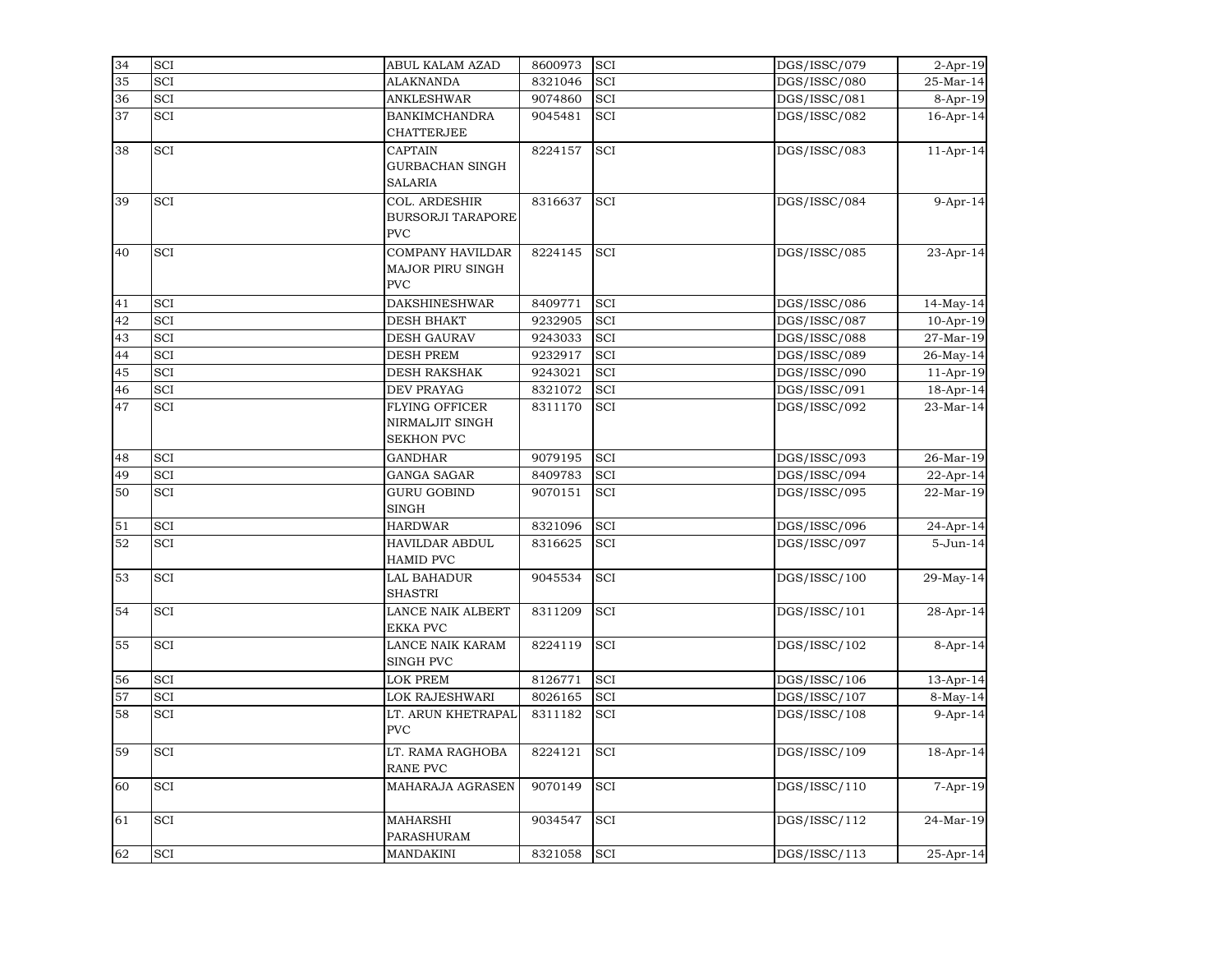| 63 | <b>SCI</b>                                 | MAJOR DHAN SINGH              | 8224169 | <b>SCI</b>                                                     | DGS/ISSC/114 | 17-Apr-14    |
|----|--------------------------------------------|-------------------------------|---------|----------------------------------------------------------------|--------------|--------------|
|    |                                            | THAPA PVC                     |         |                                                                |              |              |
| 64 | SCI                                        | <b>MAJOR HOSHIAR</b>          | 8311194 | <b>SCI</b>                                                     | DGS/ISSC/115 | 8-Jun-14     |
|    |                                            | SINGH PVC                     |         |                                                                |              |              |
| 65 | SCI                                        | MAJOR SHAITAN                 | 8316613 | SCI                                                            | DGS/ISSC/116 | $16$ -Apr-14 |
|    |                                            | SINGH PVC                     |         |                                                                |              |              |
| 66 | SCI                                        | MOTILAL NEHRU                 | 8503113 | SCI                                                            | DGS/ISSC/118 | $1-May-14$   |
| 67 | SCI                                        | NAIK JADUNATH                 | 8224133 | <b>SCI</b>                                                     | DGS/ISSC/119 | $1-Apr-14$   |
|    |                                            | SINGH PVC                     |         |                                                                |              |              |
| 68 | SCI                                        | PATALIPUTRA                   | 8409757 | <b>SCI</b>                                                     | DGS/ISSC/120 | 19-Apr-14    |
| 69 | SCI                                        | RABINDRANATH                  | 9045479 | <b>SCI</b>                                                     | DGS/ISSC/121 | $3-Mar-14$   |
|    |                                            | <b>TAGORE</b>                 |         |                                                                |              |              |
| 70 | <b>SCI</b>                                 | <b>RISHIKESH</b>              | 8321084 | <b>SCI</b>                                                     | DGS/ISSC/122 | $2$ -Jun-14  |
| 71 | <b>SCI</b>                                 | SABARIMALA                    | 8512425 | <b>SCI</b>                                                     | DGS/ISSC/123 | 17-Apr-14    |
| 72 | SCI                                        | SUBEDAR JOGINDER<br>SINGH PVC | 8224171 | <b>SCI</b>                                                     | DGS/ISSC/124 | 23-Mar-14    |
| 73 | SCI                                        | TAMILNADU                     | 9107631 | <b>SCI</b>                                                     | DGS/ISSC/125 | $17-May-14$  |
| 74 | SCI                                        | TIRUMALAI                     | 8512413 | <b>SCI</b>                                                     | DGS/ISSC/126 | 24-Apr-14    |
| 75 | SCI                                        | UTTARKASHI                    | 8321060 | SCI                                                            | DGS/ISSC/127 | 23-Apr-14    |
| 76 | SCI                                        | VARANASI                      | 8321101 | <b>SCI</b>                                                     | DGS/ISSC/128 | 24-May-14    |
| 77 | CASTLE SHIPS PVT. LTD.                     | <b>HARI SAGAR</b>             | 8216679 | <b>IND-AUST</b>                                                | DGS/ISSC/129 | 12-Feb-19    |
| 78 | SEVEN ISLANDS SHIPPING LTD                 | <b>LOURDES</b>                | 8316986 | <b>SEVEN ISLANDS SHIPPING</b><br><b>LTD</b>                    | DGS/ISSC/135 | 28-Jul-14    |
| 79 | MERCATOR LINES LTD                         | DEVSI                         | 8319926 | MERCATOR LINES LTD                                             | DGS/ISSC/139 | 15-Jan-14    |
| 80 | MERCATOR LINES LTD                         | <b>SISOLI</b>                 | 7915345 | ANGLO-EASTERN SHIP MGT<br>(I) PVT. LTD, MUMBAI                 | DGS/ISSC/140 | 29-Mar-09    |
| 81 | MERCATOR LINES LTD                         | HARSHA                        | 7810466 | MLL LOGISTICS [EX-IND-<br>AUST]                                | DGS/ISSC/141 | 28-May-09    |
| 82 | MERCATOR LINES LTD                         | PUNITA                        | 8219073 | MERCATOR LINES LTD                                             | DGS/ISSC/142 | $7-Mar-14$   |
| 83 | MERCATOR LINES LTD                         | <b>SADANAND</b>               | 8322521 | FLEET MANAGEMENT INDIA<br>PVT. LTD., MUMBAI                    | DGS/ISSC/143 | $7-May-13$   |
| 84 | V.M. SALGAOCAR & BROTHER PVT.              | SWATIRANI                     | 5356686 | V.M. SALGAOCAR &                                               | DGS/DOV/145  | 17-Oct-14    |
|    | LTD.                                       |                               |         | BROTHER PVT. LTD.                                              |              |              |
| 85 | SESA GOA LTD., GOA                         | PRIYAMVADA                    | 5267380 | <b>ACCORD MARINE</b><br>MANAGEMENT PVT. LTD.,<br><b>MUMBAI</b> | DGS/ISSC/146 | 22-Mar-17    |
| 86 | APEEJAY SHIPPING LTD.                      | APJ AKHIL                     | 8116867 | APEEJAY SHIPPING LTD.                                          | DGS/ISSC/152 | 19-Jun-14    |
| 87 | SURRENDRA OVERSEAS LTD.,<br><b>KOLKATA</b> | APJ SRIDEVI                   | 7527162 | SURRENDRA OVERSEAS LTD., DGS/ISSC/153<br><b>KOLKATA</b>        |              | $2$ -May-14  |
| 88 | SESA GOA LTD., GOA                         | <b>ORISSA</b>                 | 7403237 | <b>ACCORD MARINE</b><br>MANAGEMENT PVT. LTD.,<br><b>MUMBAI</b> | DGS/ISSC/154 | $9-May-19$   |
| 89 | SANMAR SHIPPING LTD., CHENNAI              | SANMAR SERENADE               | 9015357 | SANMAR SHIPPING LTD.,<br><b>CHENNAI</b>                        | DGS/ISSC/156 | 17-May-19    |
| 90 | SANMAR SHIPPING LTD., CHENNAI              | SANMAR SENTINEL               | 8320535 | SANMAR SHIPPING LTD.,<br><b>CHENNAI</b>                        | DGS/ISSC/157 | $1-May-09$   |
| 91 | SANMAR SHIPPING LTD., CHENNAI              | SANMAR PHOENIX                | 8320523 | SANMAR SHIPPING LTD.,<br><b>CHENNAI</b>                        | DGS/ISSC/158 | 29-Jun-14    |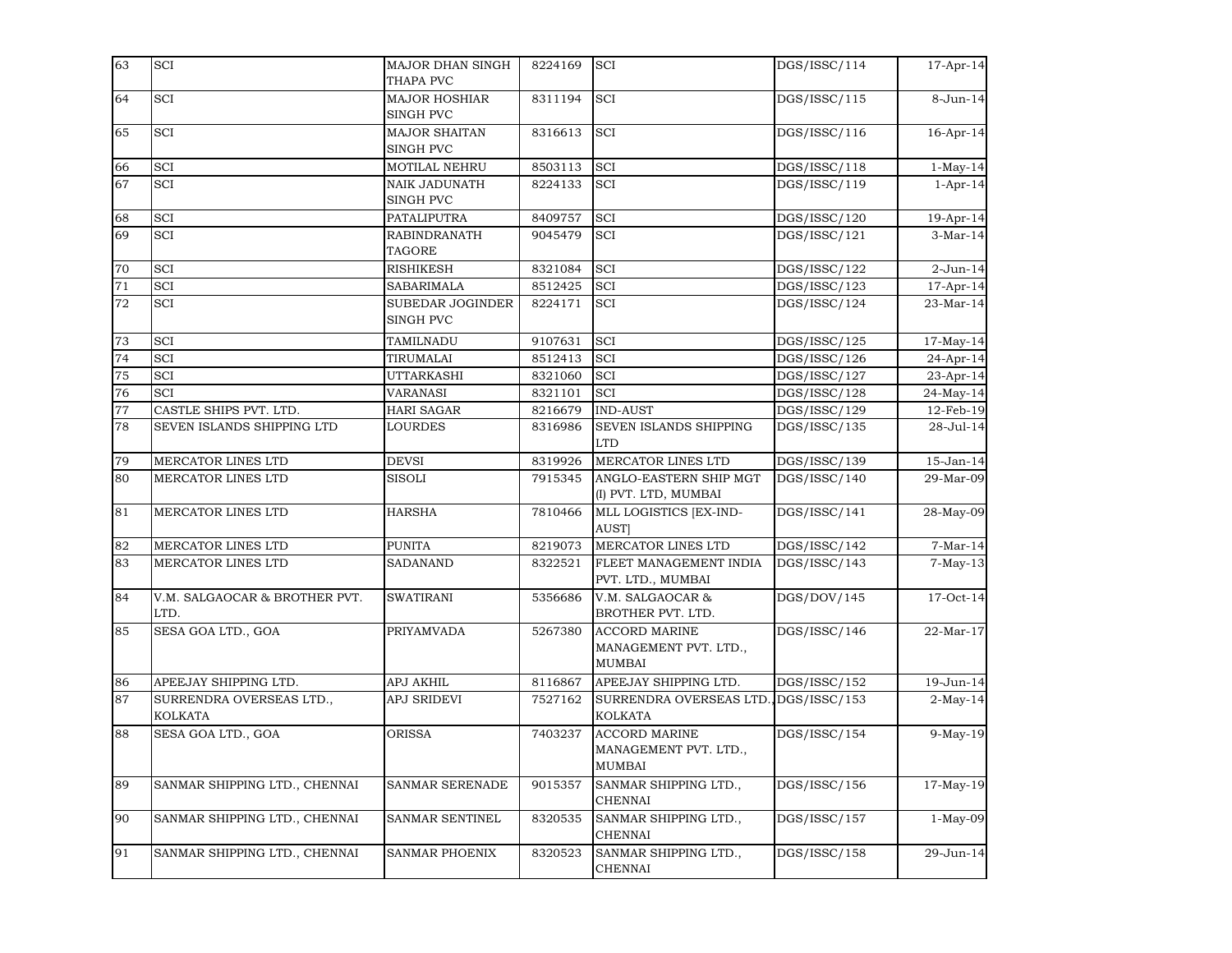| 92  | GOOD EARTH MARITIME LTD.,                            | <b>GOOD TRADE</b>    | 7700960 | <b>GOOD EARTH MARITIME</b>                                     | DGS/ISSC/159 | 17-Nov-09   |
|-----|------------------------------------------------------|----------------------|---------|----------------------------------------------------------------|--------------|-------------|
|     | <b>CHENNAI</b>                                       |                      |         | LTD., CHENNAI                                                  |              |             |
| 93  | TOLANI SHIPPING CO. LTD., MUMBAI                     | PRABHU DAYA          | 8022418 | TOLANI SHIPPING CO. LTD.,<br><b>MUMBAI</b>                     | DGS/ISSC/161 | 16-Apr-09   |
| 94  | GOOD EARTH MARITIME LTD.,<br><b>CHENNAI</b>          | <b>GOOD DAY</b>      | 7522679 | <b>GOOD EARTH MARITIME LTD</b><br>., CHENNAI                   | DGS/ISSC/167 | 15-Jul-09   |
| 95  | GOOD EARTH MARITIME LTD.,<br><b>CHENNAI</b>          | <b>GOOD LIGHT</b>    | 7616494 | GOOD EARTH MARITIME LTD<br>, CHENNAI                           | DGS/ISSC/169 | 26-Nov-13   |
| 96  | WEST ASIA MARITIME LTD., CHENNAI                     | <b>GEM OF ENNORE</b> | 9206009 | WEST ASIA MARITIME LTD.,<br><b>CHENNAI</b>                     | DGS/ISSC/170 | 11-Jun-17   |
| 97  | RELIANCE INDUSTRIES LTD., MUMBAI LGS RELGAS          | NAYANTARA            | 9014951 | RELIANCE INDUSTRIES LTD.,<br><b>GUJARAT</b>                    | DGS/SSC/172  | 23-Mar-19   |
| 98  | RELIANCE INDUSTRIES LTD., MUMBAI RELGAS ISHETA       |                      | 9014963 | RELIANCE INDUSTRIES LTD.,<br><b>GUJARAT</b>                    | DGS/SSC/173  | 22-Mar-19   |
| 99  | RELIANCE INDUSTRIES LTD., MUMBAI LGC RELGAS VIKRAM   |                      | 7521273 | RELIANCE INDUSTRIES LTD.,<br><b>GUJARAT</b>                    | DGS/SSC/174  | $2-Feb-14$  |
| 100 | RELIANCE INDUSTRIES LTD., MUMBAI RELCHEM ARJUN       |                      | 7043348 | RELIANCE INDUSTRIES LTD.,<br><b>GUJARAT</b>                    | DGS/SSC/175  | 13-Mar-14   |
| 101 | SEAMEC LTD., MUMBAI                                  | <b>SEAMEC-I</b>      | 8216019 | SEAMEC LTD., MUMBAI                                            | DGS/ISSC/176 | 2-Jun-19    |
| 102 | SEAMEC LTD., MUMBAI                                  | SEAMEC-II            | 8109292 | SEAMEC LTD., MUMBAI                                            | DGS/ISSC/177 | $17-Nov-14$ |
| 103 | SEAMEC LTD., MUMBAI                                  | SEAMEC-III           | 8128339 | SEAMEC LTD., MUMBAI                                            | DGS/ISSC/178 | 27-May-19   |
| 104 | DREDGING CORPORATION OF INDIA<br>LTD., VISAKHAPATNAM | DCI DREDGE V         | 7365760 | DREDGING CORPORATION<br>OF INDIA LTD.,<br>VISAKHAPATNAM        | DGS/ISSC/179 | $7$ -Oct-14 |
| 105 | DREDGING CORPORATION OF INDIA<br>LTD., VISAKHAPATNAM | <b>DCI DREDGE VI</b> | 7365772 | DREDGING CORPORATION<br>OF INDIA LTD.,<br>VISAKHAPATNAM        | DGS/ISSC/180 | $1-Oct-14$  |
| 106 | DREDGING CORPORATION OF INDIA<br>LTD., VISAKHAPATNAM | DCI DREDGE VIII      | 7602326 | DREDGING CORPORATION<br>OF INDIA LTD.,<br>VISAKHAPATNAM        | DGS/ISSC/182 | $2-Nov-14$  |
| 107 | DREDGING CORPORATION OF INDIA<br>LTD., VISAKHAPATNAM | DCI DREDGE IX        | 8308290 | DREDGING CORPORATION<br>OF INDIA LTD.,<br>VISAKHAPATNAM        | DGS/ISSC/183 | $3-Nov-14$  |
| 108 | DREDGING CORPORATION OF INDIA<br>LTD., VISAKHAPATNAM | DCI DREDGE XII       | 8818037 | DREDGING CORPORATION<br>OF INDIA LTD.,<br>VISAKHAPATNAM        | DGS/ISSC/184 | 26-Nov-14   |
| 109 | DREDGING CORPORATION OF INDIA<br>LTD., VISAKHAPATNAM | <b>DCI DREDGE XI</b> | 8505680 | DREDGING CORPORATION<br>OF INDIA LTD.,<br>VISAKHAPATNAM        | DGS/ISSC/185 | $5-Oct-14$  |
| 110 | DREDGING CORPORATION OF INDIA<br>LTD., VISAKHAPATNAM | DCI DREDGE XIV       | 8818049 | DREDGING CORPORATION<br>OF INDIA LTD.,<br>VISAKHAPATNAM        | DGS/ISSC/186 | $5$ -Dec-14 |
| 111 | DREDGING CORPORATION OF INDIA<br>LTD., VISAKHAPATNAM | DCI DREDGE XV        | 9164122 | DREDGING CORPORATION<br>OF INDIA LTD.,<br>VISAKHAPATNAM        | DGS/ISSC/187 | 22-Sep-14   |
| 112 | DREDGING CORPORATION OF INDIA<br>LTD., VISAKHAPATNAM | DCI DREDGE XVI       | 9217280 | DREDGING CORPORATION<br>OF INDIA LTD.,<br><b>VISAKHAPATNAM</b> | DGS/ISSC/188 | 26-Jun-19   |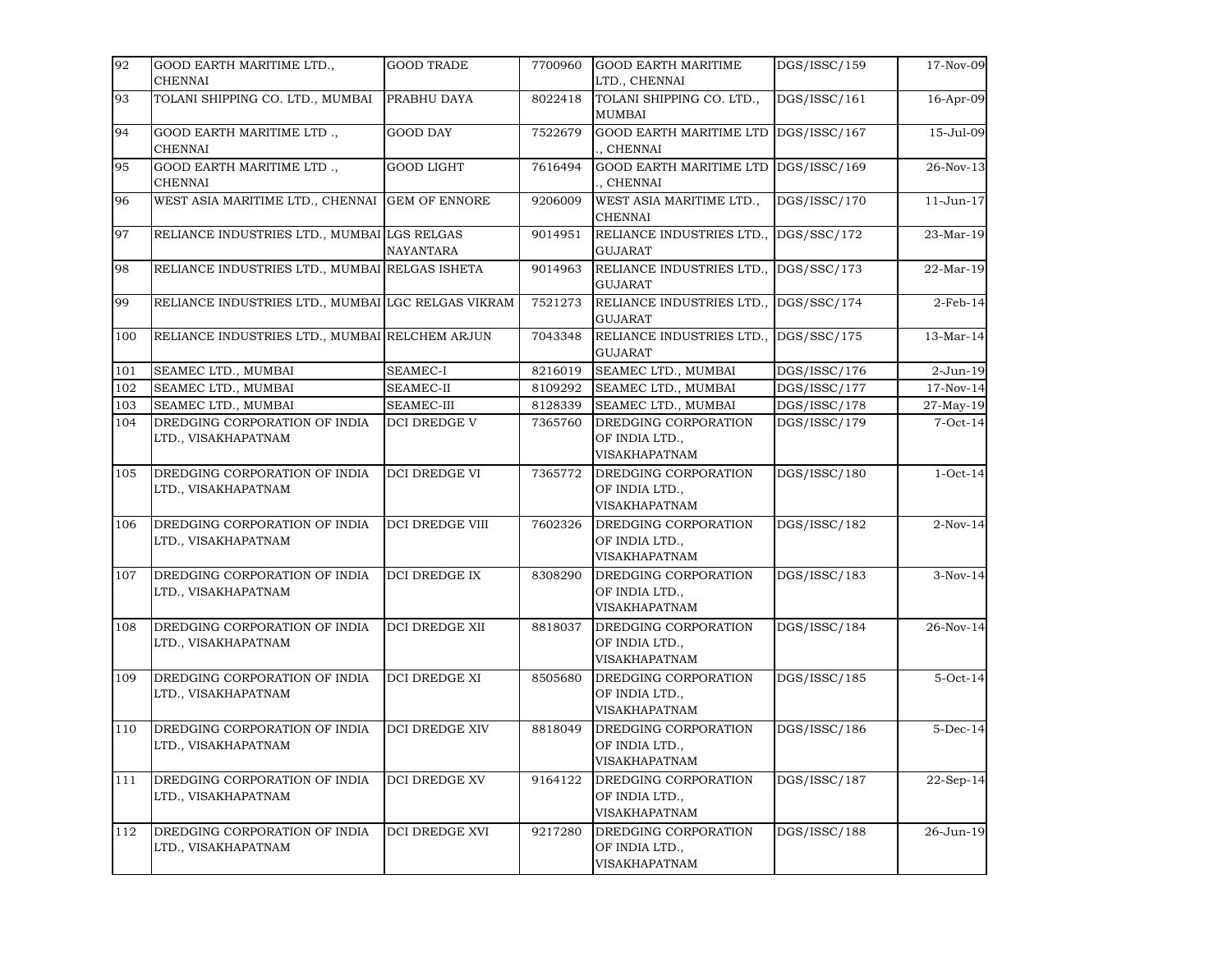| 113 | DREDGING CORPORATION OF INDIA                         | DCI DREDGE XVII                                   | 9217292 | DREDGING CORPORATION                                    | DGS/ISSC/189 | 15-Jun-19       |
|-----|-------------------------------------------------------|---------------------------------------------------|---------|---------------------------------------------------------|--------------|-----------------|
|     | LTD., VISAKHAPATNAM                                   |                                                   |         | OF INDIA LTD.,<br>VISAKHAPATNAM                         |              |                 |
| 114 | INDIA STEAMSHIP, KOLKATA                              | RATNA ABHA                                        | 8103327 | INDIA STEAMSHIP, KOLKATA                                | DGS/ISSC/191 | 13-Jun-09       |
| 115 | PFS SHIPPING LIMITED                                  | PFS VAMANA<br>$(ex-$<br><b>GOOD SEASON)</b>       | 7702255 | ASP SHIP MANAGEMENT LTD                                 | DGS/ISSC/192 | 26-Jan-16       |
| 116 | CHOWGULE STEAM SHIP LTD., GOA                         | <b>MARATHA</b><br><b>MESSENGER</b>                | 9086980 | ASP SHIP MANAGEMENT (I)<br>PVT. LTD., MUMBAI            | DGS/ISSC/193 | $21-Apr-14$     |
| 117 | PRATIBHA SHIPPING                                     | PRATIBHA NARMADA                                  | 8005068 | PRATIBHA SHIPPING CO.                                   | DGS/ISSC/203 | 29-Aug-09       |
| 118 | SCI                                                   | SAMPURNA<br><b>SWARAJYA</b>                       | 9176656 | <b>SCI</b>                                              | DGS/ISSC/197 | $10-May-19$     |
| 119 | DREDGING CORPORATION OF INDIA<br>LTD., VISAKHAPATNAM  | <b>DCI DREDGE</b><br><b>AQUARIUS</b>              | 7533379 | DREDGING CORPORATION<br>OF INDIA LTD.,<br>VISAKHAPATNAM | DGS/ISSC/201 | $10-Nov-18$     |
| 120 | CHOWGULE STEAM SHIP LTD., GOA                         | <b>MARATHA DEEP</b>                               | 7375234 | ASP SHIP MANAGEMENT                                     | DGS/DOV/202  | 30-Nov-14       |
| 121 | SCI                                                   | JAWAHARLAL NEHRU                                  | 8609644 | <b>SCI</b>                                              | DGS/ISSC/203 | $12$ -May-14    |
| 122 | ONGC                                                  | SAMUDRA SEVAK                                     | 8318453 | SCI                                                     | DGS/ISSC/204 | 29-Jan-16       |
| 123 | PRATIBHA SHIPPING                                     | PRATIBHA CAUVERY                                  | 7920754 | PRATIBHA SHIPPING CO.                                   | DGS/ISSC/205 | 11-Aug-14       |
| 124 | GATI COAST TO COAST                                   | <b>GATI SUVIDHA</b>                               | 8209561 | <b>GATI COAST</b>                                       | DGS/ISSC/206 | 2-Jul-09        |
| 125 | VARUN SHIPPING                                        | MAHARSHI<br>SHUBHATREYA                           | 8114716 | <b>VARUN SHIPPING</b>                                   | DGS/ISSC/207 | 18-Feb-15       |
| 126 | POOMPUHAR SHIPPING CORPN. LTD.                        | <b>TAMIL KAMARAJ</b>                              | 8221430 | POOMPUHAR SHIPPING                                      | DGS/ISSC/208 | 30-Aug-14       |
| 127 | POOMPUHAR SHIPPING CORPN. LTD.                        | TAMIL PERIYAR                                     | 8221428 | POOMPUHAR SHIPPING                                      | DGS/ISSC/209 | $4-Feb-15$      |
| 128 | INTERNATIONAL SEAPORT DREDGING PACIFIQUE<br>PVT. LTD. |                                                   | 7004263 | INTERNATIONAL SEAPORT<br>DREDGING PVT. LTD.             | DGS/ISSC/210 | $21$ -Feb- $10$ |
| 129 | <b>GREAT OFFSHORE LIMITED</b>                         | MALAVIYA EIGHTEEN                                 | 9249427 | <b>GREAT OFFSHORE LIMITED</b>                           | DGS/ISSC/214 | 19-Oct-14       |
| 130 | <b>GESCO</b>                                          | <b>JAG PAHEL</b>                                  | 9289506 | <b>GESCO</b>                                            | DGS/ISSC/215 | 14-Jan-15       |
| 131 | COASTAL MARINE CONSTRUCTION &<br>ENGINEERING LTD      | <b>COASTAL LEOPARD</b><br>(EX-MALAVIYA<br>TWELVE) | 8827363 | INNOVOCEAN MARITIME<br>P.LTD                            | DGS/SSC/216  | 12-Aug-17       |
| 132 | <b>GREAT OFFSHORE LIMITED</b>                         | MALAVIYA ONE                                      | 8221533 | <b>GREAT OFFSHORE LIMITED</b>                           | DGS/ISSC/217 | 22-Mar-15       |
| 133 | <b>GREAT OFFSHORE LIMITED</b>                         | MALAVIYA FOUR                                     | 8220307 | <b>GREAT OFFSHORE LIMITED</b>                           | DGS/ISSC/218 | 23-Mar-10       |
| 134 | <b>GREAT OFFSHORE LIMITED</b>                         | <b>MALAVIYA SIX</b>                               | 8026359 | <b>GREAT OFFSHORE LIMITED</b>                           | DGS/ISSC/219 | 14-Feb-15       |
| 135 | <b>GOL OFFSHORE LIMITED</b>                           | MALAVIYA THREE                                    | 8220292 | <b>GOL OFFSHORE LIMITED</b>                             | DGS/ISSC/220 | 14-Mar-15       |
| 136 | <b>GREAT OFFSHORE LIMITED</b>                         | MALAVIYA TWENTY                                   | 9303481 | <b>GREAT OFFSHORE LIMITED</b>                           | DGS/ISSC/221 | 14-Jan-15       |
| 137 | MERCATOR LINES LTD                                    | PREMVATI                                          | 8500238 | FLEET MANAGEMENT                                        | DGS/ISSC/227 | $17-May-10$     |
| 138 | K. C. MARITIME LTD,                                   | DARYA SHAAN                                       | 7601229 | <b>ANGLO EASTERN SHIP</b><br>MGMT. LTD                  | DGS/ISSC/228 | $14$ -Dec-15    |
| 139 | INDIA STEAMSHIP, KOLKATA                              | RATNA URVI                                        | 8813568 | INDIA STEAMSHIP, KOLKATA                                | DGS/ISSC/229 | $10$ -Mar- $15$ |
| 140 | <b>SCI</b>                                            | DESH UJALA                                        | 9297486 | SCI                                                     | DGS/ISSC/230 | $3-Jul-10$      |
| 141 | ITT SHIPPING PVT.LTD                                  | <b>NAZISH</b>                                     | 8100131 | ITT SHIPPING PVT.LTD                                    | DGS/ISSC/231 | 9-Nov-14        |
| 142 | WEST ASIA MARITIME LTD., CHENNAI                      | <b>GEM OF PARADIP</b>                             | 8307806 | WEST ASIA MARITIME LTD.,<br><b>CHENNAI</b>              | DGS/ISSC/232 | $2-May-17$      |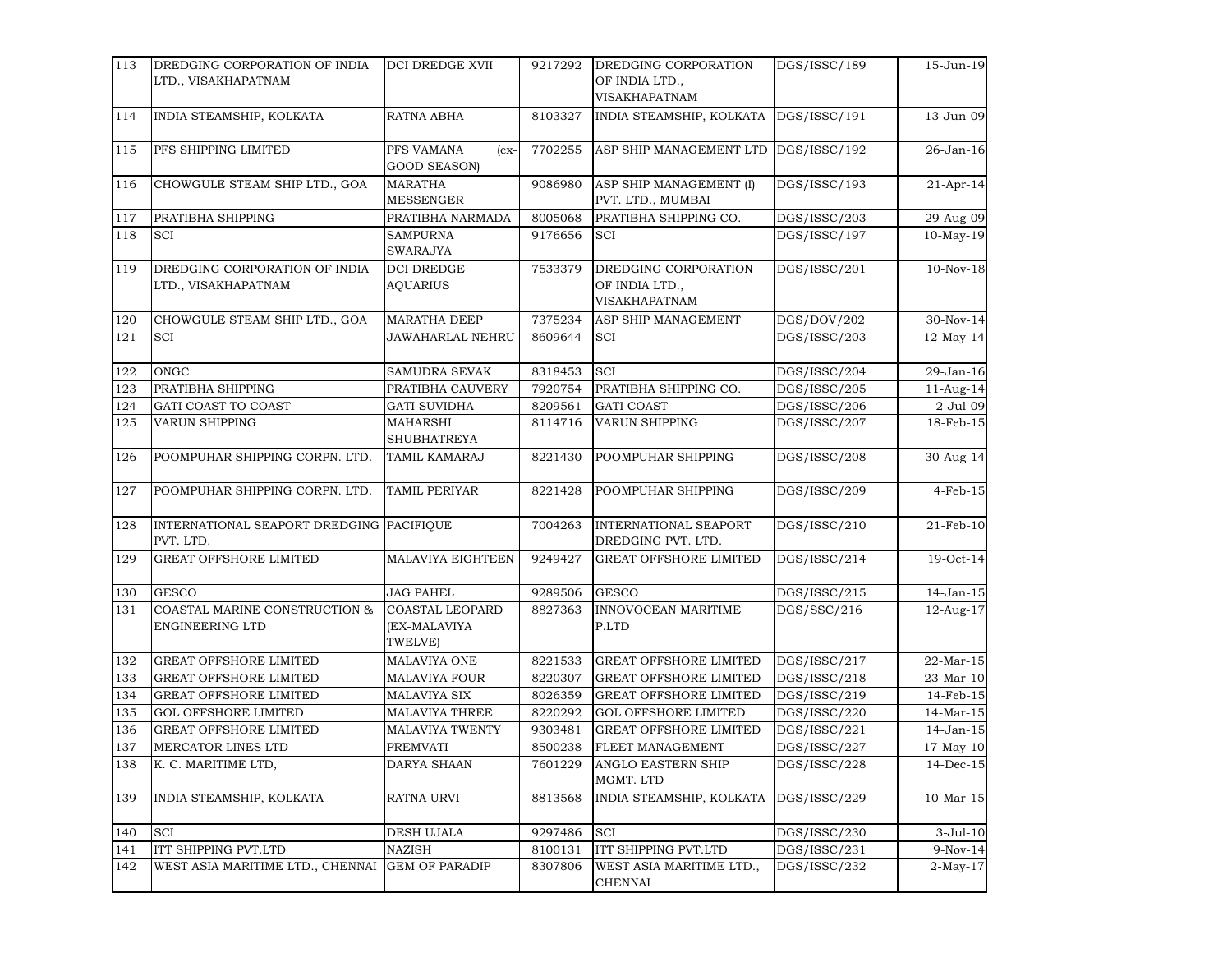| 143 | BALLAST HAM DREDGING (INDIA) PVT. SAGAR HANSA    |                                        | 7015444       | VAN OORD SHIP                                         | DGS/ISSC/234 | 25-Aug-15         |
|-----|--------------------------------------------------|----------------------------------------|---------------|-------------------------------------------------------|--------------|-------------------|
|     | LTD.                                             |                                        |               | MANAGEMENT PVT.LTD.                                   |              |                   |
| 144 | EURASIA INERNATIONAL (INDIA) PVT.<br>LTD.        | <b>SHATIXA</b>                         | 9263394       | <b>EURASIA</b>                                        | DGS/DOV/235  | 9-Sep-14          |
| 145 | MAK LOGISTICS PVT.LTD                            | <b>MAANAV STAR</b>                     | 8012841       | MAK LOGISTICS PVT.LTD                                 | DGS/ISSC/236 | $6$ -Jun- $15$    |
| 146 | RELIANCE INDUSTRIES LTD., MUMBAI RELSAGAR        |                                        | 9297761       | <b>SAMSON MARITIME</b>                                | DGS/SSC/237  | 23-Feb-15         |
| 147 | <b>GREAT OFFSHORE LIMITED</b>                    | <b>MALAVIYA TEN</b>                    | 9202596       | <b>GREAT OFFSHORE LIMITED</b>                         | DGS/ISSC/238 | 14-Oct-14         |
| 148 | <b>GESCO</b>                                     | JAG LOK                                | 9293507       | <b>GESCO</b>                                          | DGS/ISSC/239 | $4-Sep-15$        |
| 149 | SHREYAS SHIPPING LTD., MUMBAI                    | OEL VICTORY                            | 8812734       | ORIENT EXPRESS SHIP MGT                               | DGS/ISSC/243 | $16 -$ Jul $-15$  |
| 150 | ELLON HINENGO LTD                                | <b>SOLOMON</b>                         | 7328102       | ELLON HINENGO LTD                                     | DGS/SSC/245  | 30-Mar-17         |
| 151 | <b>VIKRAM SHIPPING</b>                           | NEERJA                                 | 9084645       | VIKRAM SHIPPING                                       | DGS/SSC/246  | 20-Apr-10         |
| 152 | VIKRAM SHIPPING                                  | VASAVADATTA                            | 9084633       | VIKRAM SHIPPING                                       | DGS/SSC/247  | 20-Apr-10         |
| 153 | <b>VIKRAM SHIPPING</b>                           | KUMAR                                  | 9084621       | VIKRAM SHIPPING                                       | DGS/SSC/248  | 29-Dec-10         |
| 154 | <b>VIKRAM SHIPPING</b>                           | MANGALAM                               | 9084619       | VIKRAM SHIPPING                                       | DGS/SSC/249  | $8-Apr-10$        |
| 155 | <b>GESCO</b>                                     | JAG LALIT                              | 9297905       | <b>GESCO</b>                                          | DGS/ISSC/250 | 4-Jun-15          |
| 156 | SCI                                              | <b>DESH SHAKTI</b>                     | 9263734       | SCI                                                   | DGS/ISSC/251 | $31-May-14$       |
| 157 | POOMPUHAR SHIPPING CORPN. LTD.<br><b>CHENNAI</b> | TAMIL ANNA                             | 8221416       | POOMPUHAR SHIPPING                                    | DGS/ISSC/252 | 21-Mar-15         |
| 158 | SCI                                              | DR. NAGENDRA<br>SINGH                  | 8308525       | <b>SCI</b>                                            | DGS/SSC/254  | $14$ -Dec-13      |
| 159 | SCI                                              | <b>SUVARNA SWARAJYA</b>                | 9170432       | <b>SCI</b>                                            | DGS/ISSC/256 | $4-Apr-19$        |
| 160 | VARUN SHIPPING LTD                               | <b>MAHARSHI</b><br><b>MAHATREYA</b>    | 9000481       | <b>VARUN SHIPPING LTD</b>                             | DGS/ISSC/259 | $26$ -Dec-15      |
| 161 | <b>SCI</b>                                       | C.V.RAMAN                              | 8017798       | <b>SCI</b>                                            | DGS/ISSC/261 | $13-May-14$       |
| 162 | SCI                                              | <b>BHARTIDASAN</b>                     | 8810920       | SCI                                                   | DGS/ISSC/262 | 8-May-14          |
| 163 | SCI                                              | CAPT. F.M.JUVALE                       | 8308513       | <b>SCI</b>                                            | DGS/SSC/263  | 6-Sep-15          |
| 164 | TCI SEAWAYS LTD.                                 | TCI ARJUN                              | 8807363       | <b>TCI SEAWAYS</b>                                    | DGS/ISSC/265 | 9-Jun-14          |
| 165 | ITT SHIPPING PVT.LTD                             | ITT JAGUAR(TCI<br>LAKSHMI)             | 8222795       | ITT SHIPPING PVT.LTD                                  | DGS/ISSC/266 | 30-Jul-17         |
| 166 | TCI SEAWAYS LTD.                                 | TCI SHAKTI                             | 8116128       | <b>TCI SEAWAYS</b>                                    | DGS/ISSC/267 | 13-Jul-14         |
| 167 | TCI SEAWAYS LTD.                                 | TCI XPS                                | 8331962       | <b>TCI SEAWAYS</b>                                    | DGS/ISSC/268 | 19-Jul-14         |
| 168 | SCI                                              | C.P. SRIVASTAVA                        | 8308446       | <b>SCI</b>                                            | DGS/ISSC/269 | $5$ -Dec-15       |
| 169 | SCI                                              | <b>DESH SHANTI</b>                     | 9263746       | <b>SCI</b>                                            | DGS/ISSC/273 | 8-Jun-19          |
| 170 | FORBES GOKAK LTD.                                | STERLING SEAS                          | 7525839       | <b>FORBES DORIS &amp; NAESS</b><br>MARITIME PVT. LTD. | DGS/ISSC/274 | 9-Nov-09          |
| 171 | TRANS ASIAN SHIPPING                             | <b>KRIPA</b>                           | 7806609       | <b>TRANS-ASIAN</b>                                    | DGS/ISSC/279 | 30-May-09         |
| 172 | GLORY SHIP MANAGEMENT LTD                        | VIGNAHARTA                             | 8308496       | NA                                                    | DGS/SSC/280  | 28-Oct-18         |
| 173 | <b>GREAT OFFSHORE LIMITED</b>                    | <b>AHTV GAL BEAUFORT</b><br><b>SEA</b> | 8127775       | <b>GREAT OFFSHORE LIMITED</b>                         | DGS/ISSC/282 | 26-Oct-14         |
| 174 | APEEJAY SHIPPING LTD.                            | APJ JAD                                | 9254496       | APEEJAY SHIPPING LTD.                                 | DGS/ISSC/283 | 18-Feb-16         |
| 175 | PRATIBHA SHIPPING                                | PRATIBHA INDRAYANI                     |               | 8100430 PRATIBHA SHIPPING                             | DGS/ISSC/285 | $30$ -Nov- $15\,$ |
| 176 | PRATIBHA SHIPPING                                | <b>PRATIBHA</b><br>CHANDRABHAGA        |               | 8026218 PRATIBHA SHIPPING                             | DGS/ISSC/287 | $1-Nov-15$        |
| 177 | <b>GESCO</b>                                     | <b>JAG RAHUL</b>                       | 9254484 GESCO |                                                       | DGS/ISSC/289 | 26-Jul-15         |
| 178 | DAMODAR MARINE SERVICES LTD                      | KANSI NAMRATA                          | 6923228 NA    |                                                       | DGS/SSC/290  | 23-Feb-11         |
| 179 | MERCATOR LINES LTD                               | PREM POORVA                            |               | 9074470 TARGET SHIP MANAGEMENT                        | DGS/ISSC/291 | 12-Jul-18         |
| 180 | PRESIDENT OF INDIA LTD                           | <b>DWEEP SETU</b>                      | 8635291       | SCI                                                   | DGS/SSC/294  | $6$ -May-16       |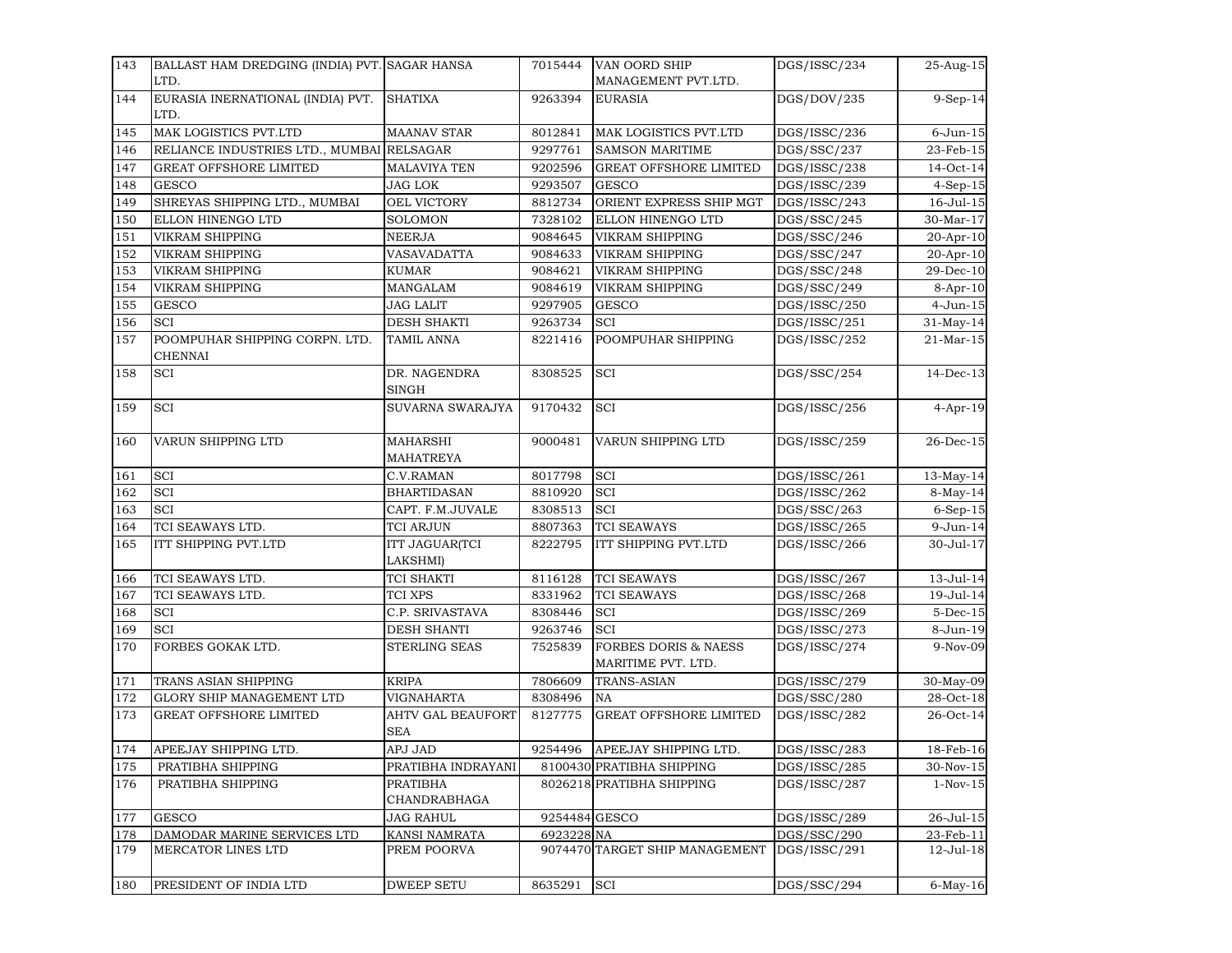| 181 | TRANSCOASTAL SHIPPING LTD                   | <b>COASTAL EXPRESS 1</b>      | 8318764 | FLEET MGMT. LTD                      | DGS/ISSC/295 | $12$ -Jan- $11$  |
|-----|---------------------------------------------|-------------------------------|---------|--------------------------------------|--------------|------------------|
| 182 | SCI                                         | <b>MAHARSHI KARVE</b>         | 7422738 | SCI                                  | DGS/ISSC/296 | 17-Aug-15        |
| 183 | GATI COAST TO COAST                         | $GATI - 1$                    | 8405165 | <b>GATI COAST TO COAST</b>           | DGS/ISSC/298 | 29-Aug-14        |
| 184 | AMBA SHIPPING & LOGISTICS P.LTD             | <b>OIL TERN</b>               | 8218122 | AMBA SHIPPING                        | DGS/SSC/299  | 12-Apr-17        |
| 185 | SAFE AND SURE MARINE SERVICES               | NAFISA 1 -                    | 9157179 | <b>SAFE &amp; SURE MARINE</b>        | DGS/ISSC/301 | 16-Jan-16        |
|     | LTD.                                        | (PRANIK PRAVESH)              |         | SERVICES PVT.LTD                     |              |                  |
| 186 | MERCATOR LINES LTD                          | PREM MALA                     | 9209972 | FLEET MANAGEMENT                     | DGS/ISSC/302 | 14-Aug-10        |
| 187 | KEI-RSOS MARITIME LTD                       | EPSOM-1                       | 8409903 | <b>NA</b>                            | DGS/SSC/304  | 11-Sep-13        |
| 188 | SEVEN ISLANDS SHIPPING LTD                  | <b>BLOSSOM</b>                | 8413978 | SEVEN ISLANDS SHIPPING<br><b>LTD</b> | DGS/ISSC/305 | $1-Dec-16$       |
| 189 | <b>GREAT OFFSHORE LIMITED</b>               | <b>MALAVIYA TWENTY</b><br>ONE | 9299070 | <b>GREAT OFFSHORE LIMITED</b>        | DGS/ISSC/306 | $1-Sep-15$       |
| 190 | <b>MERCATOR LINES LTD</b>                   | PREM PRIDE                    | 9167203 | ANGLO EASTERN SHIP<br>MGMT. LTD      | DGS/ISSC/309 | 27-Feb-19        |
| 191 | <b>MERCATOR LINES LTD</b>                   | PREM GOPALI                   | 7902180 | FLEET MGMT. LTD                      | DGS/ISSC/310 | $3-Oct-10$       |
| 192 | UNITED SHIPPERS LTD.                        | <b>NIRMITI</b>                | 8959477 | <b>SCANSEA MARINE</b>                | DGS/SSC/311  | 17-Nov-10        |
| 193 | VARUN SHIPPING                              | NEEL KAMAL                    | 8316558 | VARUN SHIPPING                       | DGS/ISSC/312 | 30-Jun-14        |
| 194 | <b>TARUN SHIPPING</b>                       | <b>NEEL AKASH</b>             | 8316560 | VARUN SHIPPING                       | DGS/ISSC/313 | 19-Aug-14        |
| 195 | OIL & NATURAL GAS CORPORATION<br><b>LTD</b> | SINDHU <sub>8</sub>           | 8322583 | <b>HAL OFFSHORE LTD</b>              | DGS/SSC/314  | 27-Feb-13        |
| 196 | OIL & NATURAL GAS CORPORATION<br><b>LTD</b> | SINDHU 9                      | 8322595 | <b>HAL OFFSHORE LTD</b>              | DGS/SSC/315  | 30-May-13        |
| 197 | OIL & NATURAL GAS CORPORATION<br><b>LTD</b> | <b>SAMUDRIKA 7</b>            | 8311754 | <b>SICAL</b>                         | DGS/SSC/316  | $8-Jan-11$       |
| 198 | OIL & NATURAL GAS CORPORATION<br><b>LTD</b> | SAMUDRIKA 14                  | 8413796 | <b>SCILTD</b>                        | DGS/SSC/317  | 28-Apr-15        |
| 199 | TAG OFFSHORE LIMITED                        | <b>NAND PANNA</b>             | 8219140 | TAG OFFSHORE LIMITED                 | DGS/SSC/318  | $21-Mar-15$      |
| 200 | TAG OFFSHORE LIMITED                        | <b>NAND HEERA</b>             | 8219138 | TAG OFFSHORE LIMITED                 | DGS/SSC/319  | 26-Jun-15        |
| 201 | TAG OFFSHORE LIMITED                        | NAND KRISHNA                  | 8219126 | TAG OFFSHORE LIMITED                 | DGS/SSC/320  | $11 -$ Jul $-15$ |
| 202 | ABG SHIPPING LTD                            | ABG KESHAVA                   | 7914975 | BERNHARD SCHULTE<br>SHIPMANAGEMENT   | DGS/ISSC/322 | 30-Apr-12        |
| 203 | <b>GESCO</b>                                | TUG BIRSINGHA                 | 9261413 | <b>GESCO</b>                         | DGS/SSC/323  | $4-Oct-10$       |
| 204 | OIL & NATURAL GAS CORPORATION<br><b>LTD</b> | <b>SAMUDRIKA 3</b>            | 8311704 | SCI                                  | DGS/SSC/324  | 15-May-18        |
| 205 | OIL & NATURAL GAS CORPORATION<br><b>LTD</b> | SINDHU <sub>3</sub>           | 8203751 | <b>SICAL</b>                         | DGS/SSC/325  | $21$ -Dec-10     |
| 206 | <b>SICAL LOGISTICS LTD</b>                  | <b>SAGAR SEVAK</b>            | 7229681 |                                      | DGS/SSC/326  | $17-Jan-12$      |
| 207 | <b>SCI</b>                                  | <b>DESH VAIBHAV</b>           | 9297498 | SCI                                  | DGS/ISSC/327 | $10$ -Dec- $15$  |
| 208 | OIL & NATURAL GAS CORPORATION<br><b>LTD</b> | SAMUDRIKA 5                   | 8311730 | SCI                                  | DGS/SSC/328  | $11-May-14$      |
| 209 | OIL & NATURAL GAS CORPORATION<br><b>LTD</b> | SAMUDRIKA 1                   | 8311687 | <b>SCI</b>                           | DGS/SSC/329  | 18-Feb-19        |
| 210 | OIL & NATURAL GAS CORPORATION<br><b>LTD</b> | SINDHU 11                     | 8322612 | HAL OFFSHORE LTD                     | DGS/SSC/330  | 25-Feb-13        |
| 211 | OIL & NATURAL GAS CORPORATION<br><b>LTD</b> | SINDHU 17                     | 9006071 | <b>SICAL</b>                         | DGS/SSC/331  | 29-Dec-10        |
| 212 | OIL & NATURAL GAS CORPORATION<br><b>LTD</b> | SAMUDRIKA 17                  | 8413825 | SCI                                  | DGS/SSC/332  | $11$ -Aug-14     |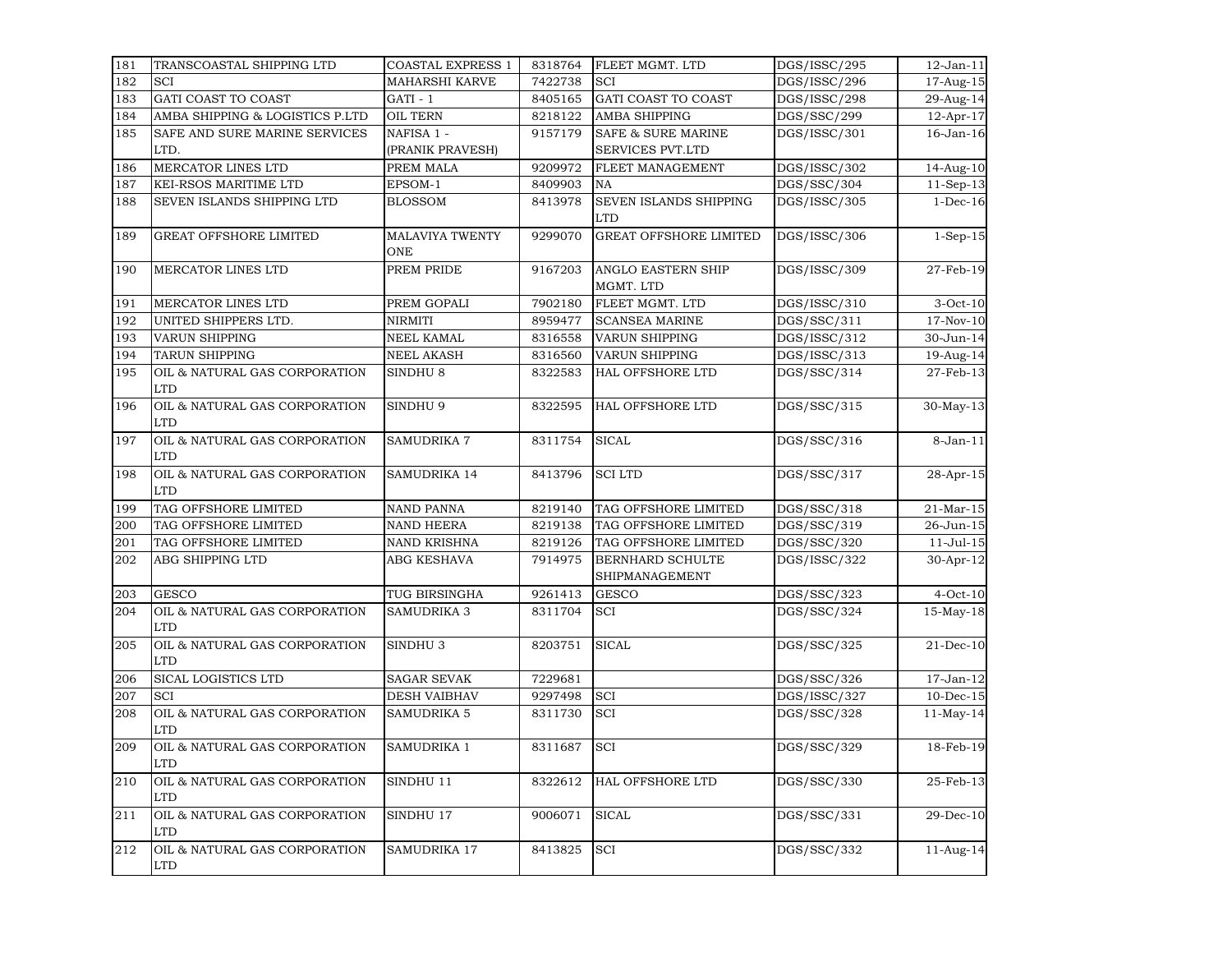| 213 | OIL & NATURAL GAS CORPORATION<br><b>LTD</b>          | SINDHU 10                 | 8322600     | <b>SICAL</b>                                           | DGS/SSC/333  | 26-Feb-11          |
|-----|------------------------------------------------------|---------------------------|-------------|--------------------------------------------------------|--------------|--------------------|
| 214 | OIL & NATURAL GAS CORPORATION<br><b>LTD</b>          | SAMUDRIKA 11              | 8311766     | SCI                                                    | DGS/SSC/334  | 28-Jun-14          |
| 215 | OIL & NATURAL GAS CORPORATION<br><b>LTD</b>          | SINDHU 16                 | 8418215     | <b>SICAL</b>                                           | DGS/SSC/335  | $12$ -Dec-10       |
| 216 | OIL & NATURAL GAS CORPORATION<br><b>LTD</b>          | SINDHU <sub>6</sub>       | 8322557     | <b>HAL OFFSHORE LTD</b>                                | DGS/SSC/336  | $9-Mar-14$         |
| 217 | <b>GREAT OFFSHORE</b>                                | MALVIYA TWENTY<br>FOUR    | 9304710     | <b>GREAT OFFSHORE</b>                                  | DGS/ISSC/337 | 23-Jan-16          |
| 218 | <b>GESCO</b>                                         | SANGITA                   | 9080900     | N/A                                                    | DGS/SSC/338  | 20-Nov-15          |
| 219 | GALLEON SHIPPING (P) LTD.                            | <b>GURU KRIPA</b>         | 9129512     | <b>GALLEON</b>                                         | DGS/ISSC/339 | $8-Apr-10$         |
| 220 | <b>GREAT OFFSHORE LIMITED</b>                        | TUG PURNIMA               | 9215153     | N/A                                                    | DGS/SSC/340  | $6$ -Apr-17        |
| 221 | VAN OORD INDIA LTD                                   | ANTAREJA                  | 9142679     | N/A                                                    | DGS/SSC/341  | 23-May-16          |
| 222 | TIDEWATER (INDIA) PVT. LTD.                          | REGENT SEAHORSE           | 8207551     | <b>TIDE WATER</b>                                      | DGS/SSC/342  | 29-May-10          |
| 223 | TIDEWATER (INDIA) PVT. LTD.                          | <b>RAMEY TIDE</b>         | 7819577     | TIDE WATER (INDIA) PVT.<br>LTD. MUMBAI                 | DGS/ISSC/343 | 12-Oct-14          |
| 224 | SAMSON MARITIME LTD.                                 | <b>JADE</b>               | 8110605     | <b>SAMSON MARITIME</b>                                 | DGS/SSC/344  | 30-Oct-15          |
| 225 | OIL & NATURAL GAS CORPORATION<br><b>LTD</b>          | <b>SAMUDRA NIDHI</b>      | 8503333 SCI |                                                        | DGS/ISSC/345 | 30-Jan-16          |
| 226 | <b>SCI</b>                                           | <b>SCI 01</b>             | 8308458     | <b>SCI</b>                                             | DGS/SSC/346  | 26-Dec-15          |
| 227 | SCI                                                  | SCI 03                    | 8308472 SCI |                                                        | DGS/SSC/347  | 26-Oct-15          |
| 228 | SCI                                                  | SCI 02                    | 8308460     | <b>SCI</b>                                             | DGS/ISSC/348 | $10$ -Dec- $18$    |
| 229 | <b>SAMSON MARITIME</b>                               | <b>OCEAN GARNET</b>       | 8206064     | N/A                                                    | DGS/SSC/349  | 16-Jan-16          |
| 230 | <b>SAMSON MARITIME</b>                               | TOURMALINE                | 7430527     | <b>SAMSON MARITIME</b>                                 | DGS/SSC/350  | $21$ -Dec-15       |
| 231 | SAMSON MARITIME LTD.                                 | ONYX                      | 7430539     | <b>SAMSON MARITIME</b>                                 | DGS/SSC/351  | $3-Nov-15$         |
| 232 | SAMSON MARITIME LTD.                                 | <b>OCEAN RUBY</b>         | 7909308     | <b>SAMSON MARITIME</b>                                 | DGS/SSC/352  | 13-Aug-15          |
| 233 | <b>S.S.OFFSHORE</b>                                  | SAGAR 4                   | 8308484     | <b>AMBA SHIPPING</b>                                   | DGS/SSC/353  | 14-Jul-18          |
| 234 | DREDGING CORPORATION OF INDIA<br>LTD., VISAKHAPATNAM | DCI - VII                 | 9238715     | DREDGING CORPORATION<br><b>LTD</b>                     | DGS/ISSC/354 | $3-Nov-15$         |
| 235 | WATERWAYS SHIPYARD PVT. LTD.                         | CARAVELA                  | 8985024     | ADVANI HOTELS & RESORTS<br>(I) LTD.                    | DGS/SSC/355  | $4-Jan-17$         |
| 236 | VARUN SHIPPING CO.                                   | MAHARASHI<br>KRISHNATREYA | 8821682     | VARUN SHIPPING CO.                                     | DGS/ISSC/356 | $7 - Apr - 16$     |
| 237 | VM SALGAOCAR & BRO/VS DEMPO                          | <b>GOAN PRIDE</b>         | 7910151     | ACCORD SHIP MANAGEMENT DGS/ISSC/359<br>PVT LTD, MUMBAI |              | 11-Oct-12          |
| 238 | <b>SAMSON MARITIME LTD</b>                           | <b>OCEAN LAPIZ</b>        | 7626566     | <b>SAMSON MARITIME LTD</b>                             | DGS/SSC/360  | 26-Jan-16          |
| 239 | OIL & NATURAL GAS COMMISSION-                        | <b>SAMUDRA PRABHA</b>     | 8512805     | SHIPPING CORPORATION OF<br><b>INDIA LTD</b>            | DGS/ISSC/361 | January<br>31.2011 |
| 240 | PRESIDENT OF INDIA, NEW DELHI                        | <b>SAGAR SAMPADA</b>      | 8300080     | SHIPPING CORPORATION OF<br><b>INDIA LTD</b>            | DGS/ISSC/362 | June 20,2011       |
| 241 | PRESIDENT OF INDIA, NEW DELHI                        | <b>SAGAR KANYA</b>        | 8123183     | SHIPPING CORPORATION OF<br><b>INDIA LTD</b>            | DGS/ISSC/363 | 18-Feb-16          |
| 242 | ISPAT INDUSTRIES LTD.                                | ISPAT STAR                | 7531216     | STEAMSHIPS SHIPPING &<br>LOGISTICS PVT. LTD.           | DGS/ISSC/364 | 13-Oct-11          |
| 243 | <b>SAMSON MARITIME</b>                               | OCEAN OPAL                | 7602819     | <b>SAMSON MARITIME</b>                                 | DGS/SSC/365  | 26-Apr-11          |
| 244 | <b>SAMSON MARITIME</b>                               | OCEAN PEARL               | 6700585     | SAMSON MARITIME                                        | DGS/SSC/366  | 27-Mar-16          |
| 245 | OIL & NATURAL GAS CORPORATION                        | SINDHU 2                  | 8203749     | <b>HAL OFFSHORE LTD</b>                                | DGS/SSC/367  | 17-Mar-13          |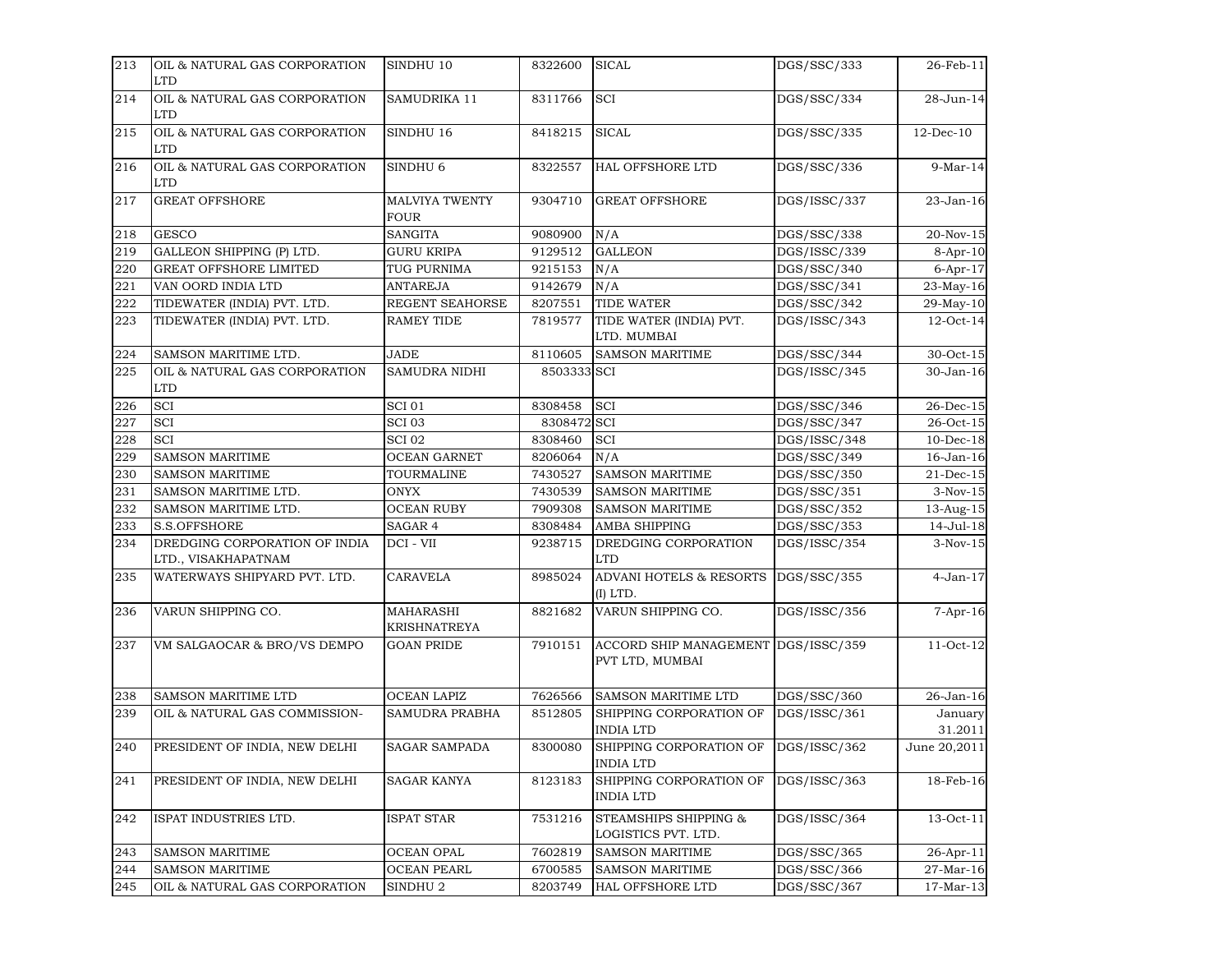| 246 | OIL & NATURAL GAS CORPORATION               | SINDHU <sub>5</sub>   | 8322545     | <b>HAL OFFSHORE LTD</b>                       | DGS/SSC/368  | 17-Feb-13       |
|-----|---------------------------------------------|-----------------------|-------------|-----------------------------------------------|--------------|-----------------|
| 247 | OIL & NATURAL GAS CORPORATION               | SINDHU 15             | 8314380     | HAL OFFSHORE LTD                              | DGS/SSC/369  | $5-Aug-13$      |
| 248 | OIL & NATURAL GAS CORPORATION               | <b>SAMUDRA</b>        | 8418851     | SHIPPING CORPORATION OF                       | DGS/SSC/370  | 7-Jun-16        |
|     |                                             | SARVEKSHAK            |             | <b>INDIA LTD</b>                              |              |                 |
| 249 | BHAMBANI SHIPPING LIMITED                   | <b>HALANI 4</b>       | 8304933     | HALANI SHIPPING PVT.LTD                       | DGS/ISSC/371 | $11-Nov-17$     |
| 250 | GARWARE OFFSHORE SERVICES LTD               | <b>GARWARE III</b>    | 8304957     | <b>GARWARE OFFSHORE</b>                       | DGS/SSC/373  | $6$ -Dec- $15$  |
|     |                                             |                       |             | <b>SERVICES LTD</b>                           |              |                 |
| 251 | GARWARE OFFSHORE SERVICES LTD               | <b>GARWARE V</b>      | 8304971     | <b>GARWARE OFFSHORE</b>                       | DGS/SSC/374  | 19-Nov-15       |
|     |                                             |                       |             | <b>SERVICES LTD</b>                           |              |                 |
| 252 | <b>SAMSON MARITIME</b>                      | CORAL                 | 8408571     | <b>SAMSON MARITIME</b>                        | DGS/SSC/375  | 24-Jan-16       |
| 253 | PRESIDENT OF INDIA                          | <b>NANCOWRY</b>       | 8606434     | <b>SCI</b>                                    | DGS/ISSC/377 | 16-Apr-16       |
| 254 | KINSHIP SERVICES                            | KINSHIP LUCKY         |             | 8605038 KRISHNA MARITECH PVT.                 | DGS/ISSC/378 | 23-Jun-11       |
|     |                                             |                       |             | LTD.                                          |              |                 |
| 255 | SHIPPING CORPORATION OF INDIA<br><b>LTD</b> | <b>SWARAJ DWEEP</b>   | 9101168 SCI |                                               | DGS/ISSC/379 | $2-Mar-16$      |
| 256 | PFS SHIPPING LIMITED                        | PFS SUPPLIER(Ex-      | 9221176     | PFS SHIPPING LIMITED                          | DGS/ISSC/380 | 19-Jul-15       |
|     |                                             | Everest)              |             |                                               |              |                 |
| 257 | OCEANIC TRANSPORT PVT.LTD                   | <b>OBC ANNA</b>       | 9082764     | OCEANIC TRANSPORT                             | DGS/ISSC/381 | $9-May-11$      |
|     |                                             |                       |             | PVT.LTD                                       |              |                 |
| 258 | <b>DOLPHIN OFFSHORE</b>                     | <b>GANGA DOLPHIN</b>  | 8122127     | <b>DOLPHIN OFFSHORE</b>                       | DGS/SSC/382  | $16$ -Dec- $15$ |
| 259 | PRESIDENT OF INDIA, A & N                   | <b>NICOBAR</b>        | 8606161     | SHIPPING CORPORATION OF                       | DGS/SSC/384  | 21-Jul-16       |
|     | ADMINISTRATION, PORT BLAIR                  |                       |             | <b>INDIA LTD</b>                              |              |                 |
| 260 | PROCYON OFFSHORE SERVICES<br>PVT.LTD        | <b>KAMRUP</b>         | 8218108     | N/A                                           | DGS/SSC/385  | 8-Mar-17        |
| 261 | GUJARAT AMBUJA CEMENTS LTD.                 | AMBUJA SHIKHAR        | 9059822     | GUJARAT AMBUJA CEMENTS DGS/SSC/386<br>LTD.    |              | 13-Dec-15       |
| 262 | GUJARAT AMBUJA CEMENTS LTD.                 | AMBUJA SHAKTI         | 9129550     | <b>GUJARAT AMBUJA CEMENTS</b><br>LTD.         | DGS/SSC/387  | 13-Dec-15       |
| 263 | GUJARAT AMBUJA CEMENTS LTD.                 | AMBUJA VAIBHAVA       | 9059834     | GUJARAT AMBUJA CEMENTS DGS/SSC/388<br>LTD.    |              | 21-Dec-15       |
| 264 | GUJARAT AMBUJA CEMENTS LTD.                 | AMBUJA KEERTI         | 9129562     | GUJARAT AMBUJA CEMENTS DGS/SSC/389<br>LTD.    |              | 15-Dec-15       |
| 265 | GUJARAT AMBUJA CEMENTS LTD.                 | AMBUJA GAURAV         | 9059846     | GUJARAT AMBUJA CEMENTS DGS/SSC/390<br>LTD.    |              | $14$ -Dec-15    |
| 266 | CHOWGULE STEAMSHIPS LTD.                    | MARATHA CORAL         | 8635265     | ASP SHIP MGNT PVT.LTD                         | DGS/SSC/391  | $9$ -Oct-11     |
| 267 | CHOWGULE STEAMSHIPS LTD.                    | MARATHA CRYSTAL       | 9156852     | ASP SHIP MGNT PVT.LTD                         | DGS/SSC/392  | 26-Jun-11       |
| 268 | CHOWGULE STEAMSHIPS LTD.                    | MARATHA COURAGE       | 9082051     | ASP SHIP MGNT PVT.LTD                         | DGS/SSC/393  | $3-Jul-11$      |
| 269 | SHIPPING CORPORATION OF INDIA<br><b>LTD</b> | SAMUDRIKA 6           | 8311742     | OIL & NATURAL GAS<br>CORPORATION              | DGS/SSC/395  | 13-Aug-18       |
| 270 | OIL & NATURAL GAS CORPORATION               | SAMUDRIKA 9           | 8311625     | SHIPPING CORPORATION OF<br>INDIA LTD., MUMBAI | DGS/SSC/396  | 24-Feb-14       |
| 271 | SHIPPING CORPORATION OF INDIA<br><b>LTD</b> | SAMUDRIKA 2           | 8311699     | OIL & NATURAL GAS<br>CORPORATION              | DGS/SSC/397  | 20-Jul-18       |
| 272 | OIL AND NATURAL GAS CORPN                   | SAMUDRIKA-4           | 8311728     | SHIPPING CORPORATION OF<br><b>INDIA LTD</b>   | DGS/SSC/398  | $2$ -Oct-18     |
| 273 | SHIPPING CORPORATION OF INDIA<br><b>LTD</b> | SAMUDRIKA-8           | 8311613     | SHIPPING CORPORATION OF<br><b>INDIA LTD</b>   | DGS/SSC/399  | $7$ -Oct-14     |
| 274 | <b>SANMAR SHIPPING LTD</b>                  | <b>SANMAR MAJESTY</b> | 9116242     | <b>SANMAR SHIPPING LTD</b>                    | DGS/ISSC/400 | 15-Nov-15       |
|     |                                             |                       |             |                                               |              |                 |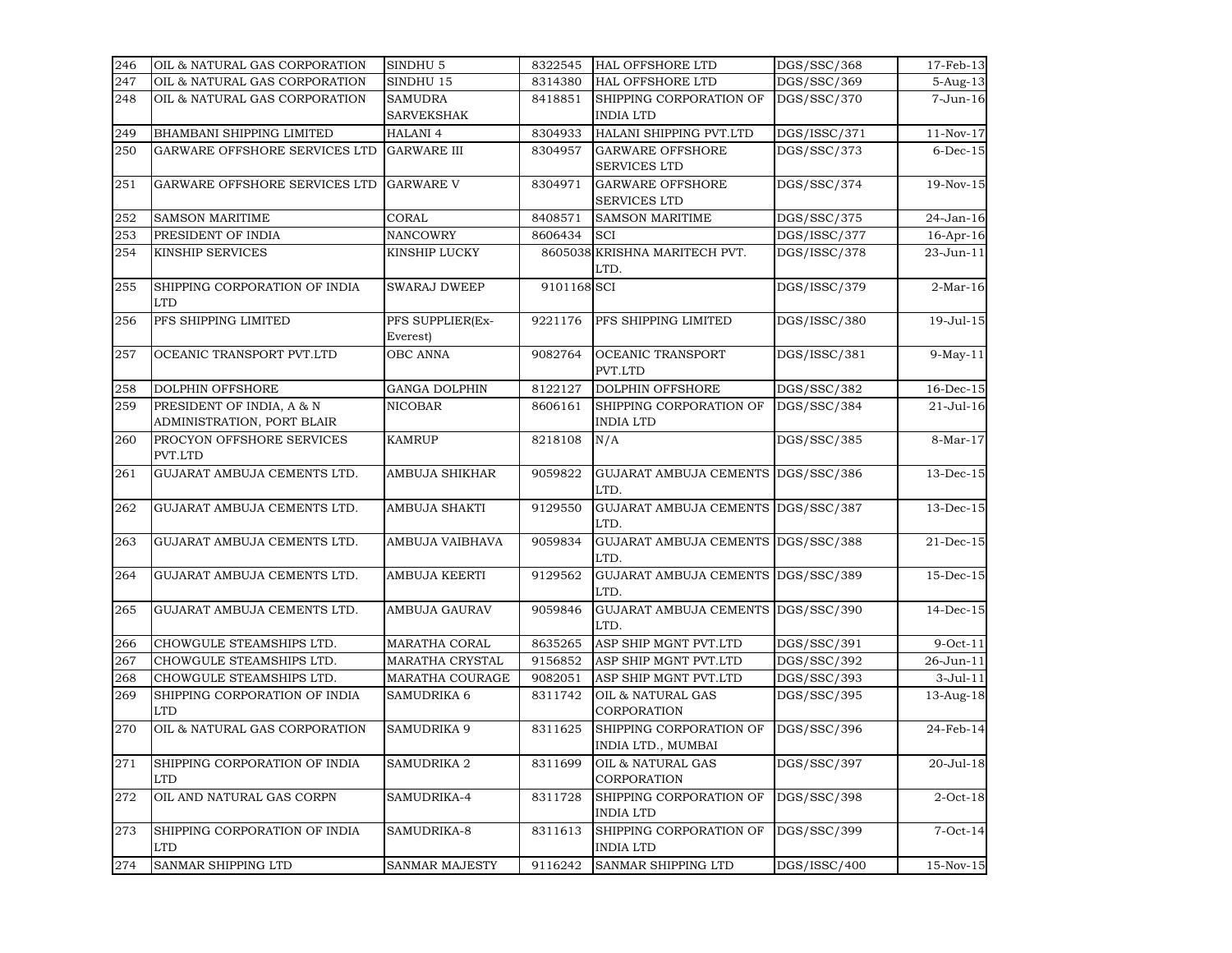| 275 | OIL & NATURAL GAS CORPORATION                                                       | SAMUDRIKA 12                         | 8311780 | SHIPPING CORPORATION OF<br><b>INDIA LTD</b>        | DGS/SSC/401  | 25-Feb-14    |
|-----|-------------------------------------------------------------------------------------|--------------------------------------|---------|----------------------------------------------------|--------------|--------------|
| 276 | OIL & NATURAL GAS CORPORATION                                                       | <b>SAMUDRIKA 15</b>                  | 8413801 | SHIPPING CORPORATION OF<br><b>INDIA LTD</b>        | DGS/SSC/402  | 31-Dec-14    |
| 277 | OIL & NATURAL GAS CORPORATION                                                       | SAMUDRIKA 16                         | 8413813 | SHIPPING CORPORATION OF<br><b>INDIA LTD</b>        | DGS/SSC/403  | $1-Mar-14$   |
| 278 | OIL & NATURAL GAS CORPORATION                                                       | <b>SAMUDRIKA 18</b>                  | 8413837 | SHIPPING CORPORATION OF<br><b>INDIA LTD</b>        | DGS/SSC/404  | 18-Jun-18    |
| 279 | OIL & NATURAL GAS CORPORATION                                                       | SINDHU 4                             | 8203763 | <b>HAL OFFSHORE LTD</b>                            | DGS/SSC/406  | $7-Feb-13$   |
| 280 | OIL & NATURAL GAS CORPORATION                                                       | SINDHU 14                            | 8314378 | <b>HAL OFFSHORE LTD</b>                            | DGS/SSC/407  | 24-Jan-13    |
| 281 | OIL & NATURAL GAS CORPORATION                                                       | SAMUDRIKA 10                         | 8311637 | SHIPPING CORPORATION OF<br><b>INDIA LTD</b>        | DGS/SSC/408  | 18-Dec-10    |
| 282 | DOLPHIN OFFSHORE ENTERPRISES<br>(INDIA) LTD                                         | <b>BRAHMAPUTRA</b><br><b>DOLPHIN</b> | 7608916 | <b>DOLPHIN OFFSHORE</b><br>ENTERPRISES (INDIA) LTD | DGS/ISSC/409 | 22-Jun-14    |
| 283 | PRESIDENT OF INDIA, NEW DELHI                                                       | <b>HAMEEDATH BEE</b>                 | 9036959 | <b>LAKSHADWEEP</b><br>DEVELOPMENT CORP. LTD.       | DGS/SSC/410  | 20-Jul-18    |
| 284 | PRESIDENT OF INDIA, NEW DELHI                                                       | KHADEEJA BEEWI                       | 9036961 | <b>LAKSHADWEEP</b><br>DEVELOPMENT CORP. LTD.       | DGS/SSC/411  | 28-Apr-18    |
| 285 | DTE OF SHIPPING SERVICES (ON<br>BEHALF OF GOVT. OF INDIA) A & N,<br>PORT BLAIR      | <b>BARATANG</b>                      | 9219159 | <b>ABS MARINE SERVICES</b><br>P.LTD.               | DGS/SSC/412  | 22-Oct-17    |
| 286 | DTE OF SHIPPING SERVICES (ON<br>BEHALF OF GOVT. OF INDIA) A & N,<br>PORT BLAIR      | <b>LONG ISLAND</b>                   | 8985397 | ABS MARINE SERVICES<br>P.LTD.                      | DGS/SSC/413  | 18-Jul-17    |
| 287 | PRESIDENT OF INDIA, A & N<br>ADMINISTRATION, PORT BLAIR                             | <b>HUTBAY</b>                        | 9219202 | ABS MARINE SERVICES<br>P.LTD.                      | DGS/SSC/414  | 23-Apr-17    |
| 288 | PRESIDENT OF INDIA, A & N<br>ADMINISTRATION, PORT BLAIR                             | <b>JOLLY BUOY</b>                    | 9219185 | ABS MARINE SERVICES<br>P.LTD.                      | DGS/SSC/415  | $22$ -Apr-17 |
| 289 | DTE OF SHIPPING SERVICES (ON<br>BEHALF OF GOVT. OF INDIA) A & N,<br>PORT BLAIR      | <b>SENTINEL</b>                      | 8020159 | SHIPPING CORPORATION OF<br><b>INDIA LTD</b>        | DGS/SSC/416  | 24-Apr-16    |
| 290 | DIRECTORATE OF SHIPPING<br>SERVICES, ANDAMAN & NICOBAR<br>ADMNISTRATION, PORT BLAIR | PILOMILLOW                           | 9266671 | ABS MARINE SERVICES<br>P.LTD.                      | DGS/SSC/417  | $6$ -May-16  |
| 291 | DTE OF SHIPPING SERVICES (ON<br>BEHALF OF GOVT. OF INDIA) A & N,<br>PORT BLAIR      | <b>CHOWRA</b>                        | 8020161 | SHIPPING CORPORATION OF<br><b>INDIA LTD</b>        | DGS/SSC/418  | 16-Aug-16    |
| 292 | DTE OF SHIPPING SERVICES, A & N<br>ADMINISTRATION, PORT BLAIR.                      | <b>KATCHAL</b>                       | 9266683 | ABS MARINE SERVICES<br>P.LTD.                      | DGS/SSC/419  | $7-May-16$   |
| 293 | DTE OF SHIPPING SERVICES (ON<br>BEHALF OF GOVT. OF INDIA) A & N,<br>PORT BLAIR      | <b>DERING</b>                        | 8814835 | SHIPPING CORPORATION OF<br><b>INDIA LTD</b>        | DGS/SSC/421  | $4-May-14$   |
| 294 | SHIPPING CORPORATION OF INDIA<br>LTD, MUMBAI                                        | RAMANUJAM                            | 7217846 | SHIPPING CORPORATION OF<br><b>INDIA LTD</b>        | DGS/SSC/422  | 30-Apr-14    |
| 295 | THE PRESIDENT OF INDIA, A& N<br>ADMINISTRATION, PORT BLAIR                          | <b>WANDOOR</b>                       | 9219197 | <b>ABS MARINE SERVICES</b><br>P.LTD.               | DGS/SSC/423  | 14-Apr-17    |
| 296 | DTE OF SHIPPING SERVICES (ON<br>BEHALF OF GOVT. OF INDIA) A & N,<br>PORT BLAIR      | RANGAT                               | 9219147 | ABS MARINE SERVICES<br>P.LTD.                      | DGS/SSC/424  | 15-Jun-16    |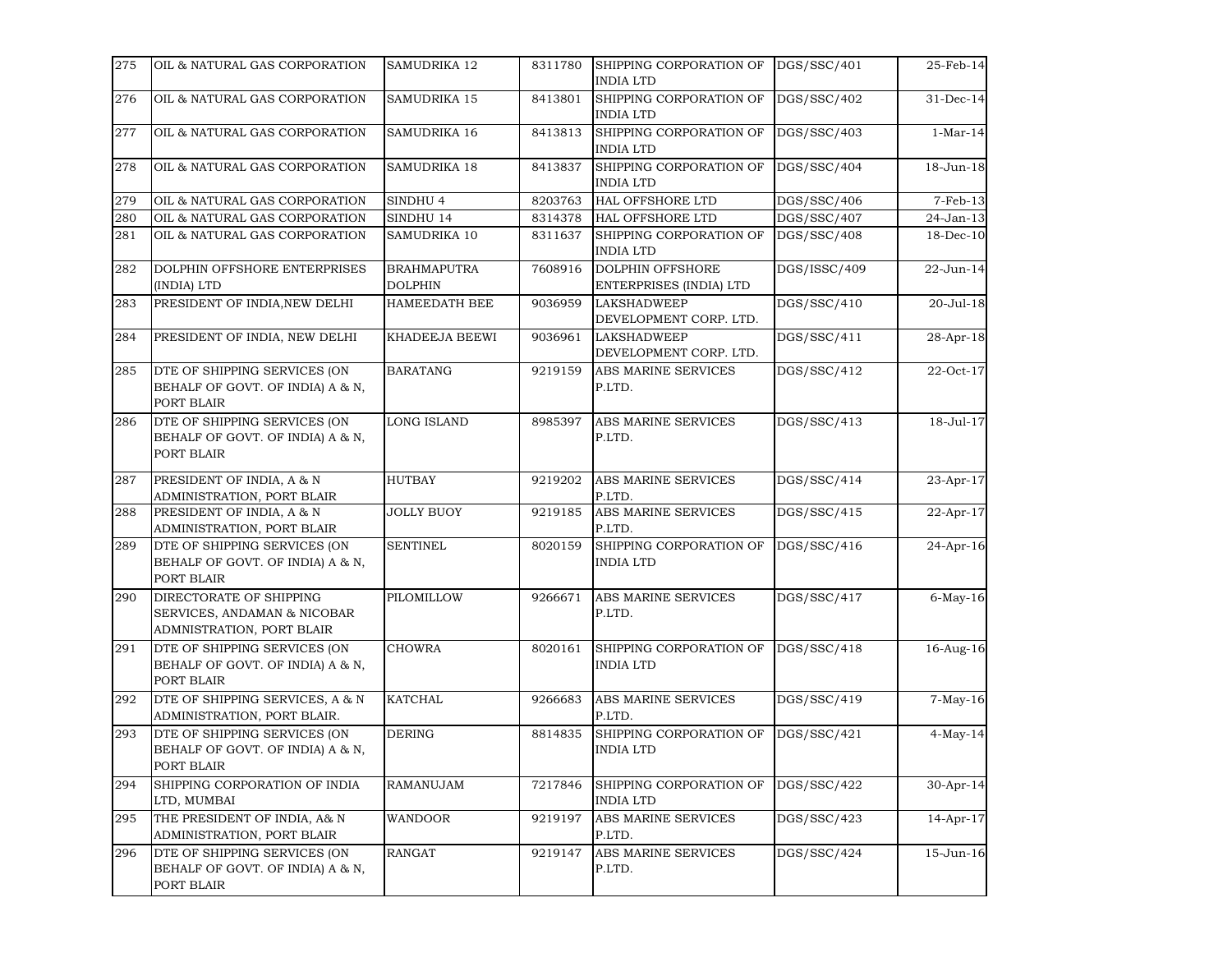| 297 | DTE OF SHIPPING SERVICES (ON<br>BEHALF OF GOVT. OF INDIA) A & N,<br>PORT BLAIR/SHIPPING CORPORATION<br>OF INDIA LTD | CHOULDARI             | 9219161 | ABS MARINE SERVICES<br>P.LTD.                              | DGS/SSC/425  | 9-May-16        |
|-----|---------------------------------------------------------------------------------------------------------------------|-----------------------|---------|------------------------------------------------------------|--------------|-----------------|
| 298 | A & N, PORT BLAIR/SHIPPING<br>CORPORATION OF INDIA LTD                                                              | KALIGHAT              | 8713926 | SHIPPING CORPORATION OF<br><b>INDIA LTD</b>                | DGS/SSC/426  | $11-Apr-16$     |
| 299 | PRESIDENT OF INDIA, A & N<br>ADMINISTRATION, PORT BLAIR                                                             | <b>SHOMPEN</b>        | 8985373 | ABS MARINE SERVICES<br>P.LTD.                              | DGS/SSC/427  | $1-May-16$      |
| 300 | DTE OF SHIPPING SERVICES (ON<br>BEHALF OF GOVT. OF INDIA) A & N,<br>PORT BLAIR                                      | <b>STRAIT ISLAND</b>  | 9219214 | ABS MARINE SERVICES<br>P.LTD.                              | DGS/SSC/428  | $14-Apr-17$     |
| 301 | PARKKOT MARITIME AGENCIES LTD,<br>GOA                                                                               | <b>ANUSHREE</b>       | 9082049 | FAIRWAY BARGE OPERATORS DGS/SSC/429<br>LTD, GOA            |              | $2-May-16$      |
| 302 | DTE OF SHIPPING SERVICES (ON<br>BEHALF OF GOVT. OF INDIA) A & N,<br>PORT BLAIR                                      | <b>KAMOTRA</b>        | 8985385 | ABS MARINE SERVICES<br>P.LTD.                              | DGS/SSC/430  | 20-Oct-17       |
| 303 | MILCON PVT.LTD., MUMBAI                                                                                             | PRIYANKA              | 9266499 | <b>SAFE &amp; SURE MARINE</b><br><b>SERVICES PVT.LTD</b>   | DGS/ISSC/431 | 22-Aug-17       |
| 304 | HIND OFFSHORE PVT.LTD., MUMBAI                                                                                      | SEA CONQUEST          | 7430541 | HIND OFFSHORE PVT.LTD                                      | DGS/SSC/432  | 29-Dec-15       |
| 305 | THE PRESIDENT OF INDIA, PORT<br><b>BLAIR</b>                                                                        | AKBAR                 | 7116975 | SHIPPING CORPORATION OF<br>INDIA LTD, MUMBAI               | DGS/ISSC/433 | 27-Aug-16       |
| 306 | SHIPPING CORPORATION OF INDIA<br>LTD., MUMBAI                                                                       | <b>HARSHAVARDHANA</b> | 7219026 | SHIPPING CORPORATION OF<br>INDIA LTD., MUMBAI              | DGS/SSC/434  | 22-Dec-16       |
| 307 | EVERSUN SPARKLE MARITIME<br>SERVICES PVT.LTD, HYDERABAD                                                             | <b>EVERSUN 1</b>      | 8509478 | E.C.SHIP MANAGEMENT<br>CO.LTD., CHENNAI                    | DGS/SSC/435  | 4-Jun-12        |
| 308 | SAURASHTRAFULES (P) LTD., MUMBAI SHREE SHANTI                                                                       |                       | 8868018 | <b>GLORY SHIPMANAGEMENT</b><br>PVT. LTD                    | DGS/SSC/436  | $1-Dec-11$      |
| 309 | ABG SHIPPING LTD., MUMBAI                                                                                           | PFS PIONEER           | 9172181 | OCEAN HOST MANAGEMENT<br>& EDUCATION P.LTD                 | DGS/SSC/437  | 17-Nov-14       |
| 310 | ABG SHIPPING LTD., MUMBAI                                                                                           | <b>ABG PROSPERITY</b> | 9109835 | <b>SAFE &amp; SURE MARINE</b><br>SERVICES PVT.LTD., MUMBAI | DGS/SSC/438  | $3-Oct-11$      |
| 311 | POLESTAR MARITIME LTD., MUMBAI                                                                                      | <b>REWA</b>           | 8417297 | ACCORD SHIP MANAGEMENT DGS/ISSC/439<br>PVT LTD, MUMBAI     |              | $6$ -Jul- $11$  |
| 312 | PRESIDENT OF INDIA, KAVARATTI                                                                                       | <b>UBAIDULLA</b>      | 9082661 | <b>LAKSHADWEEP</b><br>DEVELOPMENT CORP. LTD.               | DGS/SSC/440  | 14-Jan-17       |
| 313 | ESSAR SHIPPING LTD, MUMBAI                                                                                          | <b>SMITI</b>          | 9281683 | ESSAR SHIPPING LTD,<br><b>MUMBAI</b>                       | DGS/ISSC/441 | 8-Sep-16        |
| 314 | BLUE OCEAN SEA TRANSPORT LTD                                                                                        | <b>HOPE ISLAND</b>    | 9178367 | $_{\rm NA}$                                                | DGS/SSC/443  | 18-Dec-10       |
| 315 | TAG OFFSHORE LIMITED                                                                                                | TAG MAMTA             | 9371880 | TAG OFFSHORE LIMITED                                       | DGS/SSC/444  | 13-Mar-16       |
| 316 | DIRECTORATE OF SHIPPING<br>SERVICES, MUMBAI                                                                         | ONGE                  | 9266669 | ABS MARINE SERVICES<br>P.LTD.                              | DGS/SSC/446  | 16-Jun-16       |
| 317 | <b>SAMSON MARITIME LTD</b>                                                                                          | <b>MEROU</b>          | 8107036 | <b>SAMSON MARITIME LTD</b>                                 | DGS/SSC/447  | $10$ -Jul- $16$ |
| 318 | JAISU SHIPPING CO.P.LTD                                                                                             | AL NIMS               | 7521766 | JAISU SHIPPING CO.P.LTD.                                   | DGS/SSC/448  | 20-May-15       |
| 319 | JAISU SHIPPING CO.P.LTD                                                                                             | KAMAL XXI             | 8504985 | JAISU SHIPPING CO.P.LTD                                    | DGS/SSC/449  | 20-Oct-16       |
| 320 | <b>HAL OFFSHORE LTD</b>                                                                                             | <b>HAL SUPPORTER</b>  | 8129096 | <b>HAL OFFSHORE LTD</b>                                    | DGS/ISSC/450 | $3-Oct-11$      |
| 321 | <b>GESCO</b>                                                                                                        | JAG LYALL             | 9308443 | <b>GESCO</b>                                               | DGS/ISSC/451 | 19-Jul-16       |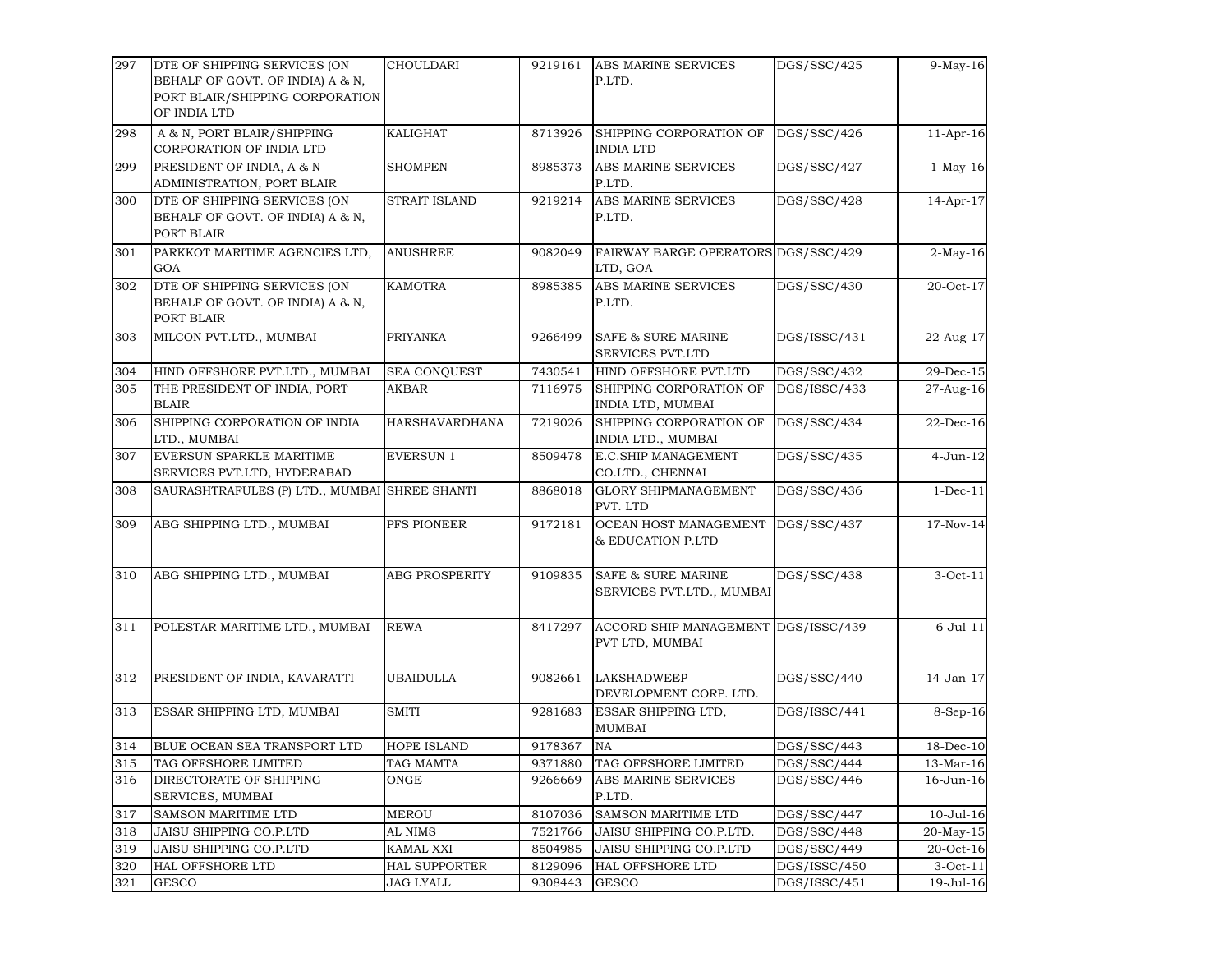| 322 | SVITZER WIJUSMULLER HAZIRA PVT.                   | <b>SVITZER HAZIRA</b>                  | 9300714 | NA                                           | DGS/SSC/452  | 8-Feb-18    |
|-----|---------------------------------------------------|----------------------------------------|---------|----------------------------------------------|--------------|-------------|
|     | LTD.                                              |                                        |         |                                              |              |             |
| 323 | SVITZER WIJUSMULLER HAZIRA PVT.<br>LTD.           | <b>SVITZER SURAT</b>                   | 9300726 | NA                                           | DGS/SSC/453  | 8-Feb-18    |
| 324 | GALLEON SHIPPING (P) LTD.                         | <b>GURU PRASAD</b>                     | 9129524 | <b>GALLEON SHIPPING (P) LTD</b>              | DGS/SSC/454  | 22-Oct-12   |
| 325 | KEI RSOS MARITIME LTD                             | <b>GODAVARI DOLPHIN</b>                | 7505528 | KEI RSOS MARITIME LIMITED                    | DGS/SSC/456  | 12-Aug-14   |
| 326 | ITT SHIPPING LTD.                                 | <b>ITT TIGER</b>                       | 8222769 | NA                                           | DGS/ISSC/458 | 20-Nov-16   |
| 327 | ITT SHIPPING LTD.                                 | <b>ATIF</b>                            | 7415321 | IIT SHIPPING LTD.                            | DGS/SSC/459  | 19-Aug-11   |
| 328 | <b>GREAT OFFSHORE LIMITED</b>                     | MALAVIYA TWENTY<br><b>NINE</b>         | 9333503 | <b>GREAT OFFSHORE LIMITED</b>                | DGS/ISSC/461 | $9-Jan-12$  |
| 329 | RELIANCE INDUSTRIES LTD.                          | RELTUG THREE                           | 9114385 | NA                                           | DGS/SSC/463  | 26-Apr-16   |
| 330 | RELIANCE INDUSTRIES LTD.                          | RELTUG FOUR                            | 9114397 | NA                                           | DGS/SSC/464  | 26-Apr-16   |
| 331 | RAJ SHIPPING AGENCIES LTD.                        | <b>OFFSHORE</b>                        | 7909188 | RAJ SHIPPING AGENCIES                        | DGS/SSC/466  | 26-Jul-16   |
|     |                                                   | <b>DEFENDER</b>                        |         | LTD.                                         |              |             |
| 332 | KEI RSOS MARITIME LTD                             | SONU                                   | 7344364 | NA                                           | DGS/SSC/468  | 23-Dec-15   |
| 333 | SVITZER WIJUSMULLER HAZIRA PVT.<br>LTD.           | <b>SVITZER DAMKA</b>                   | 9300738 | NA                                           | DGS/ISSC/470 | $7-Feb-18$  |
| 334 | CHAMBAL FERTILIZERS & CHEMICAL<br>LTD.            | <b>RATNA PUJA</b>                      | 9308845 | <b>INDIA STEAMSHIP</b>                       | DGS/ISSC/471 | 23-Nov-16   |
| 335 | PRESIDENT OF INDIA, KAVARATI                      | <b>CHERIYAM</b>                        | 9175119 | <b>LAKSHADWEEP</b><br>DEVELOPMENT CORP. LTD. | DGS/SSC/472  | 22-Apr-16   |
| 336 | PRESIDENT OF INDIA, KAVARATI                      | <b>LACCADIVES</b>                      | 8890889 | <b>LAKSHADWEEP</b><br>DEVELOPMENT CORP. LTD. | DGS/SSC/473  | 23-Oct-16   |
| 337 | PRESIDENT OF INDIA, KAVARATI                      | THINKKARA                              | 9105853 | <b>LAKSHADWEEP</b><br>DEVELOPMENT CORP. LTD. | DGS/SSC/474  | 13-Apr-11   |
| 338 | PRESIDENT OF INDIA, KAVARATI                      | AMINDIVI                               | 9217101 | <b>LAKSHADWEEP</b><br>DEVELOPMENT CORP. LTD. | DGS/SSC/475  | $7-Oct-16$  |
| 339 | LAKSHADWEEP DEVELOPMENT<br><b>CORPORATION LTD</b> | MINICOY                                | 9224075 | <b>LAKSHADWEEP</b><br>DEVELOPMENT CORP. LTD. | DGS/SSC/476  | 15-Feb-17   |
| 340 | PRESIDENT OF INDIA, KAVARATTI                     | <b>BHARAT SEEMA</b>                    | 7306219 | <b>LAKSHADWEEP</b><br>DEVELOPMENT CORP. LTD. | DGS/SSC/477  | 16-Mar-17   |
| 341 | JAISU SHIPPING CO. PVT. LTD.                      | KAMAL XXV                              | 7356719 | JAISU SHIPPING CO. PVT.<br>LTD.              | DGS/SSC/478  | 24-Aug-11   |
| 342 | JAISU SHIPPING CO. PVT. LTD.                      | KAMAL XXVII                            | 7344302 | JAISU SHIPPING CO. PVT.<br>LTD.              | DGS/SSC/479  | 24-Jul-11   |
| 343 | JAISU SHIPPING CO. PVT. LTD.                      | KAMAL XXIX                             | 6925202 | JAISU SHIPPING CO. PVT.<br>LTD.              | DGS/SSC/480  | 20-Aug-11   |
| 344 | <b>GREAT OFFSHORE LIMITED</b>                     | MALAVIYA 25                            | 9304722 | <b>GREAT OFFSHORE LIMITED</b>                | DGS/ISSC/481 | 15-Sep-16   |
| 345 | RAJ SHIPPING AGENCIES LTD.                        | OFFSHORE SUPPLIER                      | 7342249 | RAJ SHIPPING AGENCIES<br>LTD.                | DGS/SSC/482  | $9-Aug-16$  |
| 346 | RAJ SHIPPING AGENCIES LTD.                        | <b>OSV ANWESHAK</b>                    | 7416997 | RAJ SHIPPING AGENCIES<br>LTD.                | DGS/SSC/483  | 7-Feb-17    |
| 347 | GREAT OFFSHORE LIMITED                            | <b>MALAVIYA THIRTY</b>                 | 9333515 | <b>GREAT OFFSHORE LIMITED</b>                | DGS/ISSC/484 | 3-Jul-17    |
| 348 | ELCOME SURVEYS PVT. LTD.                          | <b>FLAMBOYAN</b>                       | 8223256 | NA                                           | DGS/SSC/485  | $11-Sep-14$ |
| 349 | <b>GREAT OFFSHORE LIMITED</b>                     | <b>MALAVIYA TWENTY</b><br><b>SEVEN</b> | 9370678 | <b>GREAT OFFSHORE LIMITED</b>                | DGS/ISSC/486 | 22-Mar-17   |
| 350 | CASTLE SHIPS PVT. LTD.                            | HARI KRIPA                             | 8405323 | IND-AUST MARITIME LTD.                       | DGS/SSC/488  | $3-Nov-11$  |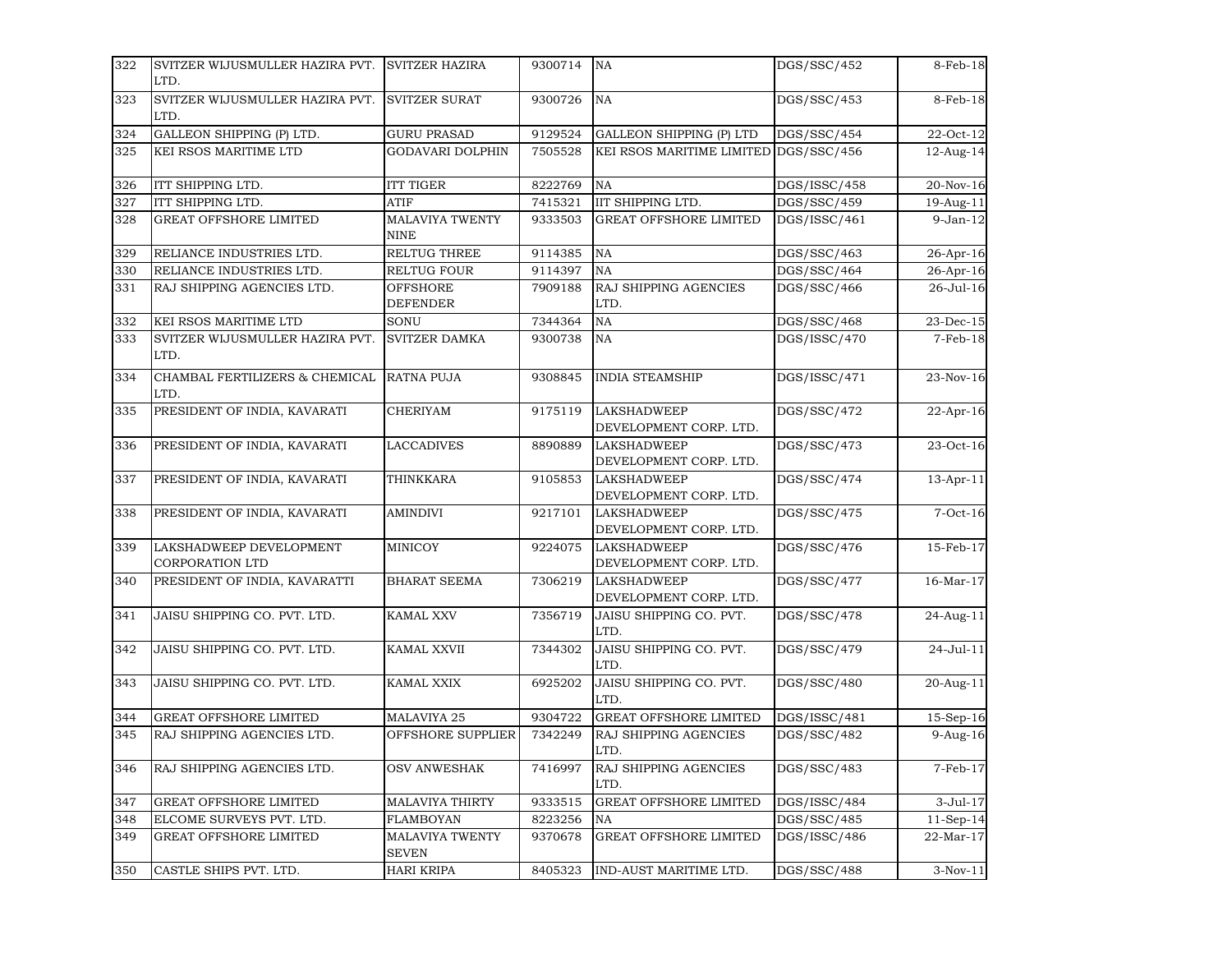| 351 | GAUTAM FREIGHT LTD.                                                    | CAPSTAR 1                     | 8943636 | NA                                                      | DGS/SSC/489  | 5-Apr-17                |
|-----|------------------------------------------------------------------------|-------------------------------|---------|---------------------------------------------------------|--------------|-------------------------|
| 352 | CORE MINERALS, CHENNAI.                                                | <b>GOOD PURPOSE</b>           | 8010776 | GOODEARTH MARITIME LTD., DGS/ISSC/492<br><b>CHENNAI</b> |              | 12-Jul-14               |
| 353 | JAISU SHIPPING CO. PVT. LTD.                                           | TUG BETUL                     | 8112005 | JAISU SHIPPING CO. PVT.<br>LTD.                         | DGS/SSC/493  | 30-Nov-11               |
| 354 | <b>BANGAR SHIPPING &amp; LOGISTICS</b>                                 | <b>KINSHIP BANGAR</b>         | 8018522 | SEAPORT SHIPPING PVT.LTD                                | DGS/ISSC/494 | 18-Mar-12               |
| 355 | <b>GREATSHIP (INDIA) LTD</b>                                           | <b>GREATSHIP DISHA</b>        | 9201059 | <b>GREATSHIP (INDIA) LTD</b>                            | DGS/ISSC/496 | $2$ -Feb- $12$          |
| 356 | M/S.SEAMEC LTD                                                         | <b>SEAMEC PRINCESS</b>        | 8302959 | SEAMEC LTD., MUMBAI                                     | DGS/ISSC/497 | $10-Sep-13$             |
| 357 | <b>GREAT OFFSHORE LIMITED</b>                                          | MALAVIYA THIRTY<br><b>SIX</b> | 8519083 | GREAT OFFSHORE LIMITED                                  | DGS/ISSC/498 | 5-Sep-17                |
| 358 | PRATIBHA SHIPPING CO.LTD                                               | PRATIBHA WARNA                | 8700412 | PRATIBHA SHIPPING CO.LTD.                               | DGS/ISSC/499 | $7-Mar-17$              |
| 359 | PRATIBHA SHIPPING CO.LTD                                               | PRATIBHA TAPI                 | 8700400 | PRATIBHA SHIPPING CO.LTD.                               | DGS/ISSC/500 | $10-Mar-17$             |
| 360 | SHREYAS SHIPPING & LOGISTICS LTD                                       | OEL TRUST                     | 9003471 | ORIENT EXPRESS SHIP<br>MANAGEMENT LTD.                  | DGS/ISSC/501 | 29-Jan-17               |
| 361 | <b>BULKTAINER SH. LTD</b>                                              | ANUSHREE FAME                 | 8912845 | <b>BULKTAINER SH. LTD</b>                               | DGS/ISSC/502 | 9-Aug-15                |
| 362 | GLOBAL OFFSHORE SERVICES LTD                                           | KAILASH                       | 9374193 | <b>GLOBAL OFFSHORE</b><br><b>SERVICES LTD</b>           | DGS/ISSC/503 | 28-Mar-17               |
| 363 | SUSHE MARINE SERVICES P.LTD                                            | <b>BAY ISLAND</b>             | 8302911 | SUSHE MARINE SERVICES<br><b>LTD</b>                     | DGS/SSC/504  | $3-Mar-19$              |
| 364 | SWITZER WIJSMULLER HAZIRA<br>PVT.LTD                                   | <b>SWITZER MORA</b>           | 9300740 | <b>NA</b>                                               | DGS/ISSC/506 | $7-Feb-18$              |
| 365 | FUGRO GEONICS LTD.                                                     | <b>GEO ENDEAVOUR</b>          | 8409927 | <b>NA</b>                                               | DGS/SSC/507  | 7-Aug-11                |
| 366 | VARUN SHIPPING CO.LTD.                                                 | MAHARSHI<br>VAMADEVA          | 8814756 | VARUN SHIPPING CO.LTD.                                  | DGS/ISSC/510 | 8-Jun-17                |
| 367 | VARUN SHIPPING CO.LTD.                                                 | AMBA BHARGAVI                 | 9299721 | VARUN SHIPPING CO.LTD.                                  | DGS/ISSC/511 | 7-Jun-12                |
| 368 | <b>DUNNIMAA ENGINEERS &amp; DIVERS</b><br>ENTERPRISES LTD, NAVI MUMBAI | <b>KOBE</b>                   | 8211966 | <b>GLORY SHIPMANAGEMENT</b><br>PVT. LTD                 | DGS/SSC/512  | 19-Jun-16               |
| 369 | SEVEN ISLANDS SHIPPING LTD.                                            | CRYSTAL                       | 8419374 | SEVEN ISLANDS SHIPPING<br>LTD.                          | DGS/ISSC/513 | $27-Sep-15$             |
| 370 | MERCATOR LINES LTD                                                     | PREM DIVYA                    |         | ANGLO EASTERN SHIP MGT<br>9138599 (I) PVT.LTD           | DGS/ISSC/515 | 27-May-12               |
| 371 | TAG SEALOGISTICS LTD                                                   | <b>TAG SHIV</b>               | 9412268 | <b>NA</b>                                               | DGS/SSC/517  | 23-May-17               |
| 372 | TAG OFFSHORE LIMITED                                                   | TAG SIA                       | 9412256 | <b>NA</b>                                               | DGS/SSC/518  | 16-May-17               |
| 373 | SHREYAS SHIPPING & LOGISTICS LTD                                       | OEL SHREYAS                   | 8908703 | ORIENT EXPRESS SHIP<br>MANAGEMENT LTD.                  | DGS/ISSC/519 | 7-Jun-17                |
| 374 | <b>HEDE FERROMINAS</b>                                                 | HAPPY SUCCESS                 | 7375753 | <b>HEDE FERROMINAS</b>                                  | DGS/SSC/520  | $\overline{2}$ 3-Apr-13 |
| 375 | HIND OFFSHORE PVT.LTD., MUMBAI                                         | <b>SEA MELODY</b>             | 7724746 | HIND OFFSHORE PVT.LTD                                   | DGS/SSC/521  | 28-Dec-15               |
| 376 | GREAT EASTERN SHIPPING CO.LTD.                                         | <b>JAG PRAKASH</b>            | 9315721 | <b>GREAT EASTERN SHIPPING</b><br>CO.LTD.                | DGS/ISSC/523 | 9-Sep-12                |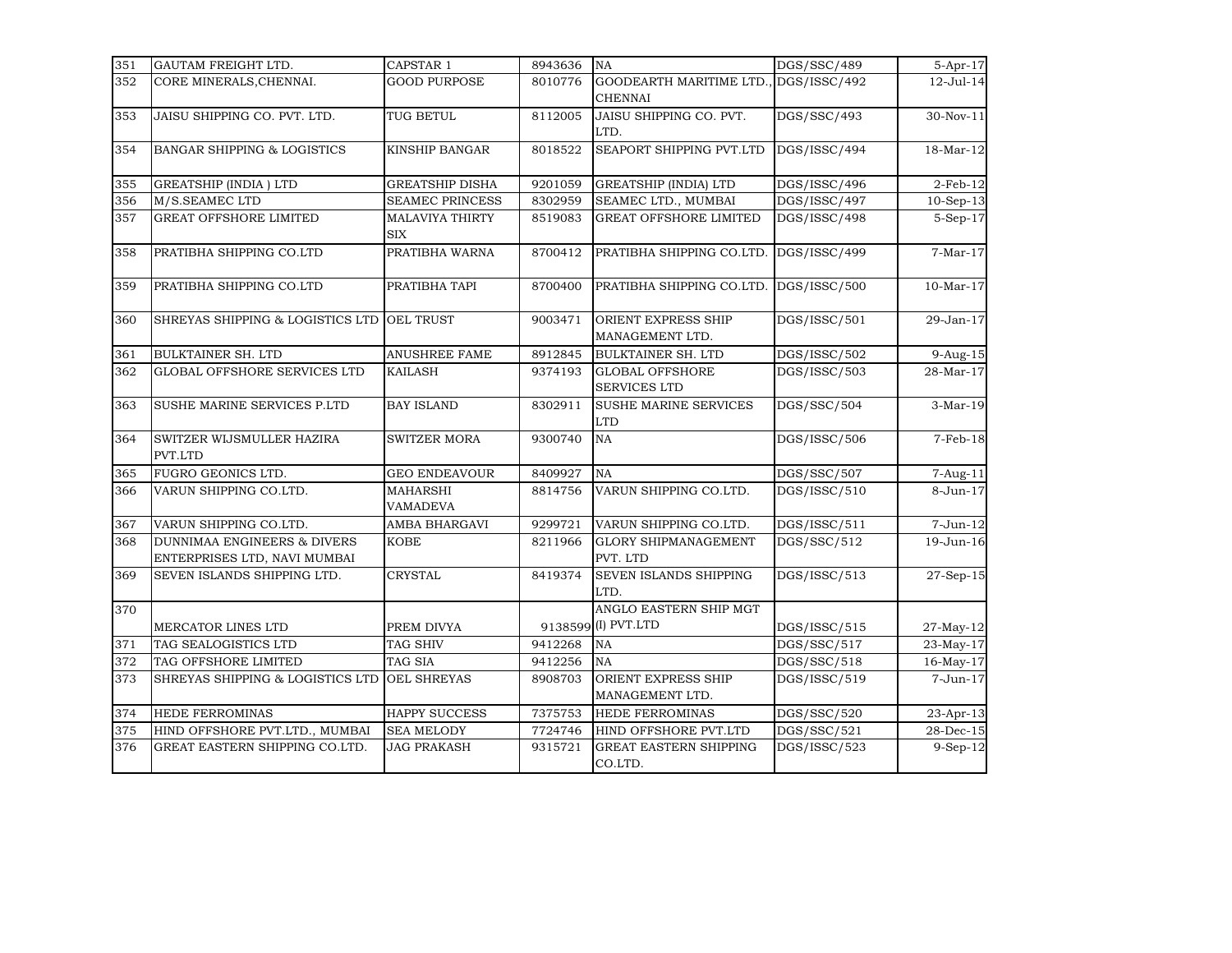| 377 | BHARAT MARINE COMPANY INDIA                             | <b>BMC GENESIS</b>                  | 9381938 | <b>HY-POWER MARINE</b>                         | DGS/ISSC/524 | 12-Jun-12       |
|-----|---------------------------------------------------------|-------------------------------------|---------|------------------------------------------------|--------------|-----------------|
|     | PVT.LTD., CHENNAI                                       |                                     |         | SOLUTIONS PVT.LTD                              |              |                 |
| 378 | SAKTHI SHIPPING SERVICES INDIA<br>PVT.LTD               | SAKTHI -(EX-VAMSEE)                 | 8100117 | <b>SUSHE MARINE SERVICES</b><br><b>LTD</b>     | DGS/ISSC/526 | $2$ -Dec-16     |
| 379 | <b>TCI SEAWAYS</b>                                      | TCI SURYA                           | 9148245 | <b>TCI SEAWAYS</b>                             | DGS/ISSC/527 | 14-Sep-17       |
| 380 | WEST ASIA MARITIME LTD., CHENNAI                        | <b>GEM OF SAFAGA</b>                | 8022444 | WEST ASIA MARITIME LTD.,<br><b>CHENNAI</b>     | DGS/ISSC/528 | 9-Aug-12        |
| 381 | GREAT EASTERN SHIPPING CO.LTD.                          | <b>JAG PUSHPA</b>                   | 9315733 | <b>GREAT EASTERN SHIPPING</b><br>CO.LTD.       | DGS/ISSC/530 | 24-Oct-17       |
| 382 | ITT SHIPPING LTD.                                       | <b>ITT LION</b>                     | 8222771 |                                                | DGS/ISSC/532 | 14-Jun-17       |
| 383 | KEI RSOS MARITIME LTD                                   | <b>SEA DIAMOND II</b>               | 7409592 | KEI RSOS MARITIME LIMITED                      | DGS/SSC/534  | 14-Oct-12       |
| 384 | <b>GREAT OFFSHORE LIMITED</b>                           | MALAVIYA TWENTY<br>THREE            | 9299082 | GREAT OFFSHORE LIMITED                         | DGS/ISSC/537 | 27-Sep-17       |
| 385 | GREAT OFFSHORE LIMITED                                  | <b>MALAVIYA TWENTY</b><br>EIGHT     | 9387994 | <b>GREAT OFFSHORE LIMITED</b>                  | DGS/ISSC/538 | 30-May-17       |
| 386 | KINSHIP SERVICES (I) PVT.LTD                            | KINSHIP PROSPERITY                  | 8027884 | KRISHNA MARITECH PVT.<br>LTD.                  | DGS/ISSC/539 | $10$ -Oct- $14$ |
| 387 | CHOWGULE STEAMSHIPS LTD.                                | <b>MARATHA</b><br>PROVIDENCE        | 9104419 | ASP SHIPMANAGEMENT (I)<br><b>LTD</b>           | DGS/ISSC/540 | 24-Sep-17       |
| 388 | <b>GESCO</b>                                            | <b>JAG RIDDHI</b>                   | 9162966 | GESCO                                          | DGS/ISSC/541 | 29-Mar-13       |
| 389 | JAISU SHIPPING CO.PVT.LTD                               | KAMAL XXXIII                        | 7901289 | JAISU SHIPPING CO.PVT.LTD                      | DGS/SSC/542  | 26-Oct-15       |
| 390 | M.PALLONJI SHIPPING PVT.LTD                             | M.P. PANAMAX 3                      | 8109149 | FLEET MANAGEMENT<br>PVT.LTD                    | DGS/ISSC/544 | 27-Nov-16       |
| 391 | GOODEARTH MARITIME LTD                                  | <b>GOOD PROVIDENCE</b>              | 9323637 | GOODEARTH MARITIME LTD.<br><b>CHENNAI</b>      | DGS/ISSC/545 | $1-Dec-17$      |
| 392 | APEEJAY SHIPPING LTD.                                   | APJ SURYAVIR                        | 8902151 | APEEJAY SHIPPING LTD.                          | DGS/ISSC/547 | 20-Sep-12       |
| 393 | PFS SHIPPING LIMITED                                    | PFS NARAYANA                        | 8130667 | ASP SHIP MANAGEMENT P<br>LTD                   | DGS/ISSC/548 | 15-Mar-14       |
| 394 | SANMAR SHIPPING LTD                                     | SANMAR PARAGON                      | 9112325 | SANMAR SHIPPING LTD                            | DGS/ISSC/549 | 13-Jul-17       |
| 395 | TOLANI SHIPPING CO. LTD., MUMBAI                        | PRABHU PUNI                         | 9224037 | <b>TOLANI SHIPPING</b>                         | DGS/ISSC/550 | 23-Nov-17       |
| 396 | THE GREAT EASTERN SHIPPING<br>CO.LTD                    | <b>JAG ARJUN</b>                    | 9117296 | THE GREAT EASTERN<br>SHIPPING CO.LTD.          | DGS/ISSC/551 | $6$ -Apr-15     |
| 397 | AMBUJA CEMENTS LTD                                      | AMBUJA LAKSHMI                      | 9241372 | AMBUJA CEMENTS LTD                             | DGS/SSC/552  | 26-Oct-17       |
| 398 | AMBUJA CEMENTS LTD                                      | AMBUJA BHAVANI                      | 9241360 | AMBUJA CEMENTS LTD                             | DGS/SSC/553  | 31-Oct-17       |
| 399 | VARUN SHIPPING CO.LTD.                                  | <b>MAHARASHI</b><br><b>BHARDWAJ</b> | 9007570 | VARUN SHIPPING CO.LTD.                         | DGS/ISSC/554 | $4$ -Dec-17     |
| 400 | THE GREAT EASTERN SHIPPING<br>CO.LTD                    | JAG PRERANA                         | 9321952 | THE GREAT EASTERN<br>SHIPPING CO.LTD.          | DGS/ISSC/556 | 22-Jan-13       |
| 401 | GARWARE OFFSHORE SERVICES LTD                           | <b>KAMET</b>                        | 9385518 | <b>GARWARE OFFSHORE</b><br><b>SERVICES LTD</b> | DGS/ISSC/557 | 13-Sep-17       |
| 402 | ESSAR BULK TERMINAL LTD                                 | EBT DREDGER                         | 9438432 | ESSAR BULK TERMINAL LTD                        | DGS/ISSC/558 | 28-Sep-12       |
| 403 | SAURASHTRA FUELS (P) LTD.,<br>MUMBAI                    | SHREE SHAKTI                        | 8858075 | STEAMSHIPS SHIPPING &<br>LOGISTICS PVT.LTD.    | DGS/SSC/561  | 14-Feb-13       |
| 404 | TRANS ASIAN SHIPPING SERVICES<br>$\operatorname{P.LTD}$ | <b>KANIVU</b>                       | 8705436 | QUADRANT MARITIME LTD                          | DGS/ISSC/565 | 18-May-14       |
|     |                                                         |                                     |         |                                                |              |                 |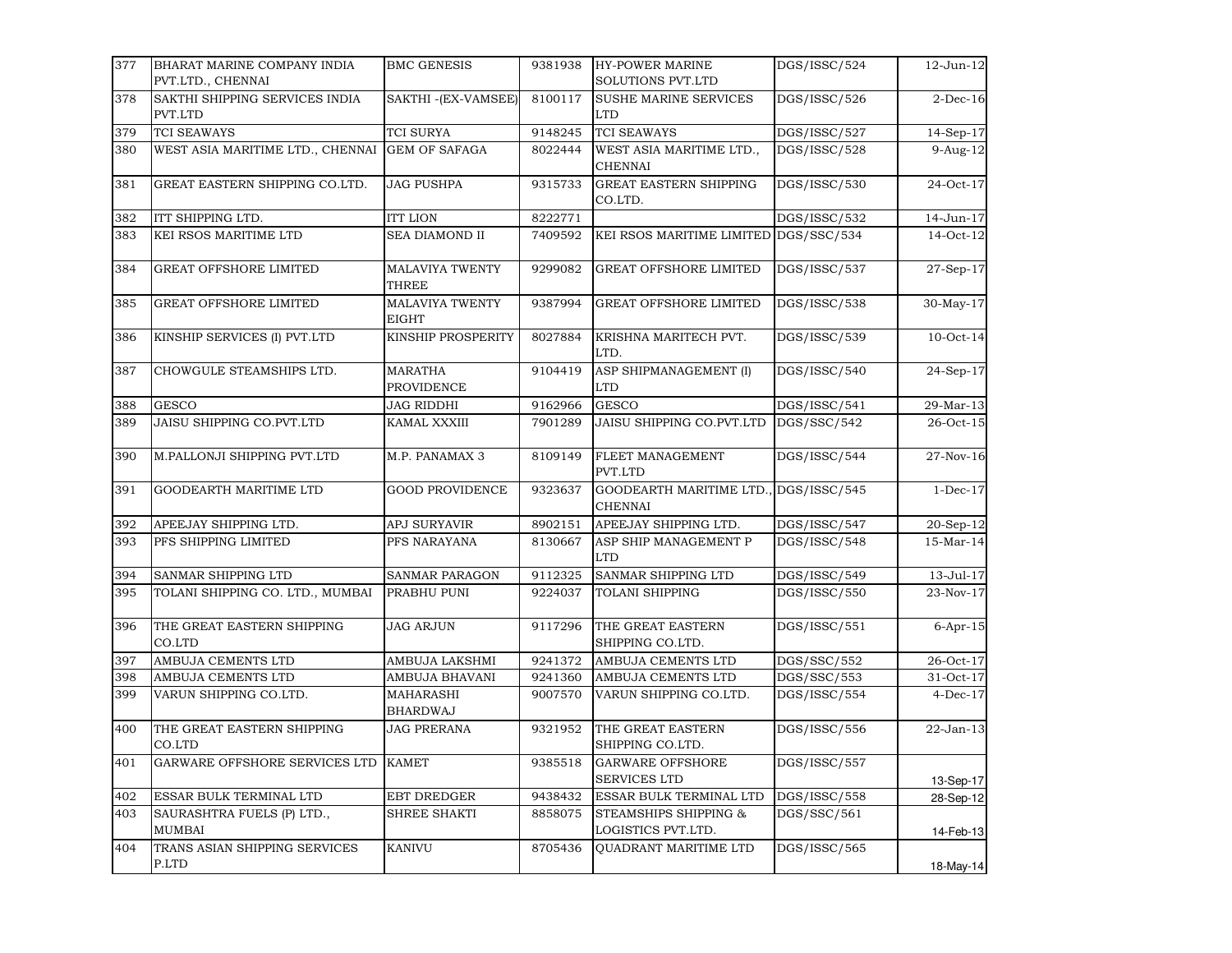| 405 | THE GREAT EASTERN SHIPPING                  | <b>JAG LAKSHITA</b>      | 9208057    | THE GREAT EASTERN                | DGS/ISSC/566 |             |
|-----|---------------------------------------------|--------------------------|------------|----------------------------------|--------------|-------------|
|     | CO.LTD                                      |                          |            | SHIPPING CO.LTD.                 |              | 2-Feb-13    |
| 406 | THE GREAT EASTERN SHIPPING                  | <b>JAG LATEEF</b>        | 9208069    | THE GREAT EASTERN                | DGS/ISSC/567 |             |
|     | CO.LTD                                      |                          |            | SHIPPING CO.LTD.                 |              | 14-Mar-13   |
| 407 | HAL OFFSHORE LTD                            | <b>HAL ANANT</b>         | 8107098    | HAL OFFSHORE LTD                 | DGS/SSC/568  | 21-May-13   |
| 408 | SHREYAS SHIPPING & LOGISTICS LTD            | <b>UNITY</b>             | 9003392    | ORIENT EXPRESS SHIP              | DGS/ISSC/569 |             |
|     |                                             |                          |            | MANAGEMENT LTD.                  |              | 1-May-18    |
| 409 | TOLANI SHIPPING CO. LTD., MUMBAI            | PRABHU SATRAM            | 9244817    | <b>TOLANI SHIPPING</b>           | DGS/ISSC/571 |             |
|     |                                             |                          |            |                                  |              | 5-Mar-13    |
| 410 | KEI RSOS MARITIME LTD                       | COROMONDEL               | 8308264    | NA                               | DGS/SSC/572  |             |
|     |                                             | SUPPORTER IV             |            |                                  |              | 27-May-18   |
| 411 | THE GREAT EASTERN SHIPPING                  | <b>JAG RATAN</b>         | 9222613    | FIVE STARS SHIPPING              | DGS/ISSC/573 |             |
|     | CO.LTD                                      |                          |            | CO.PVT.LTD                       |              | 21-Jun-14   |
| 412 | BLUEOCEAN SEA TRANSPORT LTD                 | HOPE ISLAND II           | 8125349    | NA                               | DGS/SSC/574  | 11-May-18   |
| 413 | KEI RSOS MARITIME LTD                       | COROMONDEL               | 8419099    | NA                               | DGS/SSC/575  |             |
|     |                                             | SUPPORTER VII            |            |                                  |              | 27-May-18   |
| 414 | PRINCE MARINE, INDIA                        | RAJA                     | 7344352    | STEAMSHIPS SHIPPING &            | DGS/SSC/576  |             |
|     |                                             |                          |            | LOGISTICS PVT.LTD.               |              | 22-Jan-13   |
| 415 | <b>SAMSON MARITIME LTD</b>                  | OCEAN DIAMOND            | 9471939    | <b>SAMSON MARITIME LTD</b>       | DGS/SSC/577  | 11-May-18   |
| 416 | HIND OFFSHORE PVT.LTD., MUMBAI              | <b>SEA VENTURE</b>       | 7227994    | HIND OFFSHORE PVT.LTD            | DGS/SSC/578  | 19-Dec-15   |
| 417 | <b>GREATSHIP (INDIA) LTD</b>                | <b>GREATSHIP DIPTI</b>   |            | 9340532 GREATSHIP (INDIA) LTD    | DGS/ISSC/580 | 11-Mar-18   |
| 418 | ITT LINES (PRIVATE) LTD                     | <b>ITT PANTHER</b>       |            | 8222800 ITT LINES (PRIVATE) LTD  | DGS/ISSC/581 | 1-Mar-13    |
| 419 | PENINSULAR TANKERS PVT.LTD                  | TAURUS                   |            | 8512372 ABS MARINE SERVICES PVT. | DGS/ISSC/582 |             |
|     |                                             |                          |            | LTD., CHENNAI                    |              | 8-Jun-15    |
| 420 | INDIA CEMENTS LIMITED                       | CHENNAI JEYAM            |            | 8200474 INDIA CEMENTS LIMITED    | DGS/ISSC/583 | 21-Nov-15   |
| 421 | <b>GREATSHIP (INDIA) LTD</b>                | <b>GREATSHIP ANJALI</b>  |            | 9408425 GREATSHIP (INDIA) LTD    | DGS/ISSC/584 | $2$ -Jun-18 |
| 422 | EPSOM SHIPPING PVT.LTD                      | <b>SAGA</b>              |            | 8407979 ABS MARINE SERVICES PVT. | DGS/ISSC/586 |             |
| 423 | KEI RSOS MARITIME LTD                       | <b>SIRIUS</b>            | 9370874 NA | LTD., MUMBAI                     | DGS/SSC/587  | 21-May-18   |
| 424 | <b>GATI LTD</b>                             | <b>GATI PRESTIGE</b>     |            | 9005522 GATI COAST TO COAST      | DGS/ISSC/588 | 23-Feb-15   |
| 425 | JAYESH SHIPPING PVT.LTD., MUMBAI RAVENSTURM |                          |            | 7510183 KRISHNA MARITECH PVT.    | DGS/ISSC/589 | 10-Jul-13   |
|     |                                             |                          |            | LTD.                             |              |             |
| 426 | CGU LOGISTICS LIMITED                       | <b>BULK PROSPERITY</b>   |            | 9417880 BERNHARD SCHULTE         | DGS/SSC/591  | 9-Sep-13    |
|     |                                             |                          |            | SHIPMANAGEMENT                   |              | 19-Oct-13   |
| 427 | JINDAL WATERWAYS LTD                        | <b>JINDAL TARINI</b>     |            | 9318400 ORIENT EXPRESS SHIP      | DGS/ISSC/593 |             |
|     |                                             |                          |            | MANAGEMENT LTD.                  |              | 24-Mar-16   |
| 428 | NATIONAL INSTITUTE OF OCEAN                 | <b>SAGAR NIDHI</b>       |            | 9384485 ABS MARINE SERVICES      | DGS/ISSC/597 |             |
|     | TECHNOLOGY, CHENNAI                         |                          |            | P.LTD.                           |              | $1-Jul-18$  |
| 429 | MERU SHIPPING LINES PVT.LTD                 | JAI VEKKALI              |            | 8310217 SUSHE MARINE SERVICES    | DGS/ISSC/598 |             |
|     |                                             | <b>MEENAKSHI</b>         |            | <b>LTD</b>                       |              | 7-Sep-17    |
| 430 | TRANSCOASTAL SHIPPING LTD                   | <b>COASTAL EXPRESS 2</b> |            | 8321694 FLEET MANAGEMENT         | DGS/ISSC/599 |             |
|     |                                             |                          |            | PVT.LTD                          |              | 27-Aug-13   |
| 431 | THE PRESIDENT OF INDIA, UT OF               | <b>KAVARATTI</b>         |            | 9238260 LAKSHADWEEP              | DGS/SSC/600  |             |
|     | LAKSHADWEEP                                 |                          |            | DEVELOPMENT CORP. LTD.           |              | 15-Dec-18   |
| 432 | GARWARE OFFSHORE SERVICES LTD               | MANA                     |            | 9393424 GARWARE OFFSHORE         | DGS/ISSC/601 |             |
|     |                                             |                          |            | SERVICES LTD                     |              | 4-Nov-13    |
| 433 | <b>GREATSHIP (INDIA) LTD</b>                | <b>GREATSHIP AMRITA</b>  |            | 9408437 GREATSHIP (INDIA) LTD    | DGS/ISSC/602 | 14-Sep-13   |
| 434 | PRESIDENT OF INDIA, A & N                   | PARALI                   |            | 9372937 LAKSHADWEEP              | DGS/SSC/603  |             |
|     | ADMINISTRATION, PORT BLAIR                  |                          |            | DEVELOPMENT CORP. LTD.           |              | $8-Jan-14$  |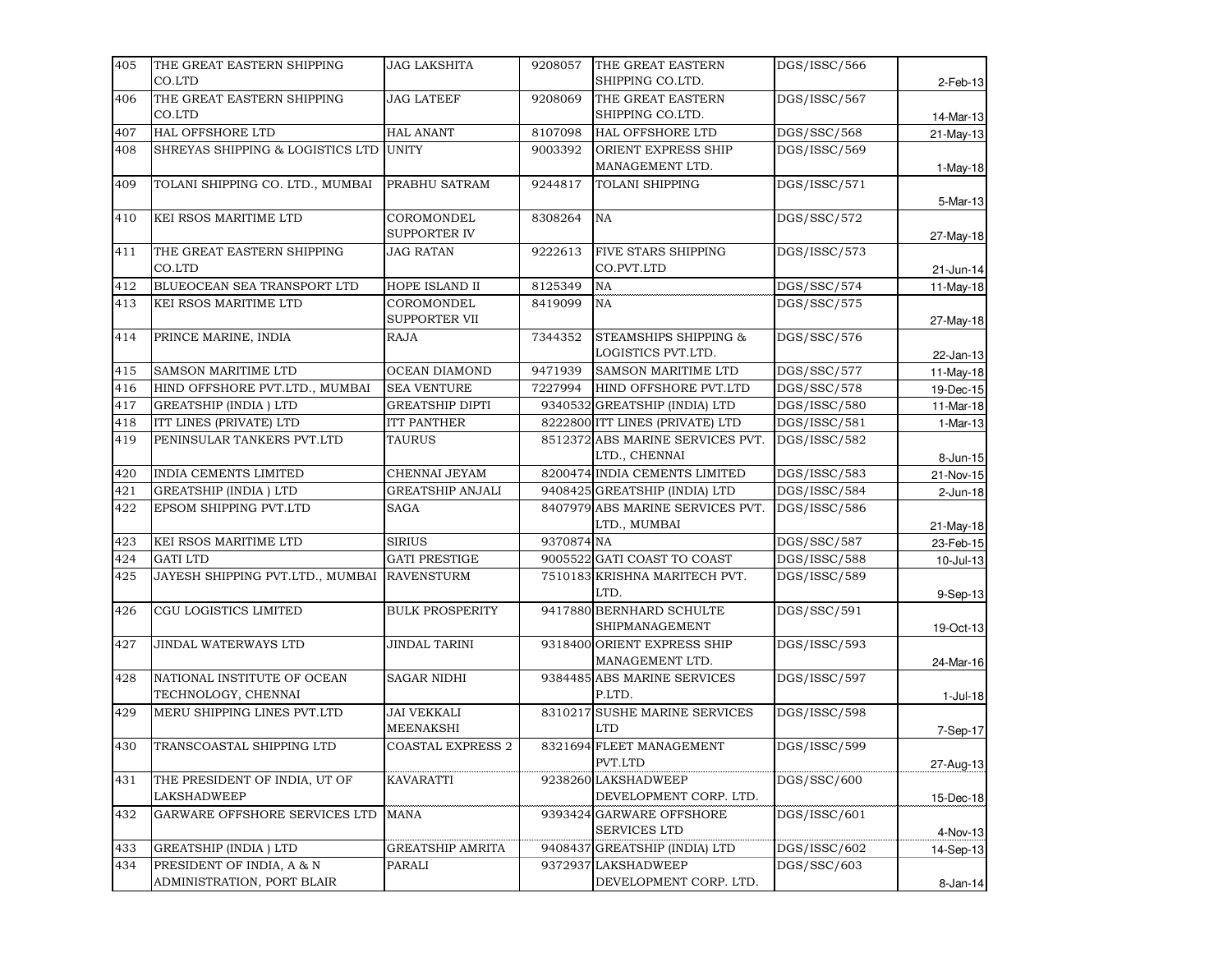| 435 | THE PRESIDENT OF INDIA, UT OF                  | VALIYAPANI                 |               | 9372951 LAKSHADWEEP                | DGS/SSC/604  |             |
|-----|------------------------------------------------|----------------------------|---------------|------------------------------------|--------------|-------------|
|     | <b>LAKSHADWEEP</b>                             |                            |               | DEVELOPMENT CORP. LTD.             |              | 9-Jan-19    |
| 436 | TOLANI SHIPPING CO. LTD., MUMBAI               | PRABHU MIHIKAA             |               | 9278820 TOLANI SHIPPING            | DGS/ISSC/605 |             |
|     |                                                |                            |               |                                    |              | 3-Nov-18    |
| 437 | JINDAL WATERWAYS LTD                           | JINDAL MANJULA             |               | 8509715 ORIENT EXPRESS SHIP        | DGS/ISSC/606 |             |
|     |                                                |                            |               | MANAGEMENT LTD.                    |              | $2$ -Jul-16 |
| 438 | INDIA STEAMSHIP, KOLKATA                       | <b>RATNA SHRUTI</b>        |               | 9388364 INDIA STEAMSHIP            | DGS/ISSC/607 | 18-Oct-18   |
| 439 | GLOBAL OFFSHORE SERVICES LTD                   | POORNA                     |               | 9503550 GLOBAL OFFSHORE            | DGS/ISSC/608 |             |
|     |                                                |                            |               | <b>SERVICES LTD</b>                |              | $2$ -Dec-18 |
| 440 | INDIA STEAMSHIP, KOLKATA                       | RATNA SHRADHA              |               | 9388376 INDIA STEAMSHIP            | DGS/ISSC/609 | 15-Nov-18   |
| 441 | SAMSON MARITIME LTD                            | <b>EMERALD</b>             |               | 9471941 SAMSON MARITIME LTD        | DGS/ISSC/610 | 8-Jan-19    |
| 442 | ELLON HINENGO LTD                              | EBRAHIM ALI                |               | 8700981 ELLON HINENGO LTD          | DGS/ISSC/611 |             |
|     |                                                | <b>HUSSAIN</b>             |               |                                    |              | 5-Dec-13    |
| 443 | SEAWAYS SHIPPING LTD                           | SEAWAYS VENTURE            |               | 8801369 QUADRANT MARITIME LTD      | DGS/ISSC/612 | 5-Jul-17    |
| 444 | SEAWAYS SHIPPING LTD                           | <b>SEAWAYS VALOUR</b>      |               | 8801345 SEAWAYS SHIPPING LTD.,     | DGS/ISSC/614 |             |
|     |                                                |                            |               | MUMBAI                             |              | 25-Jul-16   |
| 445 | TOLANI SHIPPING CO. LTD., MUMBAI               | PRABHU LAL                 |               | 9263124 TOLANI SHIPPING            | DGS/ISSC/615 |             |
|     |                                                |                            |               |                                    |              | 3-Dec-18    |
| 446 | CHAMBAL FERTILIZERS & CHEMICAL<br>LTD.         | <b>RATNA NAMRATA</b>       |               | 9401154 INDIA STEAMSHIP            | DGS/ISSC/616 |             |
|     |                                                |                            |               |                                    |              | 8-Jan-19    |
| 447 | GREAT OFFSHORE LTD<br>PRATIBHA SHIPPING CO.LTD | <b>MALVIYA THIRTY THRE</b> |               | 7809118 GREAT OFFSHORE LIMITED     | DGS/ISSC/617 | 8-Sep-13    |
| 448 |                                                | PRATIBHA NEERA             |               | 8724743 PRATIBHA SHIPPING CO.LTD.  | DGS/ISSC/618 | 2-Oct-13    |
| 449 | HOTEL LEELA VENTURE LTD, MUMBAI                |                            |               | 9017472 SCAN SEA, GOA              | DGS/ISSC/619 |             |
|     |                                                | THE LEELA                  |               |                                    |              | 4-Mar-14    |
| 450 | PRATIBHA SHIPPING CO.LTD                       |                            |               | 8913617 PRATIBHA SHIPPING CO.LTD.  | DGS/ISSC/620 |             |
|     |                                                | PRATIBHA KOYNA             |               |                                    |              | $9$ -Jan-14 |
| 451 | <b>GREATSHIP (INDIA) LTD</b>                   | <b>GREATSHIP DHRITI</b>    |               | 9392834 GREATSHIP (INDIA) LTD      | DGS/ISSC/621 | 26-Feb-19   |
| 452 | <b>GESCO</b>                                   | JAG AABHA                  | 9388948 GESCO |                                    | DGS/ISSC/622 | 8-Mar-19    |
| 453 | SCI                                            | <b>DESH VIRAAT</b>         | 9371593 SCI   |                                    | DGS/ISSC/623 | 29-May-14   |
| 454 | SCI                                            | <b>SCI CHENNAI</b>         | 9418298 SCI   |                                    | DGS/ISSC/624 | 20-Mar-14   |
| 455 | RAJ SHIPPING AGENCIES LTD.                     |                            |               | 8218287 RAJ SHIPPING AGENCIES      | DGS/SSC/625  |             |
|     |                                                | OFFSHORE HUNTER            |               | LTD.                               |              | 25-Mar-19   |
| 456 | JITF WATERWAYS LIMITED                         |                            |               | 9129770 V.SHIPS SHIP MGT I PVT.LTD | DGS/ISSC/626 |             |
|     |                                                | JINDAL TARA                |               |                                    |              | 20-Feb-18   |
| 457 | <b>SCI</b>                                     | <b>SCI MUMBAI</b>          | 9419539 SCI   |                                    | DGS/ISSC/627 | 14-Mar-14   |
| 458 | <b>GESCO</b>                                   | JAG AANCHAL                | 9390161GESCO  |                                    | DGS/ISSC/628 | 15-Mar-19   |
| 459 | PRESIDENT OF INDIA, A & N                      |                            |               | 9214434 ABS MARINE SERVICES        | DGS/SSC/629  |             |
|     | ADMINISTRATION, PORT BLAIR                     | RANI LAKSHMI               |               | PVT.LTD                            |              | 14-Apr-17   |
| 460 | KERALA STATE MARITIME                          |                            |               | 9201073 KERALA STATE MARITIME      | DGS/SSC/630  |             |
|     | DEVL.COR.LTD                                   | TSD SINDHURAJ              |               | DEVL.COR.LTD                       |              | 22-Oct-15   |
| 461 | <b>GATI LTD</b>                                | <b>GATI MAJESTIC</b>       |               | 9106754 GATI COAST TO COAST        | DGS/ISSC/631 | 27-Jan-14   |
| 462 | GARWARE OFFSHORE SERVICES LTD                  |                            |               | 9509205 GARWARE OFFSHORE           | DGS/ISSC/632 |             |
|     |                                                | MEGHNA                     |               | SERVICES LTD                       |              | 23-May-14   |
| 463 | OCEAN SPARKLE LTD                              | <b>OCEAN WONDER</b>        |               | 9109237 OCEAN SPARKLE LTD          | DGS/ISSC/633 | 17-Jul-18   |
| 464 | PRESIDENT OF INDIA, A & N                      |                            |               | 9372949 LAKSHADWEEP                | DGS/SSC/634  |             |
|     | ADMINISTRATION, PORT BLAIR                     | CHERIYAPANI                |               | DEVELOPMENT CORP. LTD.             |              | 18-Jan-14   |
| 465 | RAJ SHIPPING AGENCIES LTD.                     |                            |               | 9510163 RAJ SHIPPING AGENCIES      | DGS/SSC/635  |             |
|     |                                                | OFFSHORE RUNNER            |               | LTD.                               |              | 24-Sep-14   |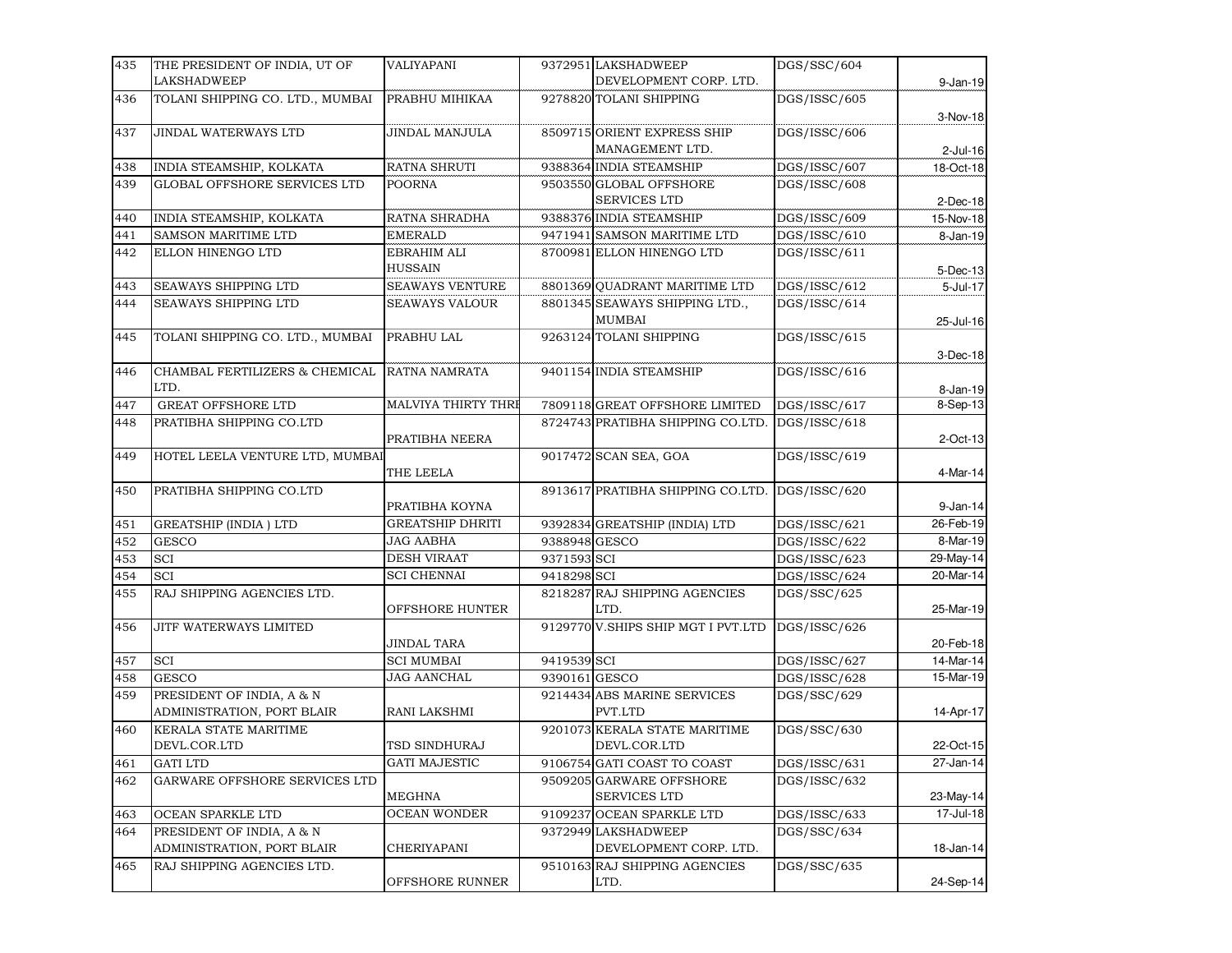| 466 | <b>GREATSHIP (INDIA) LTD</b>                   | <b>GREATSHIP DHWANI</b> |                 | 9392846 GREATSHIP (INDIA) LTD                                                  | DGS/ISSC/636                 | 16-May-19                 |
|-----|------------------------------------------------|-------------------------|-----------------|--------------------------------------------------------------------------------|------------------------------|---------------------------|
| 467 | <b>GESCO</b>                                   | JAG AMISHA              | 9388924 GESCO   |                                                                                | DGS/ISSC/637                 | 14-Jul-19                 |
| 468 | <b>GREAT OFFSHORE LIMITED</b>                  | KEDARNATH               |                 | 8752104 GREAT OFFSHORE LIMITED                                                 | DGS/ISSC/638                 | $11-Nov-14$               |
| 469 | GARWARE OFFSHORE SERVICES LTD                  | <b>MAHANANDA</b>        |                 | 9541100 GARWARE OFFSHORE SERVIODGS/ISSC/640                                    |                              | 21-Jul-19                 |
| 470 | <b>GREAT OFFSHORE LIMITED</b>                  | <b>BADRINATH</b>        |                 | 8750259 GREAT OFFSHORE LIMITED                                                 | DGS/ISSC/641                 | $1-Nov-14$                |
| 471 | <b>GREATSHIP (INDIA) LTD</b>                   | <b>GREATSHIP AKHILA</b> |                 | 9443932 GREATSHIP (INDIA) LTD                                                  | DGS/ISSC/643                 | $19-Sep-14$               |
| 472 | <b>GREAT OFFSHORE LIMITED</b>                  | <b>MALAVIYA NINE</b>    |                 | 9334179 GREAT OFFSHORE LIMITED                                                 | DGS/ISSC/645                 | 29-Jul-19                 |
| 473 | RELIANCE PETROLEUM LTD., JNGR                  | <b>REL DARSHAN</b>      |                 | 9437426 SAMSON MARITIME LTD                                                    | DGS/SSC/646                  | $13-Sep-14$               |
| 474 | OIL AND NATURAL GAS CORPN                      | SAGAR VIJAY             |                 | 8401183 ONGC, MUMBAI                                                           | DGS/SSC/648                  | 28-Jun-15                 |
| 475 | HIND OFFSHORE PVT.LTD., MUMBAI                 | <b>SEA CHEETAH</b>      |                 | 8121159 HIND OFFSHORE PVT.LTD                                                  | DGS/ISSC/649                 | $11$ -Jan- $16$           |
| 476 | APEEJAY SHIPPING LTD.                          | APJ MAHALAXMI           |                 | 8413930 APEEJAY SHIPPING LTD.                                                  | DGS/ISSC/650                 | $16-Sep-14$               |
| 477 | MPSEZ LTD., GUJARAT                            | DOLPHIN NO.11           |                 | 9511595 PLUTO SHIPPING LTD., MUMB DGS/SSC/651                                  |                              | 29-Sep-16                 |
| 478 | <b>GREATSHIP (INDIA) LTD</b>                   | <b>GREATSHIP AHALYA</b> |                 | 9443956 GREATSHIP (INDIA) LTD                                                  | DGS/ISSC/652                 | 19-Dec-14                 |
| 479 | MAK LOGISTICS PVT.LTD                          | <b>TARA KIRAN</b>       | 7424009 NA      |                                                                                | DGS/SSC/654                  | 5-Aug-18                  |
| 480 | MAK LOGISTICS PVT.LTD                          | BHORUKA PRABHU          | 7637383 NA      |                                                                                | DGS/SSC/655                  | 20-Mar-15                 |
| 481 | JITF WATERWAYS LIMITED                         | JINDAL KAMAKSHI         |                 | 9528419 V.SHIPS SHIP MGT I PVT.LTD                                             | DGS/ISSC/656                 | 20-Feb-18                 |
| 482 | TAG OFFSHORE LIMITED                           | TAG 5                   |                 | 9378993 TAG OFFSHORE LIMITED                                                   | DGS/ISSC/658                 | 29-Oct-17                 |
| 483 | <b>SCI FORBES LTD</b>                          | ASAVARI                 |                 | 9414307 FLEET MANAGEMENT PVT.LTI DGS/ISSC/659                                  |                              | $7-Jan-15$                |
| 484 | OCEAN SPARKLE LTD                              | <b>OCEAN RADIANCE</b>   | 8322143 NA      |                                                                                | DGS/SSC/660                  | $12$ -May-16              |
| 485 | JITF WATERWAYS LIMITED                         | JINDAL MEENAKSHI        |                 | 9528407 V.SHIPS SHIP MGT I PVT.LTD                                             | DGS/ISSC/661                 | 26-Oct-17                 |
| 486 | TAG OFFSHORE LIMITED                           | TAG <sub>4</sub>        |                 | 9428554 TAG OFFSHORE LIMITED                                                   | DGS/SSC/662                  | $12$ -Oct-14              |
| 487 | ABAN OFFSHORE LTD                              | ABAN III                | 8751760 NA      |                                                                                | DGS/SSC/663                  | 19-Feb-15                 |
| 488 | OCEAN SPARKLE LTD                              | <b>OCEAN EMERALD</b>    | 9356218 NA      |                                                                                | DGS/SSC/664                  | $3-Mar-16$                |
| 489 | OCEAN SPARKLE LTD                              | <b>OCEAN ROYAL</b>      | 8232832 NA      |                                                                                | DGS/SSC/665                  | $12$ -May-16              |
| 490 | OCEAN SPARKLE LTD                              | <b>OCEAN MONA</b>       | 9433781 NA      |                                                                                | $\overline{DGS}/SSC/666$     | 13-Oct-16                 |
| 491 | JAYESH SHIPPING PVT.LTD., MUMBAI               | <b>GHENT</b>            |                 | 7335606 KRISHNA MARITECH PVT. LTD DGS/SSC/667                                  |                              | $1-Mar-15$                |
| 492 | <b>JINDAL WATERWAYS LTD</b>                    |                         |                 | 8518584 ORIENT EXPRESS SHIP                                                    | DGS/ISSC/668                 |                           |
|     |                                                | JINDAL KAMLA            |                 | MANAGEMENT LTD.                                                                |                              | 6-Jul-16                  |
| 493 | SAMSON MARITIME LTD                            | <b>OCEAN AMETHYST</b>   |                 | 9561227 SAMSON MARITIME LTD                                                    | DGS/ISSC/669                 | 20-Jan-15                 |
| 494 | <b>SCILTD</b>                                  | <b>NORTH PASSAGE</b>    |                 | 9219238 SCI LTD.                                                               | DGS/SSC/670                  | 25-Feb-15                 |
| 495 | <b>SCILTD</b>                                  | BAMBOOKA                | 9219226 SCI LTD |                                                                                | DGS/SSC/671                  | 26-Feb-15                 |
| 496 | CASTLE SHIPS PVT. LTD.                         | <b>HARI PREM</b>        |                 | 8914764 IND-AUST MARITIME LTD.                                                 | DGS/ISSC/673                 | 21-Nov-14                 |
|     | <b>GREATSHIP (INDIA) LTD</b>                   | <b>GREATSHIP ASMI</b>   |                 | 9443944 GREATSHIP (INDIA) LTD                                                  | DGS/ISSC/674                 | $5-Oct-14$                |
| 497 | <b>SCILTD</b>                                  | DESH VISHAL             | 9371749 SCI LTD |                                                                                |                              |                           |
| 498 | <b>GREATSHIP (INDIA) LTD</b>                   | <b>GREATSHIP AARTI</b>  |                 | 9443968 GREATSHIP (INDIA) LTD                                                  | DGS/ISSC/676<br>DGS/ISSC/677 | $17$ -Dec-14<br>15-Feb-15 |
| 499 | <b>GREAT OFFSHORE LIMITED</b>                  |                         |                 | 8122103 GREAT OFFSHORE LIMITED                                                 |                              |                           |
| 500 | <b>BHAMBHANI SHIPPING LTD</b>                  | <b>BHARATI S</b>        |                 | 7224722 HALANI SHIPPING PVT.LTD                                                | DGS/ISSC/678                 | 12-Feb-15                 |
| 501 |                                                | HALANI 3                |                 |                                                                                | DGS/ISSC/680                 | 31-Mar-15                 |
| 502 | <b>SCI FORBES LTD</b>                          | <b>BHAIRAVI</b>         |                 | 9414319 FLEET MANAGEMENT PVT.LTIDGS/ISSC/681<br>9087312 GREAT OFFSHORE LIMITED |                              | 14-Apr-15                 |
| 503 | <b>GREAT OFFSHORE LIMITED</b>                  | MALAVIYA SEVEN          |                 |                                                                                | DGS/ISSC/682                 | $9-Apr-15$                |
| 504 | R.R.SHIPPING                                   | RAJAJI                  | 7811226 NA      |                                                                                | DGS/SSC/683                  | $13$ -Apr- $15$           |
| 505 | RAJ SHIPPING AGENCIES LTD.                     | OFFSHORE SUPPORTE       |                 | 9253557 RAJ SHIPPING AGENCIES LTD DGS/SSC/685                                  |                              | 25-May-15                 |
| 506 | MAK LOGISTICS PVT.LTD                          | MAKRUZZ                 |                 | 9161645 MAK LOGISTICS PVT.LTD                                                  | DGS/SSC.686                  | $17-Mar-15$               |
| 507 | CAMBAY MARINE INTERNATIONA PVT.ITANISHO        |                         | 8407383 NA      |                                                                                | DGS/SSC/687                  | 30-Dec-14                 |
| 508 | <b>BHAMBHANI SHIPPING LTD</b>                  | POOJA 1                 |                 | 7356953 HALANI SHIPPING PVT.LTD                                                | DGS/SSC/688                  | 28-May-15                 |
| 509 | COASTAL MARINE CONSTRUCTION & ECOASTAL CHEETAH |                         | 8210962 NA      |                                                                                | DGS/SSC/689                  | 17-Feb-15                 |
| 510 | POLESTAR MARITIME LTD., MUMBAI                 | <b>IVY</b>              | 9475325 NA      |                                                                                | DGS/SSC/690                  | $10-Mar-15$               |
| 511 | POLESTAR MARITIME LTD., MUMBAI                 | MARIGOLD                | 9555541 NA      |                                                                                | DGS/ISSC/691                 | 23-Aug-18                 |
| 512 | SAMSON MARITIME LTD                            | <b>OCEAN TANZANITE</b>  |                 | 9512276 SAMSON MARITIME LTD                                                    | DGS/ISSC/692                 | $9-Apr-15$                |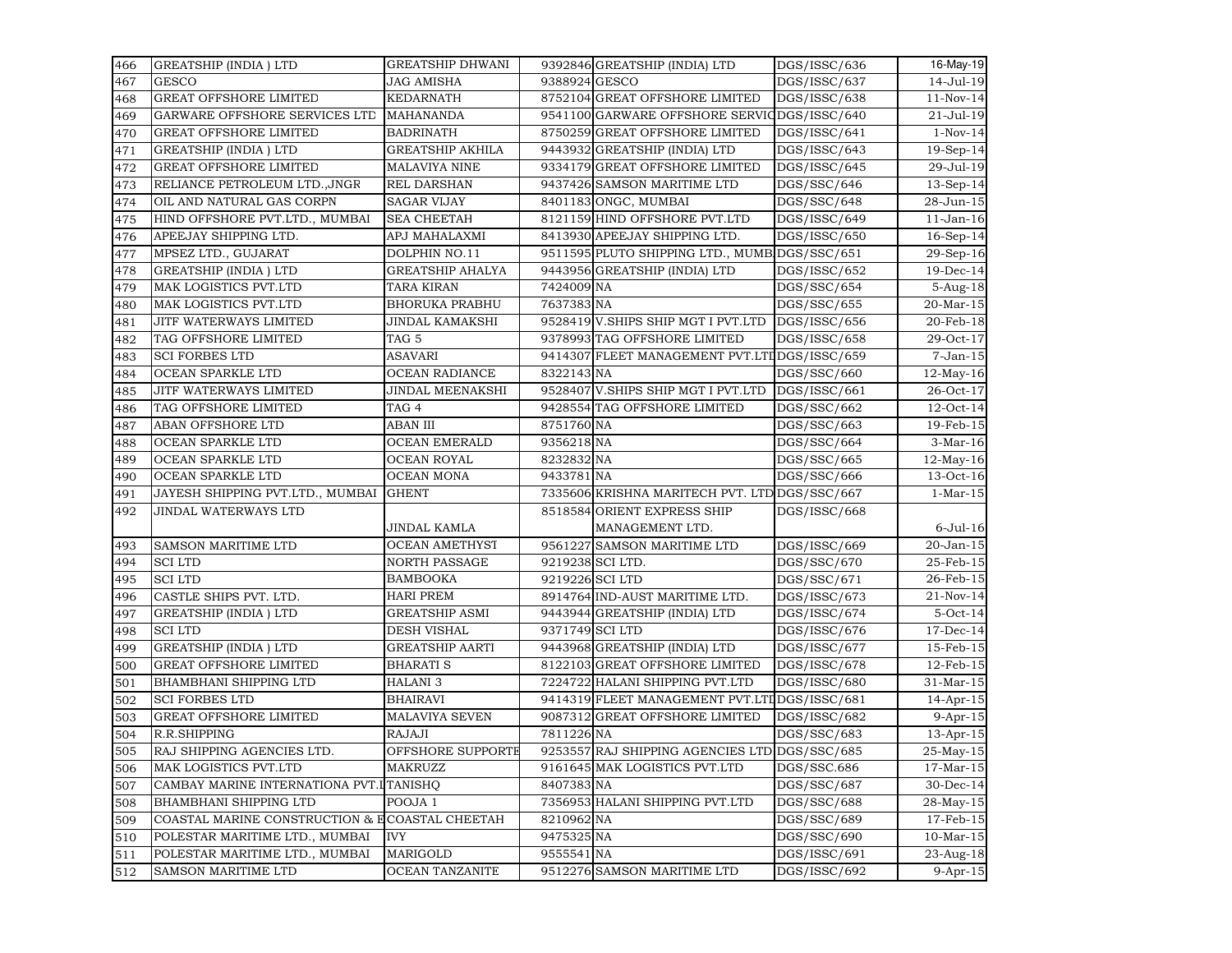| 513 | SANMAR SHIPPING LTD                             | SANMAR SONNET         |                 | 9152832 SANMAR SHIPPING LTD                     | DGS/ISSC/693                                | $24$ -May-15     |
|-----|-------------------------------------------------|-----------------------|-----------------|-------------------------------------------------|---------------------------------------------|------------------|
| 514 | SEVEN ISLANDS SHIPPING LTD                      | TRIUMPH               |                 | 8118401 SEVEN ISLANDS SHIPPING LTIDGS/ISSC/694  |                                             | $21$ -May-15     |
| 515 | <b>BHAMBHANI SHIPPING LTD</b>                   | <b>HALANI 2</b>       |                 | 7502459 HALANI SHIPPING PVT.LTD                 | DGS/SSC/695                                 | 18-Jul-15        |
| 516 | FIVE STARS BULKCARRIERS LTD                     | <b>MAHA AARTI</b>     |                 | 9355484 FIVE STARS SHIPPING CO.PVT DGS/ISSC/696 |                                             | $4$ -Apr-15      |
| 517 | <b>SCILTD</b>                                   | <b>SWARNA PUSHP</b>   | 9432672 SCI LTD |                                                 | $\overline{DGS}/\overline{\text{ISSC}}/697$ | 18-Jun-15        |
| 518 | TAG OFFSHORE LIMITED                            | TAG <sub>8</sub>      |                 | 9549554 TAG OFFSHORE LIMITED                    | DGS/SSC/698                                 | 17-Nov-15        |
| 519 | MERCATOR LINES LTD                              | <b>OMKARA PREM</b>    |                 | 9521576 IND-AUST MARITIME LTD.                  | DGS/ISSC/700                                | $11$ -Dec-15     |
| 520 | MERCATOR LINES LTD                              | <b>BHAGVATI PREM</b>  |                 | 9492115 MERCATOR LINES LTD                      | DGS/ISSC/701                                | 29-Jul-18        |
| 521 | MERCATOR LINES LTD                              | DARSHANI PREM         |                 | 9471824 IND-AUST MARITIME LTD.                  | DGS/ISSC/702                                | 13-Feb-15        |
| 522 | MERCATOR LINES LTD                              | HARSHA PREM           |                 | 9032678 MERCATOR LINES LTD                      | DGS/ISSC/703                                | 25-Jul-18        |
| 523 | PRESIDENT OF INDIA, KAVARATTI                   | <b>ARABIAN SEA</b>    |                 | 9448097 LAKSHADWEEP DEVELOPMENDGS/SSC/704       |                                             | $11 -$ Jul $-15$ |
| 524 | ESSAR OFFSHORE SUBSEA LTD                       | <b>NAND SAARATHI</b>  | 9555565 NA      |                                                 | DGS/SSC/705                                 | 31-Mar-19        |
| 525 | <b>SCILTD</b>                                   | <b>SWARNA MALA</b>    | 9421403 SCI LTD |                                                 | DGS/ISSC/706                                | $7 -$ Jul $-15$  |
| 526 | ARC MARINE LIMITED, GUJARAT                     | MANAK 1               |                 | 8325781 ARC MARINE LTD., N MUMBAI DGS/ISSC/707  |                                             | $13 - Aug - 15$  |
| 527 | AMBUJA CEMENTS LTD, GUJARAT                     | AMBUJA GAURI          |                 | 9424699 AMBUJA CEMENTS LTD, MUM DGS/SSC/708     |                                             | 22-Jun-15        |
| 528 | CARAVEL LOGISTICS LTD, CHENNAI                  | <b>CARAVEL PRIDE</b>  |                 | 9037264 CARVEL LOGISTICS LTD                    | DGS/ISSC/709                                | 5-Feb-18         |
| 529 | TOLANI SHIPPING CO. LTD., MUMBAI                | PRABHU SAKHAWAT       |                 | 9311141 TOLANI SHIPPING                         | DGS/ISSC/710                                | 17-Jul-15        |
| 530 | HIND OFFSHORE PVT.LTD., MUMBAI                  | <b>GEO HINDSAGAR</b>  |                 | 7806075 HIND OFFSHORE PVT.LTD                   | DGS/ISSC/711                                | 3-Jan-16         |
| 531 | VAN OORD INDIA PVT. LTD                         | COSTA BLANCA          |                 | 7430943 VAN OORD INDIA PVT.LTD.                 | DGS/ISSC/712                                | 27-Jul-15        |
| 532 | PFS SHIPPING LIMITED                            | PFS COURAGE           |                 | 9428566 PFS SHIPPING LIMITED                    | DGS/SSC/713                                 | $5-Sep-15$       |
| 533 | INDIA STEAMSHIP, KOLKATA                        | RATNA SHALINI         |                 | 9439670 INDIA STEAMSHIP                         | DGS/ISSC/715                                | $10 -$ Jul $-15$ |
| 534 | OCEAN SPARKLE LTD                               | OCEAN VALOUR          | 9269324 NA      |                                                 | DGS/SSC/719                                 | 23-May-16        |
| 535 | OCEAN SPARKLE LTD                               | OCEAN ALLIANCE        | 9087130 NA      |                                                 | DGS/SSC/720                                 | 20-Apr-16        |
| 536 | OCEAN SPARKLE LTD                               | <b>OCEAN PRIDE</b>    | 8263945 NA      |                                                 | DGS/SSC/721                                 | 18-Apr-16        |
| 537 | FLEET MANAGEMENT PVT.LTL                        | NEELAMBARI            |                 | 9414321 FLEET MANAGEMENT PVT.LTI DGS/ISSC/722   |                                             | 23-Jul-15        |
| 538 | M.P.RECYCLING CO.PVT.LTD, MUMBAI DAWN MEERUT    |                       |                 | 9073737 DOEHLE DANAUTIC INDIA P LIDGS/ISSC/723  |                                             | 16-Sep-17        |
| 539 | PRINCE MARINE, INDIA                            | <b>VIVA</b>           |                 | 7414066 AMBA SHIPPING LTD                       | DGS/SSC/724                                 | 25-Oct-17        |
| 540 | PRINCE MARINE, INDIA                            | ZOYA                  |                 | 7423495 AMBA SHIPPING LTD                       | DGS/SSC/725                                 | 19-Aug-17        |
| 541 | MERCATOR LINES LTD                              | VEDIKA PREM           |                 | 9032680 TARGET SHIP MANAGEMENT                  | DGS/ISSC/727                                | 28-Nov-18        |
| 542 | ADEL SHIPPING AND LOGISTICS LTD                 | ADEL 1                | 9558880 NA      |                                                 | DGS/SSC/728                                 | $6$ -Oct-15      |
| 543 | <b>SAMSON MARITIME LTD</b>                      | <b>OCEAN SAPPHIRE</b> |                 | 9570931 SAMSON MARITIME LTD                     | DGS/SSC/729                                 | $14-Sep-15$      |
| 544 | PRESIDENT OF INDIA                              | RANI CHANGA           | 9214446 SCI LTD |                                                 | DGS/ISSC/730                                | 25-Oct-15        |
| 545 | ARCADIA SHIPPING LTD, MUMBAI                    | NAVDHENU SUN          |                 | 9246891 ACCORD MARINE MANAGEME DGS/ISSC/731     |                                             | $21$ -Oct-15     |
| 546 | SUPREME GLOBAL SERVICES PVT.LTE SUPREME VISION  |                       | 9070357 NA      |                                                 | DGS/SSC/732                                 | $30$ -Oct-15     |
| 547 | GOODEARTH MARITIME LTD                          | <b>GOOD PRIDE</b>     |                 | 9347417 GOODEARTH MARITIME LTD.,                | DGS/ISSC/733                                | $26-Oct-15$      |
| 548 | FIVE STAR SHIPPING LTD                          | MAHA JACQUELINE       |                 | 9185073 FIVE STAR SHIPPING LTD                  | DGS/ISSC/734                                | $21$ -Aug- $15$  |
| 549 | OCEAN SPARKLE LTD                               | <b>OCEAN LEADER</b>   |                 | 7705611 OCEAN SPARKLE LTD                       | DGS/SSC/735                                 | 17-May-17        |
| 550 | OCEAN SPARKLE LTD                               | <b>OCEAN VICTOR</b>   | 7918220 NA      |                                                 | DGS/SSC/736                                 | 19-Jun-17        |
| 551 | OCEAN SPARKLE LTD                               | OCEAN NAVIGATOR       | 9342229 NA      |                                                 | DGS/SSC/737                                 | 28-Aug-16        |
| 552 | FLEET MANAGEMENT PVT.LTL                        | MALHARI               |                 | 9414333 FLEET MANAGEMENT PVT.LTIDGS/ISSC/738    |                                             | 30-Aug-15        |
| 553 | OCEAN SPARKLE LTD                               | OCEAN SYMPHONY        | 9400667 NA      |                                                 | DGS/SSC/739                                 | $11$ -Apr-16     |
| 554 | VAMSEE OVERSEAS MARINE SERVICE VAMSEE III       |                       | 8955782 NA      |                                                 | DGS/SSC/740                                 | $6$ -Dec- $15$   |
| 555 | VAMSEE SHIPPING CARRIER PVT.LTD                 | <b>VAMSEE II</b>      |                 | 8718342 SUSHE MARINE SERVICES LTIDGS/SSC/741    |                                             | 27-Sep-16        |
| 556 | FIVE STAR SHIPPING LTD                          | <b>MAHA ROOS</b>      |                 | 9231004 FIVE STAR SHIPPING LTD                  | DGS/ISSC/742                                | $6-Nov-15$       |
| 557 | SHIPPING CORPORATION OF INDIA LTL SWARNA SINDHU |                       | 9399818 SCI     |                                                 | DGS/ISSC/743                                | 25-Dec-15        |
| 558 | V.M.SALGAOCAR & BRO. PVT.LTD.                   | <b>BOA SORTE</b>      |                 | 9092484 V.M.SALGAOCAR & BRO.PVT.LDGS/ISSC/744   |                                             | $4 - Aug-15$     |
| 559 | TMHARBOUR MARINE SERVICES PLTD BRAHMANI         |                       | 9572800 NA      |                                                 | DGS/SSC/745                                 | 27-Oct-15        |
| 560 | TMHARBOUR MARINE SERVICES PLTD BAHUDA           |                       | 9517824 NA      |                                                 | DGS/SSC/746                                 | 26-Oct-15        |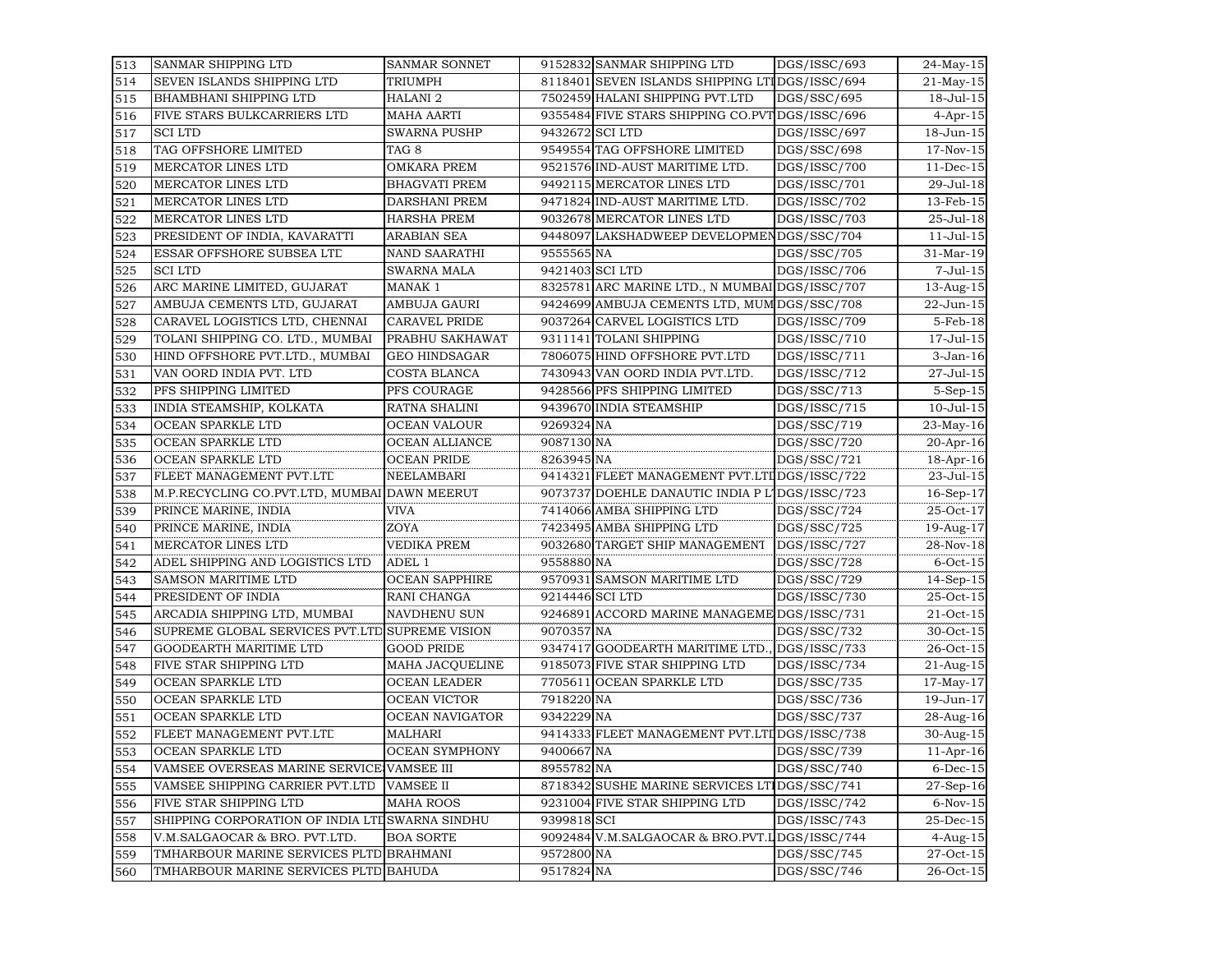| 561 | TMHARBOUR MARINE SERVICES PLTD BAITRANI           |                         | 9572812 NA    |                                                 | DGS/SSC/747   | $26-Oct-15$      |
|-----|---------------------------------------------------|-------------------------|---------------|-------------------------------------------------|---------------|------------------|
| 562 | TAG OFFSHORE LIMITED                              | TAG 7                   |               | 9379002 TAG OFFSHORE LIMITED                    | DGS/SSC/748   | 25-Nov-15        |
| 563 | SHIPPING CORPORATION OF INDIA LTL SWARNA GANGA    |                         | 9414802 SCI   |                                                 | DGS/ISSC/749  | $21-Apr-16$      |
| 564 | <b>SAMSON MARITIME LTD</b>                        | OCEAN AMBER             |               | 9579200 SAMSON MARITIME LTD                     | DGS/ISSC/750  | 27-Nov-15        |
| 565 | ADEL SHIPPING AND LOGISTICS LTD                   | ADEL <sub>2</sub>       | 9560900 NA    |                                                 | DGS/SSC/751   | $6$ -Dec-15      |
| 566 | SHIPPING CORPORATION OF INDIA LTL SWARNA GODAVARI |                         | 9414826 SCI   |                                                 | DGS/ISSC/752  | 22-Feb-16        |
| 567 | SHIPPING CORPORATION OF INDIA LTD SWARNA JAYANTI  |                         | 9467720 SCI   |                                                 | DGS/ISSC/753  | 21-Mar-16        |
| 568 | TAG OFFSHORE LIMITED                              | TAG 9 (ex-PFS FORCE)    |               | 9428592 TAG OFFSHORE LIMITED                    | DGS/SSC/754   | 23-Jan-17        |
| 569 | SHIPPING CORPORATION OF INDIA LTL SWARNA KRISHNA  |                         | 9414838 SCI   |                                                 | DGS/ISSC/755  | 13-Mar-16        |
| 570 | GOODEARTH MARITIME LTD                            | <b>GOOD UNION</b>       |               | 9071715 GOODEARTH MARITIME LTD.                 | DGS/ISSC/757  | 19-Mar-16        |
| 571 | TAG OFFSHORE LIMITED                              | TAG RAJVIR              | 9603582 NA    |                                                 | DGS/SSC/758   | 28-Feb-16        |
| 572 | MERCATOR LINES LTD                                | <b>OMVATI PREM</b>      |               | 8719231 MERCATOR LINES LTD                      | DGS/ISSC/759  | $14-Sep-16$      |
| 573 | ESSAR SHIPPING, PORTS & LOGISTICS TUHINA          |                         |               | 9177765 ESSAR SHIPPING PORTS AND DGS/ISSC/760   |               | 14-Jan-16        |
| 574 | CHOWGULE & CO. GOA                                | <b>MARATHA PRESTIGE</b> |               | 9561332 ASP SHIP MANAGEMENT (I) PV DGS/ISSC/761 |               | 18-Jan-16        |
| 575 | ESSAR SHIPPING AND PORTS LOGISTICKIRAN            |                         |               | 9000649 ESSAR SHIPPING PORTS AND                | IDGS/ISSC/762 | 8-Nov-15         |
| 576 | SHIPPING CORPORATION OF INDIA LTI SWARNA KAMAL    |                         | 9467732 SCI   |                                                 | DGS/ISSC/763  | 31-Mar-16        |
| 577 | PRESIDENT OF INDIA                                | LAKSHADWEEP SEA         |               | 9448102 LAKSHADWEEP DEVELOPMENDGS/SSC/764       |               | $17$ -Apr-16     |
| 578 | ESSAR SHIPPING AND PORTS LOGISTICTVISHA           |                         |               | 9177791 ESSAR SHIPPING PORTS AND IDGS/ISSC/765  |               | 18-Jan-16        |
| 579 | SHIPPING CORPORATION OF INDIA LTL SWARNA KAVERI   |                         | 9414840 SCI   |                                                 | DGS/ISSC/766  | $11-Mar-16$      |
| 580 | SHIPPING CORPORATION OF INDIA LTL DESH MAHIMA     |                         | 9467744 SCI   |                                                 | DGS/ISSC/767  | $15$ -Apr-16     |
| 581 | SEVEN ISLAND SHIPPING LTD.                        | ORCHIDS                 |               | 8323393 SEVEN ISLANDS SHIPPING LTIDGS/ISSC/768  |               | 22-Jun-16        |
| 582 | <b>GESCO</b>                                      | <b>JAG PRACHI</b>       | 9018660 GESCO |                                                 | DGS/ISSC/769  | $21-Apr-16$      |
| 583 | ALL CARGO SHIPPING LTD                            | ALLCARGO LAXMI          |               | 9008067 ALL CARGO SHIPPING LTD                  | DGS/ISSC/771  | $20$ -Sep-17     |
| 584 | ALL CARGO SHIPPING LTD                            | ALLCARGO ARATHI         |               | 9008055 ALL CARGO SHIPPING LTD                  | DGS/ISSC/772  | 20-Sep-17        |
| 585 | <b>GREAT OFFSHORE LIMITED</b>                     | <b>GAL INSTALLER</b>    | 8766301 NA    |                                                 | DGS/ISSC/773  | 25-Aug-15        |
| 586 | OCEAN SPARKLE LTD                                 | <b>OCEAN SPIRIT</b>     | 9453547 NA    |                                                 | DGS/SSC/774   | 28-Aug-16        |
| 587 | AMBUJA CEMENTS, GUJARAT                           | AMBUJA ROHINI           |               | 9443627 AMBUJA CEMENTS LTD, MUM DGS/SSC/777     |               | $4-Jul-16$       |
| 588 | SHIPPING CORPORATION OF INDIA LTL DESH GARIMA     |                         | 9467756 SCI   |                                                 | DGS/ISSC/778  | 19-May-16        |
| 589 | TAG OFFSHORE LIMITED                              | TAG SHWETA              | 9612193 NA    |                                                 | DGS/SSC/779   | 20-Jul-16        |
| 590 | <b>GOA COASTAL RESORTS</b>                        | PRIDE OF GOA            |               | 9093830 LILLY MARITIME LTD., MUMBADGS/SSC/781   |               | $10$ -Nov- $16$  |
| 591 | ARCADIA SHIPPING LTD, MUMBAI                      | NAVDHENU PURNA          |               | 9339765 ACCORD MARINE MANAGEME DGS/ISSC/782     |               | 19-Jun-16        |
| 592 | PRINCE MARINE, INDIA                              | <b>HIRA</b>             |               | 8207557 AMBA SHIPPING LTD                       | DGS/SSC/784   | 28-Aug-17        |
| 593 | SHIPPING CORPORATION OF INDIA LTL DESH SURAKSHA   |                         |               | 9467768 SCI LTD                                 | DGS/ISSC/785  | 14-Jun-16        |
| 594 | <b>GESCO</b>                                      | JAG AARATI              | 9478200 GESCO |                                                 | DGS/ISSC/786  | 15-Aug-16        |
| 595 | OCEAN SPARKLE LTD                                 | OCEAN GALLANT           | 9154945 NA    |                                                 | DGS/SSC/787   | 17-Nov-16        |
| 596 | OCEAN SPARKLE LTD                                 | <b>OCEAN CREST</b>      | 8217568 NA    |                                                 | DGS/SSC/788   | $8-Sep-16$       |
| 597 | PRATIBHA SHIPPING CO.LTD                          | PRATIBHA BHEEMA         |               | 9000558 PRATIBHA SHIPPING CO.LTD.               | DGS/ISSC/790  | 14-Jul-16        |
| 598 | L&T SAPURA SHIP MANAGEMENT LTD                    | <b>LTS 3000</b>         |               | 9353668 L&T SAPURA SHIP MANAGEMEDGS/ISSC/792    |               | 24-Apr-17        |
| 599 | ESSAR SHIPPING LTD., GUJARAT                      | KOMAL                   |               | 9082104 ESSAR SHIPPING LTD., MUMB DGS/ISSC/793  |               | 22-Mar-16        |
| 600 | SHIPPING CORPORATION OF INDIA                     | <b>DESH SAMMAN</b>      |               | 9467770 SCI LTD                                 | DGS/ISSC/794  | $26 -$ Jul- $16$ |
| 601 | <b>GESCO</b>                                      | <b>JAG RISHI</b>        | 9456343 GESCO |                                                 | DGS/ISSC/795  | 10-Jul-16        |
| 602 | SAMSON MARITIME LTD                               | <b>SULAWESI</b>         |               | 8222161 SAMSON MARITIME LTD                     | DGS/ISSC/796  | 28-May-17        |
| 603 | OCEAN SPARKLE LTD                                 | <b>OCEAN MIGHTY</b>     | 9154933 NA    |                                                 | DGS/SSC/797   | 13-Jun-17        |
| 604 | HIGH STREET CRUISES ENTERTAINME CASINO ROYALE     |                         |               | 9507439 METI SHIPPING LTD., GOA                 | DGS/SSC/798   | $26 - Sep-16$    |
| 605 | SEALION SPARKLE PORT AND TERMINASEALION ADMIRAL   |                         | 9517733 NA    |                                                 | DGS/SSC/799   | $10$ -May- $17$  |
| 606 | GREAT EASTERN SHIPPING CO.LTD.                    | <b>JAG ADITI</b>        | 9478195 GESCO |                                                 | DGS/ISSC/800  | $14-Oct-16$      |
| 607 | JALHANSA ENTERPRISES, COCHIN                      | <b>JAL VAHINI</b>       |               | 9562233 JALHANSA ENTERPRISES                    | DGS/ISSC/802  | 28-Oct-16        |
| 608 | OCEAN SPARKLE LTD                                 | <b>OCEAN MAJESTY</b>    | 8608676 NA    |                                                 | DGS/SSC/803   | 17-Nov-16        |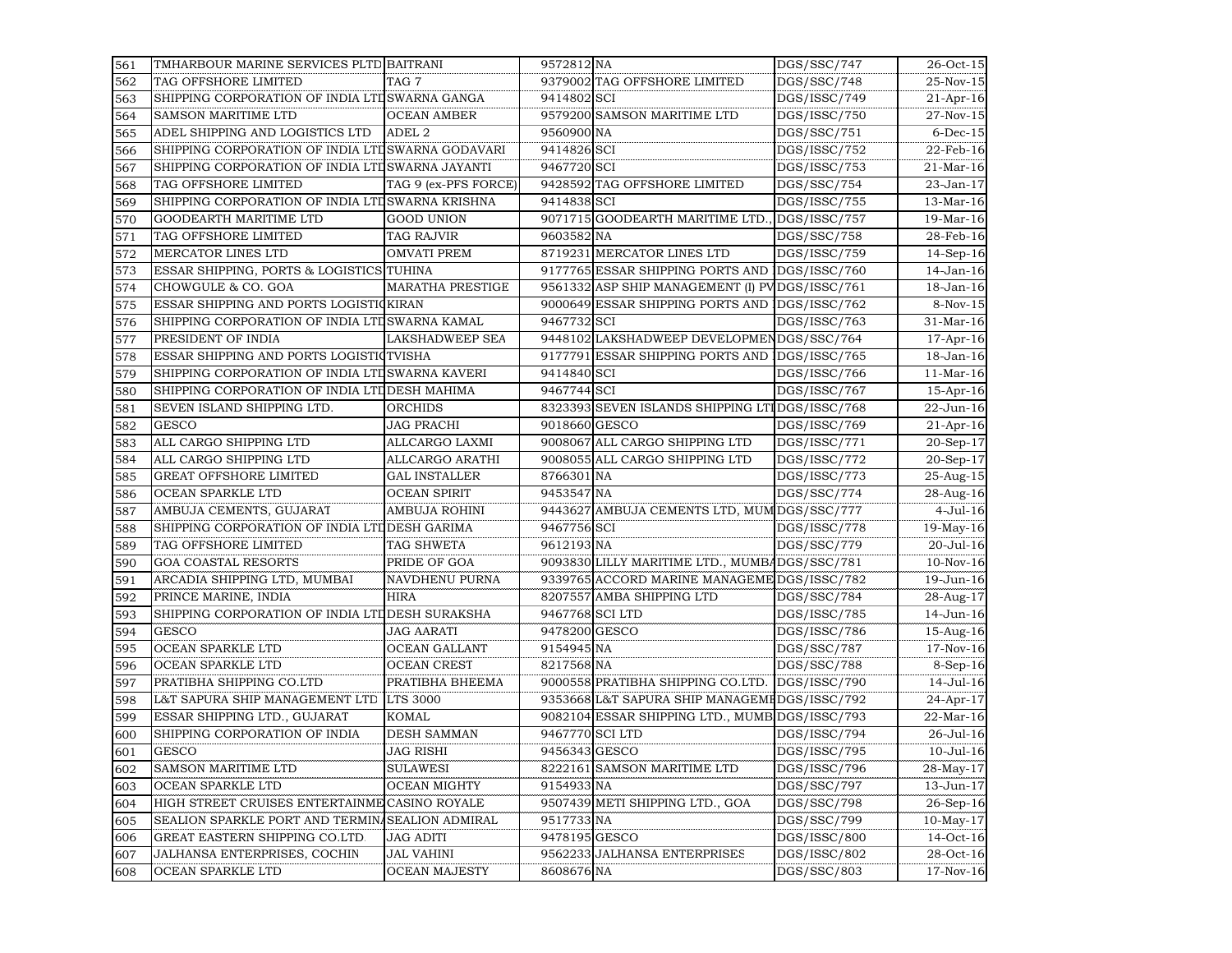| 609 | POLESTAR MARITIME LTD., MUMBAI          | <b>LILAC</b>          | 9566667 NA    |                                                 | DGS/SSC/804  | 19-Nov-16       |
|-----|-----------------------------------------|-----------------------|---------------|-------------------------------------------------|--------------|-----------------|
| 610 | RELIANCE INDUSTRIES LTD                 | <b>OCEAN ELEGANCE</b> |               | 9413169 OCEAN SPARKLE LTD                       | DGS/SSC/805  | 7-Feb-17        |
| 611 | FOURCEE PORT & TERMINAL, MUMBAIBON VENT |                       |               | 9240914 ZEN SHIPPING & PORTS P.L.               | DGS/ISSC/807 | 23-May-17       |
| 612 | OCEAN SPARKLE LTD                       | OCEAN COURAGE         | 9170925 NA    |                                                 | DGS/SSC/808  | $31$ -May-16    |
| 613 | TAG OFFSHORE LIMITED                    | TAG LAXMI             | 9619359 NA    |                                                 | DGS/SSC/809  | 30-Oct-16       |
| 614 | OCEAN SPARKLE LTD                       | <b>OCEAN GRACE</b>    | 8913734 NA    |                                                 | DGS/SSC/810  | 16-Jun-16       |
| 615 | <b>GREAT OFFSHORE LIMITED</b>           | MALINI                | 8521115 NA    |                                                 | DGS/SSC/813  | 28-Feb-17       |
| 616 | <b>GREAT OFFSHORE LIMITED</b>           | SUDHIR MULJI          | 9146510 NA    |                                                 | DGS/SSC/814  | 13-Feb-17       |
| 617 | <b>GREAT OFFSHORE LIMITED</b>           | KUMARI TARINI         | 9146493 NA    |                                                 | DGS/SSC/815  | $17$ -Mar- $17$ |
| 618 | <b>GREAT OFFSHORE LIMITED</b>           | ANANYA                | 9193018 NA    |                                                 | DGS/SSC/816  | 19-Mar-17       |
| 619 | <b>GREAT OFFSHORE LIMITED</b>           | ANASUYA               | 9146481 NA    |                                                 | DGS/SSC/817  | 24-Mar-17       |
| 620 | <b>GREAT OFFSHORE LIMITED</b>           | <b>RISHABH</b>        | 8421157 NA    |                                                 | DGS/SSC/818  | 13-Feb-17       |
| 621 | <b>GREAT OFFSHORE LIMITED</b>           | <b>POLARIS</b>        | 9528641 NA    |                                                 | DGS/SSC/819  | 23-Mar-17       |
| 622 | <b>GREAT OFFSHORE LIMITED</b>           | VAHBIZ                | 9193006 NA    |                                                 | DGS/SSC/820  | 23-Mar-17       |
| 623 | ARCADIA SHIPPING LTD, MUMBAI            | NAVDHENU SANA         | 9579389 NA    |                                                 | DGS/ISSC/821 | 4-Jul-16        |
| 624 | GREAT EASTERN SHIPPING CO.LTD           | JAG RANI              | 9456355 GESCO |                                                 | DGS/ISSC/822 | 28-Oct-16       |
| 625 | TOLANI SHIPPING CO. LTD., MUMBAI        | PRABHU SHER           |               | 9589671 TOLANI SHIPPING                         | DGS/ISSC/823 | $6$ -Jan- $17$  |
| 626 | SHREE KRISHNA QUARRY PVT.LTD            | SHREE KRISHNA XV      |               | 9596208 DOEHLE DANAUTIC INDIA P L'              | DGS/SSC/824  | 22-Dec-16       |
| 627 | KC MARITIME INDIA LTD, MUMBAI           | DARYA JAAN            |               | 8029052 ANGLO EASTERN SHIP MGT (I) DGS/ISSC/825 |              | $10$ -Oct- $16$ |
| 628 | OCEAN SPARKLE LTD                       | <b>OCEAN PRESTIGE</b> | 9069932 NA    |                                                 | DGS/SSC/827  | 16-Aug-17       |
| 629 | GLORY SHIP MANAGEMENT LTD               | <b>SIDDHIDHATA</b>    | 8709236 NA    |                                                 | DGS/SSC/828  | $3-Nov-16$      |
| 630 | <b>SAMSON MARITIME LTD</b>              | <b>AQUAMARINE</b>     | 8314316 NA    |                                                 | DGS/SSC/830  | 5-Jul-17        |
| 631 | OCEAN SPARKLE LTD                       | <b>OCEAN SUPREME</b>  | 9433779 NA    |                                                 | DGS/SSC/829  | $6$ -Apr-17     |
| 632 | ABS MARINE SERVICES LTD                 | <b>ABS THOR</b>       | 8977704 NA    |                                                 | DGS/SSC/831  | 26-Jan-17       |
| 633 | ESSAR SHIPPING LTD., GUJARAT            | <b>BADRI PRASAD</b>   |               | 8903284 ESSAR SHIPPING LTD., MUMB DGS/ISSC/832  |              | 19-Aug-16       |
| 634 | OCEAN SPARKLE LTD                       | <b>OCEAN ICON</b>     | 9590163 NA    |                                                 | DGS/SSC/833  | 27-May-17       |
| 635 | OCEAN SPARKLE LTD                       | <b>OCEAN CROWN</b>    | 9325582 NA    |                                                 | DGS/SSC/834  | 23-Feb-17       |
| 636 | OCEAN SPARKLE LTD                       | <b>SEALION AGILE</b>  | 9279305 NA    |                                                 | DGS/SSC/835  | 13-Aug-17       |
| 637 | ESSAR SHIPPING LTD., GUJARAT            | <b>RAM PRASAD</b>     |               | 8023981 ESSAR SHIPPING LTD., MUMB DGS/ISSC/836  |              | $15-Sep-16$     |
| 638 | SHIPPING CORPORATION OF INDIA           | VISHVA VIJETA         | 9621699 SCI   |                                                 | DGS/ISSC/837 | 21-Nov-16       |
| 639 | TCI SEAWAYS, CHENNAI                    | <b>TCI PRABHU</b>     |               | 9591236 TCI SEAWAYS                             | DGS/ISSC/838 | $16$ -Dec- $16$ |
| 640 | TOLANI SHIPPING CO. LTD., MUMBAI        | PRABHU MOHINI         |               | 9589683 TOLANI SHIPPING                         | DGS/ISSC/839 | 30-Nov-16       |
| 641 | ARC MARINE LIMITED, GUJARAT             | MAHI                  | 8822997 NA    |                                                 | DGS/SSC/840  | 23-Feb-17       |
| 642 | ARC MARINE LIMITED, GUJARAT             | <b>GOMTI</b>          | 8924575 NA    |                                                 | DGS/SSC/841  | 4-Mar-17        |
| 643 | VINDYAWASINI MARINE PVT LTD             | <b>CHENAB</b>         | 8873219 NA    |                                                 | DGS/SSC/842  | $21$ -Apr-18    |
| 644 | ARC MARINE LIMITED, GUJARAT             | JHELUM                | 8926751 NA    |                                                 | DGS/SSC/843  | $2-Mar-17$      |
| 645 | ARC MARINE LIMITED, GUJARAT             | <b>PURNA</b>          | 8876479 NA    |                                                 | DGS/SSC/844  | 28-Feb-17       |
| 646 | ARC MARINE LIMITED, GUJARAT             | VYAS                  | 8216411 NA    |                                                 | DGS/SSC/845  | 27-Feb-17       |
| 647 | VINDYAWASINI MARINE PVT LTD             | RAAVI                 | 8873439 NA    |                                                 | DGS/SSC/846  | $5-Apr-18$      |
| 648 | ARC MARINE LIMITED, GUJARAT             | <b>SINDH</b>          | 8429458 NA    |                                                 | DGS/SSC/847  | 13-Mar-17       |
| 649 | ARC MARINE LIMITED, GUJARAT             | <b>TERNA</b>          | 8626757 NA    |                                                 | DGS/SSC/848  | 9-Mar-17        |
| 650 | OCEAN SPARKLE LTD                       | OCEAN GLORY           | 8105612 NA    |                                                 | DGS/SSC/849  | 22-Feb-17       |
| 651 | OCEAN SPARKLE LTD                       | OCEAN CLASSIC         | 9228497 NA    |                                                 | DGS/SSC/850  | 17-Apr-17       |
| 652 | OCEAN SPARKLE LTD                       | OCEAN NECTAR          | 9256250 NA    |                                                 | DGS/SSC/851  | 23-Apr-17       |
| 653 | OCEAN SPARKLE LTD                       | OCEAN MELODY          | 9152454 NA    |                                                 | DGS/SSC/852  | $1-Mar-17$      |
| 654 | OCEAN SPARKLE LTD                       | <b>OCEAN HARMONY</b>  | 9427732 NA    |                                                 | DGS/SSC/853  | 17-Apr-17       |
| 655 | OCEAN SPARKLE LTD                       | <b>OCEAN FAME</b>     | 9448542 NA    |                                                 | DGS/SSC/854  | 7-Aug-17        |
| 656 | OCEAN SPARKLE LTD                       | OCEAN REGAL           | 8980438 NA    |                                                 | DGS/SSC/855  | 22-May-17       |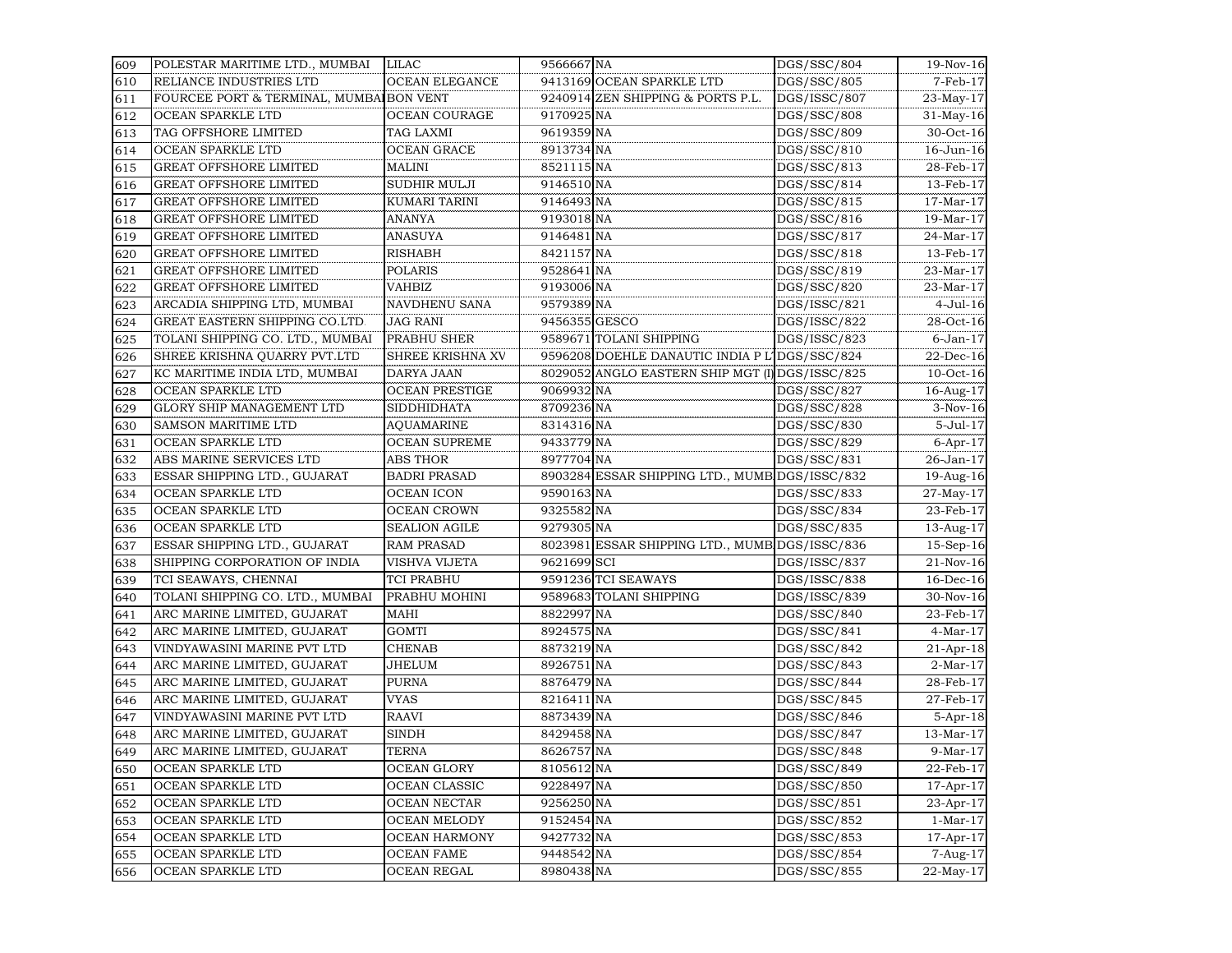| 657 | SEA SPARKLE HARBOUR SERVICES PV ESTEEM         |                       | 8894665 NA      |                                               | DGS/SSC/856              | 27-Mar-17       |
|-----|------------------------------------------------|-----------------------|-----------------|-----------------------------------------------|--------------------------|-----------------|
| 658 | <b>GESCO</b>                                   | JAG ARYA              | 9491288 GESCO   |                                               | DGS/ISSC/858             | $6$ -Feb- $17$  |
| 659 | <b>SAMSON MARITIME LTD</b>                     | <b>OCEAN TOPAZ</b>    | 7916870 NA      |                                               | DGS/SSC/859              | 5-Mar-17        |
| 660 | SHIPPING CORPORATION OF INDIA                  | VISHVA MALHAR         | 9624017 SCI     |                                               | DGS/ISSC/860             | 13-Dec-16       |
| 661 | ACADEMY OF MARITIME EDUCATION AAMET MAJESTY    |                       |                 | 7360198 ABS MARINE SERVICES LTD               | DGS/ISSC/861             | 13-Oct-16       |
| 662 | CAN OFFSHORE LIMITED                           | NP SOHA II            | 9081277 NA      |                                               | DGS/SSC/862              | 5-Mar-17        |
| 663 | HIND OFFSHORE PVT.LTD., MUMBAI                 | <b>SUMAI TANGKAS</b>  | 8026476 NA      |                                               | DGS/SSC/863              | $13-Mar-17$     |
| 664 | HIND OFFSHORE PVT.LTD., MUMBAI                 | KENWELL 93            | 8026464 NA      |                                               | DGS/SSC/865              | $1-Mar-17$      |
| 665 | CAN OFFSHORE LIMITED                           | NP SOHA III           | 8878788 NA      |                                               | DGS/SSC/866              | 4-Jan-17        |
| 666 | ESSAR SHIPPING PORTS AND LOGISTIQPERSISTENCE   |                       |                 | 9237553 ESSAR SHIPPING LTD                    | DGS/SSC/867              | $7-May-18$      |
| 667 | ESSAR SHIPPING PORTS AND LOGISTIQPERSEVERANCE  |                       |                 | 9237565 ESSAR SHIPPING LTD                    | DGS/SSC/868              | $9-Mar-17$      |
| 668 | LIFT AND SHIFT INDIA PVT. LTD.                 | <b>AQUA BOAT</b>      | 9282716 NA      |                                               | DGS/SSC/870              | 21-Jun-17       |
| 669 | SUPER TUG OFFSHORE LTD., MUMBAI MERMAID 3      |                       | 9289336 NA      |                                               | DGS/SSC/871              | 20-Mar-17       |
| 670 | S.S.OFFSHORE PVT.LTD                           | SAGAR I               | 7603356 NA      |                                               | DGS/SSC/872              | $2$ -Jan- $17$  |
| 671 | S.S.OFFSHORE PVT.LTD                           | <b>SAGAR PRINCE</b>   | 9183441 NA      |                                               | DGS/SSC/873              | $13$ -Jan- $17$ |
| 672 | CAN OFFSHORE LIMITED                           | VIJAY                 |                 | NA NA                                         | DGS/SSC/874              | 23-Feb-17       |
| 673 | OCEAN SPARKLE LTD                              | <b>OCEAN MISTIQUE</b> | 9094339 NA      |                                               | DGS/SSC/875              | $5-Nov-17$      |
| 674 | OCEAN SPARKLE LTD                              | JALA HAMSA            | 9151955 NA      |                                               | DGS/SSC/877              | 19-Aug-17       |
| 675 | OCEAN SPARKLE LTD                              | JALA TARANGINI        | 9151979 NA      |                                               | DGS/SSC/878              | $6-Nov-17$      |
| 676 | DIRECTOR OF STATE PORTS, KAKINAD JALA KANYA    |                       | 8514746 NA      |                                               | DGS/SSC/879              | 24-Sep-17       |
| 677 | CHANDRA SHIPPING LTD., MUMBAI                  | CHANDRA JUPITER       | 8019679 NA      |                                               | DGS/SSC/881              | 18-Apr-17       |
| 678 | CHANDRA SHIPMANAGEMENT PVT.LTDCHANDRA SUN      |                       | 9386134 NA      |                                               | DGS/SSC/882              | $3-Jan-18$      |
| 679 | MUNDRA PORT SEZ LTD., GUJARAT                  | SHANTI SAGAR IV       |                 | 9471147 PLUTO SHIPPING LTD., MUMB DGS/SSC/883 |                          | $18-Sep-16$     |
| 680 | KNK SHIP MANAGEMENT MUMBAI                     | DOLPHIN NO.5          | 9368352 NA      |                                               | DGS/SSC/884              | 12-Nov-16       |
| 681 | SHIPPING CORPORATION OF INDIA LTI SCI PANNA    |                       | 9524889 SCI     |                                               | DGS/ISSC/885             | 18-Jan-17       |
| 682 | VARUN GAS INFRASTRUCTURE LTD                   | MAHARSHI VISHVAMIT    |                 | 9041655 VARUN SHIPPING CO.LTD.                | DGS/ISSC/886             | 19-Mar-17       |
| 683 | ESSAR SHIPPING PORTS AND LOGISTIQCHANDI PRASAD |                       |                 | 8804098 ESSAR SHIPPING LTD                    | DGS/ISSC/887             | 19-Feb-17       |
| 684 | DOLPHIN OFFSHORE SHIPPING LTD                  | PIONEER STAR          | 9106833 NA      |                                               | DGS/SSC/888              | $10$ -May- $17$ |
| 685 | DOLPHIN OFFSHORE SHIPPING LTD                  | <b>MARINA MERCURY</b> | 9164055 NA      |                                               | DGS/SSC/889              | $10$ -May- $17$ |
| 686 | FIVE STAR BULK CARRIERS LTD                    | <b>MAHA ANOSHA</b>    |                 | 9425473 FIVE STAR SHIPPING LTD                | DGS/ISSC/890             | $21-Nov-16$     |
| 687 | DOLPHIN OFFSHORE SHIPPING LTD                  | <b>TIME SKIPPER</b>   | 9029592 NA      |                                               | DGS/SSC/891              | $10$ -Oct- $17$ |
| 688 | DOLPHIN OFFSHORE SHIPPING LTD                  | SCH <sub>3</sub>      | 9111010 NA      |                                               | DGS/SSC/892              | $9-Apr-17$      |
| 689 | ARDESHIR B.CURSETJEE & SONS LTD                | KANCHANGANGA V        | 9029619 NA      |                                               | DGS/SSC/893              | $15$ -Apr- $17$ |
| 690 | ALBATROSS MARINE SERVICES                      | <b>ALBATROSS 19</b>   | 8108365 NA      |                                               | DGS/SSC/894              | 27-May-17       |
| 691 | SHIPPING CORPORATION OF INDIA LTIJSCI RATNA    |                       | 9524906 SCI LTD |                                               | DGS/ISSC/895             | 30-Jul-17       |
| 692 | KNK SHIP MANAGEMENT MUMBAI                     | <b>MERMAID 2</b>      | 9532264 NA      |                                               | DGS/SSC/896              | 1-Jun-17        |
| 693 | SUPER TUG OFFSHORE LTD., MUMBAI MERMAID 1      |                       | 8419817 NA      |                                               | DGS/SSC/897              | 22-Dec-16       |
| 694 | YOJAKA INDIA PVT.LTD                           | <b>OCEAN SURVEYOR</b> | 7805899 NA      |                                               | DGS/SSC/899              | $2$ -May-17     |
| 695 | OCEAN SPARKLE LTD                              | <b>OCEAN MARVEL</b>   | 8974893 NA      |                                               | $\overline{DGS}/SSC/900$ | 24-Feb-17       |
| 696 | OCEAN SPARKLE LTD                              | OCEAN TIARA           | 9084102 NA      |                                               | DGS/SSC/901              | 23-Feb-17       |
| 697 | GLORY SHIP MANAGEMENT LTD                      | <b>EVER POWER</b>     | 7702358 NA      |                                               | DGS/SSC/902              | 9-Feb-17        |
| 698 | S.S.OFFSHORE PVT.LTD                           | SAGAR III             | 9086150 NA      |                                               | DGS/SSC/903              | 25-Dec-16       |
| 699 | OCEAN DIVING CENTRE, MUMBAI                    | MISTER NELSON         | 7412056 NA      |                                               | DGS/ISSC/905             | 30-Apr-18       |
| 700 | PRESIDENT OF INDIA, KAVARATTI                  | <b>BLACK MARLIN</b>   |                 | 9082633 LAKSHADWEEP DEVELOPMENDGS/SSC/906     |                          | 29-Apr-17       |
| 701 | PRESIDENT OF INDIA, KAVARATTI                  | <b>BLUE MARLIN</b>    |                 | 9382645 LAKSHADWEEP DEVELOPMEN                | DGS/SSC/907              | 29-Apr-17       |
| 702 | PRESIDENT OF INDIA, KAVARATTI                  | <b>KILTAN</b>         |                 | 9382621 LAKSHADWEEP DEVELOPMEN                | DGS/SSC/908              | 26-Apr-17       |
| 703 | OCEAN SPARKLE LTD                              | OCEAN LAUREL          | 9223368 NA      |                                               | DGS/SSC/909              | $1-Feb-17$      |
| 704 | OCEAN SPARKLE LTD                              | DIGNITY               | 9061019 NA      |                                               | DGS/SSC/910              | 28-May-17       |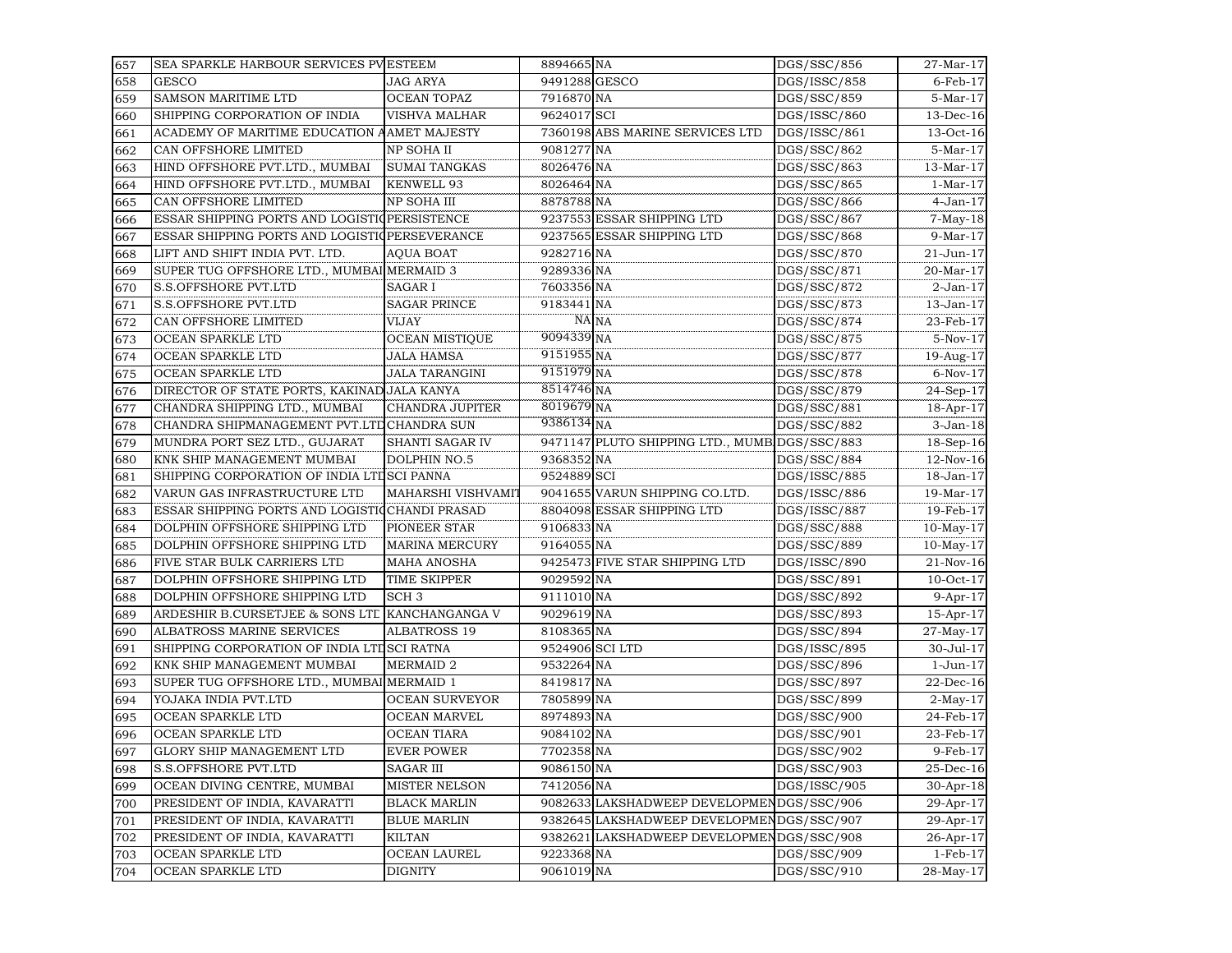| 705 | <b>OCEAN SPARKLE LTD</b>                         | SIGMA               | 9227168 NA      |                                                | DGS/SSC/911  | 28-May-17        |
|-----|--------------------------------------------------|---------------------|-----------------|------------------------------------------------|--------------|------------------|
| 706 | <b>SAMSON MARITIME LTD</b>                       | <b>OCEAN ZIRCON</b> | 9619361 NA      |                                                | DGS/SSC/913  | 21-Nov-16        |
| 707 | MUNDRA PORT SEZ LTD., GUJARAT                    | DOLPHIN NO.8        | 9442782 NA      |                                                | DGS/SSC/914  | 31-May-17        |
| 708 | SHIPPING CORPORATION OF INDIA LTD VISHVA NIDHI   |                     | 9464742 SCI     |                                                | DGS/ISSC/916 | 26-Feb-17        |
| 709 | SEALION SPARKLE MARITIME LTD                     | <b>KAMBAR</b>       | 9205251 NA      |                                                | DGS/SSC/918  | 22-Mar-17        |
| 710 | SEALION SPARKLE MARITIME LTD                     | <b>ILANGO</b>       | 9205184 NA      |                                                | DGS/SSC/919  | 19-Mar-17        |
| 711 | SEALION SPARKLE MARITIME LTD                     | PUGAZHENDI          | 9205263 NA      |                                                | DGS/SSC/920  | 21-Mar-17        |
| 712 | SEALION SPARKLE MARITIME LTD                     | ARANI               | 9205172 NA      |                                                | DGS/SSC/921  | 15-Jun-18        |
| 713 | SEALION SPARKLE MARITIME LTD                     | <b>KORTALAIYAR</b>  | 9205160 NA      |                                                | DGS/SSC/922  | 16-Jun-17        |
| 714 | RELIANCE INDUSTRIES LTD., MUMBAI                 | RELTUG 16           | 9437452 NA      |                                                | DGS/SSC/924  | 13-Aug-17        |
| 715 | OCEAN SPARKLE LTD                                | RELTUG 14           | 9437438 NA      |                                                | DGS/SSC/925  | 4-Aug-17         |
| 716 | OCEAN SPARKLE LTD                                | RELTUG 12           | 9327190 NA      |                                                | DGS/SSC/926  | 3-Aug-17         |
| 717 | OCEAN SPARKLE LTD                                | RELTUG 11           | 9292955 NA      |                                                | DGS/SSC/927  | 28-Aug-17        |
| 718 | OCEAN SPARKLE LTD                                | RELTUG 10           | 8122907 NA      |                                                | DGS/SSC/928  | 27-Aug-17        |
| 719 | OCEAN SPARKLE LTD                                | RELTUG <sub>9</sub> | 8514746 NA      |                                                | DGS/SSC/929  | 27-Aug-17        |
| 720 | OCEAN SPARKLE LTD                                | RELTUG <sub>7</sub> | 9184184 NA      |                                                | DGS/SSC/930  | 26-Jul-17        |
| 721 | OCEAN SPARKLE LTD                                | RELTUG <sub>6</sub> | 9184172 NA      |                                                | DGS/SSC/931  | 19-Jul-17        |
| 722 | TRITON MARITIME LTD                              | TRITON ENERGY       | 9641170 NA      |                                                | DGS/ISSC/932 | 23-Apr-17        |
| 723 | SHIPPING CORPORATION OF INDIA LTL SCI PAWAN      |                     | 9547233 SCI LTD |                                                | DGS/ISSC/933 | 20-Mar-17        |
| 724 | SHIPPING CORPORATION OF INDIA LTD VISHVA PRERNA  |                     | 9464766 SCI LTD |                                                | DGS/ISSC/934 | $10$ -Apr- $17$  |
| 725 | POLESTAR MARITIME LTD., MUMBAI                   | <b>HAZEL</b>        | 9427287 NA      |                                                | DGS/SSC/935  | 24-Jul-17        |
| 726 | SSR MARINE SERVICES LTD                          | ORCHID              | 9115834 NA      |                                                | DGS/SSC/936  | 27-Jul-18        |
| 727 | POLESTAR MARITIME LTD., MUMBAI                   | TULIP 1             | 9198018 NA      |                                                | DGS/SSC/937  | 3-Jun-17         |
| 728 | POLESTAR MARITIME LTD., MUMBAI                   | <b>IRIS</b>         | 9342970 NA      |                                                | DGS/SSC/939  | 29-Aug-17        |
| 729 | POLESTAR MARITIME LTD., MUMBAI                   | <b>ROSE</b>         | 9220512 NA      |                                                | DGS/SSC/940  | 12-Nov-17        |
| 730 | POLESTAR MARITIME LTD., MUMBAI                   | PARIJAT             | 9451082 NA      |                                                | DGS/SSC/941  | 29-Aug-17        |
| 731 | POLESTAR MARITIME LTD., MUMBAI                   | <b>BLUE BELL</b>    | 9342968 NA      |                                                | DGS/SSC/942  | 24-Jul-17        |
| 732 | POLESTAR MARITIME LTD., MUMBAI                   | <b>GULMOHAR</b>     | 9165279 NA      |                                                | DGS/SSC/943  | 12-Jun-17        |
| 733 | MUNDRA PORT SEZ LTD., GUJARAT                    | DOLPHIN NO.18       | 9606364 NA      |                                                | DGS/SSC/944  | 30-May-17        |
| 734 | OFFSHORE INTERNATIONAL LOGISTIC NP ENAKSHI       |                     | 8928272 NA      |                                                | DGS/SSC/946  | 30-May-17        |
| 735 | OCEAN SPARKLE LTD                                | <b>OCEAN ENVY</b>   | 9356206 NA      |                                                | DGS/SSC/947  | $3-Feb-17$       |
| 736 | PRESIDENT OF INDIA, KAVARATTI                    | <b>SKIPJACK</b>     |                 | 9382657 LAKSHADWEEP DEVELOPMENDGS/SSC/948      |              | 28-Apr-17        |
| 737 | PRESIDENT OF INDIA, KAVARATTI                    | KALPITTI            | 9419400 NA      |                                                | DGS/SSC/949  | 21-Feb-17        |
| 738 | PRESIDENT OF INDIA, KAVARATTI                    | <b>SUHELI</b>       | 9029645 NA      |                                                | DGS/SSC/950  | $1-Mar-17$       |
| 739 | SEALION SPARKLE PORT AND TERMINASEALION SENTINEL |                     | 9246229 NA      |                                                | DGS/SSC/951  | $5-May-17$       |
| 740 | SEALION SPARKLE PORT AND TERMINASEALION APEX     |                     | 9279290 NA      |                                                | DGS/SSC/952  | $10$ -May- $17$  |
| 741 | MUNDRA PORT SEZ LTD., GUJARAT                    | DOLPHIN NO.6        | 9431666 NA      |                                                | DGS/SSC/954  | 30-Jul-17        |
| 742 | MUNDRA PORT SEZ LTD., GUJARAT                    | <b>DOLPHIN NO.9</b> | 9511571 NA      |                                                | DGS/SSC/955  | 16-Jul-17        |
| 743 | MUNDRA PORT SEZ LTD., GUJARAT                    | DOLPHIN NO.12       | 9540649 NA      |                                                | DGS/SSC/956  | 20-Jun-17        |
| 744 | KEI RSOS MARITIME LTD                            | COROMONDEL SUPPO    |                 | 9099327 KEI RSOS MARITIME LIMITED DGS/ISSC/958 |              | $4-Jan-17$       |
| 745 | POLESTAR MARITIME LTD., MUMBAI                   | <b>VEGA</b>         | 9293703 NA      |                                                | DGS/SSC/960  | 14-Jun-17        |
| 746 | KEI RSOS MARITIME LTD                            | <b>FOUZ</b>         | 8928064 NA      |                                                | DGS/SSC/961  | 16-Jun-18        |
| 747 | KEI RSOS MARITIME LTD                            | BORCOS 114          | 9070826 NA      |                                                | DGS/SSC/962  | $11 -$ Jul $-17$ |
| 748 | AMBUJA CEMENTS LTD                               | AMBUJA MUKUND       |                 | 9543639 AMBUJA CEMENTS LTD, MUM DGS/SSC/966    |              | 4-Jun-17         |
| 749 | EPSOM SHIPPING PVT.LTD                           | <b>EPSOM FREYA</b>  | 9207302 NA      |                                                | DGS/SSC/969  | 28-Jun-17        |
| 750 | RELIANCE INDUSTRIES LTD., MUMBAI APSARA          |                     |                 | 9443633 LILLY MARITIME LTD., MUMBADGS/SSC/974  |              | 3-Aug-17         |
| 751 | RELIANCE INDUSTRIES LTD., MUMBAI ANJALI          |                     |                 | 9443621 LILLY MARITIME LTD., MUMBADGS/SSC/975  |              | $1-Aug-17$       |
| 752 | RELIANCE INDUSTRIES LTD., MUMBAI RELTUG 15       |                     |                 | 9437440 LILLY MARITIME LTD., MUMBADGS/SSC/976  |              | $1-Aug-17$       |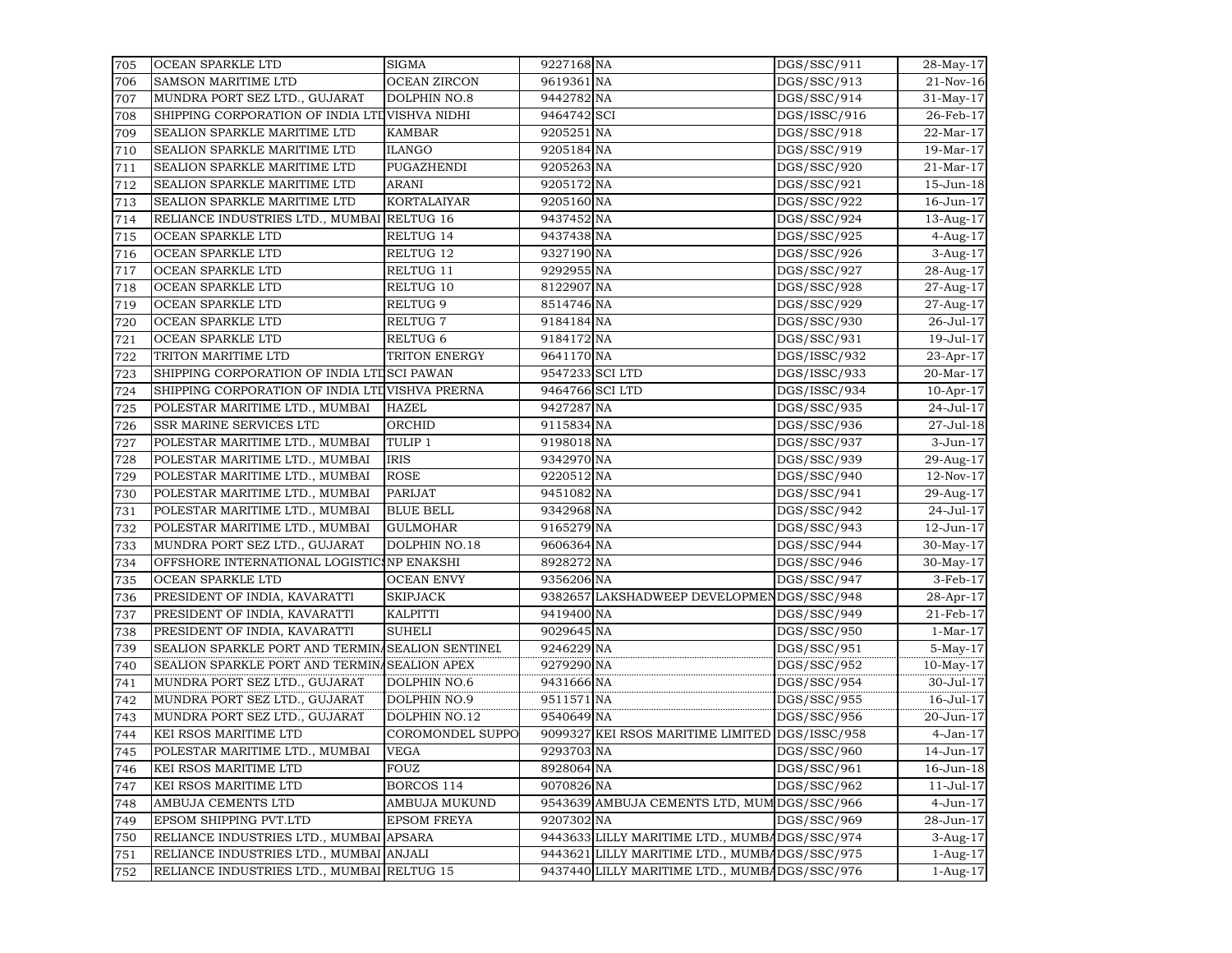| 753 | GLORY SHIP MANAGEMENT LTD                       | MANGALMURTI            | 8709248 NA    |                                                  | DGS/SSC/977               | 9-Jul-17                |
|-----|-------------------------------------------------|------------------------|---------------|--------------------------------------------------|---------------------------|-------------------------|
| 754 | SHIPPING CORPORATION OF INDIA LTD CAMPBELL BAY  |                        | 9214446 SCI   |                                                  | DGS/SSC/978               | 15-Jul-17               |
| 755 | SVS MARINE SERVICES, MUMBAI                     | <b>BHAGVATI</b>        | 8600129 NA    |                                                  | DGS/SSC/981               | 12-Apr-17               |
| 756 | SHIPPING CORPORATION OF INDIA                   | <b>VISHVA EKTA</b>     | 9487897 SCI   |                                                  | DGS/ISSC/982              | 10-Jul-17               |
| 757 | KNK SHIP MANAGEMENT MUMBAI                      | DOLPHIN NO.20          | 9626780 NA    |                                                  | DGS/SSC/983               | 26-Dec-17               |
| 758 | SHIPPING CORPORATION OF INDIA                   | VISHVA BANDHAN         | 9464778 SCI   |                                                  | DGS/ISSC/986              | $6$ -May- $17$          |
| 759 | ORION OFFSHORE LTD., MUMBAI                     | ORION DHANASHREE       | 9121821 NA    |                                                  | $\overline{DGS}$ /SSC/987 | $14$ -May-17            |
| 760 | AMBA SHIPPING & LOGISTICS P.LTD                 | <b>SUMAYLA ONE</b>     | 8216552 NA    |                                                  | DGS/SSC/989               | 12-Jun-17               |
| 761 | SVS MARINE SERVICES, MUMBAI                     | <b>FINORATNA</b>       | 9216872 NA    |                                                  | DGS/SSC/992               | $13$ -Apr- $17$         |
| 762 | SHIPPING CORPORATION OF INDIA                   | <b>SCI KUNDAN</b>      | 9547245 SCI   |                                                  | DGS/ISSC/997              | $\overline{2}$ 4-Sep-17 |
| 763 | OCEAN SPARKLE LTD                               | <b>OCEAN THUNDER</b>   | 9517769 NA    |                                                  | DGS/SSC/998               | 7-Aug-17                |
| 764 | MUNDRA PORT SEZ LTD., GUJARAT                   | DOLPHIN NO.7           | 9439565 NA    |                                                  | DGS/SSC/1002              | 19-Oct-17               |
| 765 | TOLANI SHIPPING CO. LTD., MUMBAI                | PRABHU SUMAT           |               | 9590814 TOLANI SHIPPING                          | DGS/ISSC/1005             | 31-Aug-17               |
| 766 | RELIANCE INDUSTRIES LTD.                        | RELTUG ONE             | 9033921 NA    |                                                  | DGS/SSC/1007              | $11-Jun-17$             |
| 767 | RELIANCE INDUSTRIES LTD.                        | RELTUG TWO             | 9033933 NA    |                                                  | DGS/SSC/1008              | $11-Jun-17$             |
| 768 | RELIANCE INDUSTRIES LTD.                        | <b>RELTUG FIVE</b>     | 8212790 NA    |                                                  | DGS/SSC/1009              | 12-Jun-17               |
| 769 | RELIANCE INDUSTRIES LTD.                        | RELTUG EIGHT           | 8022248 NA    |                                                  | DGS/SSC/1010              | 12-Jun-17               |
| 770 | KEI RSOS MARITIME LTD                           | MAJU <sub>2</sub>      | 8500783 NA    |                                                  | DGS/SSC/1011              | 8-Jun-17                |
| 771 | ALBATROSS SHIPPING AGENCIES PLTD ALBATROSS      |                        | 7925170 NA    |                                                  | DGS/SSC/1012              | 8-May-18                |
| 772 | TAG OFFSHORE LIMITED                            | TAG 11                 | 8600002 NA    |                                                  | DGS/SSC/1013              | 8-Nov-17                |
| 773 | RESHAMSINGH & CO.PVT.LTD                        | RESCO <sub>5</sub>     | 9580924 NA    |                                                  | DGS/SSC/1015              | $11-Nov-17$             |
| 774 | <b>SAMSON MARITIME LTD</b>                      | OCEAN OPAL             |               | 9626493 SAMSON MARITIME LTD                      | DGS/ISSC/1019             | $7-Oct-17$              |
| 775 | <b>GREATSHIP (INDIA) LTD</b>                    | <b>GREATSHIP VIDYA</b> |               | 9618226 GREATSHIP (INDIA) LTD                    | DGS/SSC/1020              | $5 -$ Jul $-17$         |
| 776 | RELIANCE INDUSTRIES LTD                         | <b>EAGLE</b>           |               | O.NO.2926 LILLY MARITIME LTD., MUMBADGS/SSC/1024 |                           | $5-Aug-17$              |
| 777 | RELIANCE INDUSTRIES LTD                         | <b>APURVA</b>          |               | O.NO.2920 LILLY MARITIME LTD., MUMBADGS/SSC/1025 |                           | 8-Aug-17                |
| 778 | RELIANCE INDUSTRIES LTD                         | <b>POONAM</b>          |               | 9437452 LILLY MARITIME LTD., MUMBADGS/SSC/1026   |                           | 7-Aug-17                |
| 779 | RELIANCE INDUSTRIES LTD                         | <b>CHETAK</b>          | O.NO.2925     | LILLY MARITIME LTD., MUMBAI                      | DGS/SSC/1027              | 6-Aug-17                |
| 780 | CAN OFFSHORE LIMITED                            | KARAN                  | 8410457 NA    |                                                  | DGS/SSC/1029              | $6$ -Jun-18             |
| 781 | ABS MARINE SERVICES LTD                         | TUG TEBMA TEAM 2       | 9475662 NA    |                                                  | DGS/SSC/1030              | 19-Jul-17               |
| 782 | SHIPPING CORPORATION OF INDIA LTD VISHVA VIKAS  |                        |               | 9487902 SCI LTD                                  | DGS/ISSC/1032             | 25-Jul-17               |
| 783 | SHIPPING CORPORATION OF INDIA LTD VISHVA DIKSHA |                        |               | 9487914 SCI LTD                                  | DGS/ISSC/1033             | 6-Sep-17                |
| 784 | SHIPPING CORPORATION OF INDIA LTL SCI MUKTA     |                        |               | 9524918 SCI LTD                                  | DGS/ISSC/1035             | 7-Sep-17                |
| 785 | AMBA SHIPPING & LOGISTICS P.LTD                 | <b>MADHWA</b>          | O.NO.7680     | <b>NA</b>                                        | DGS/SSC/1036              | 13-Feb-18               |
| 786 | PUNJ LLOYD LTD                                  | MAHESH 1               | O.No.M7666 NA |                                                  | DGS/SSC/1037              | 6-Sep-17                |
| 787 | AMBA SHIPPING & LOGISTICS P.LTD                 | <b>KUBER</b>           | O.NO.M7715 NA |                                                  | DGS/SSC/1038              | 13-Dec-17               |
| 788 | SPARKLE PORT SERVICES LTL                       | <b>OCEAN PIONEER</b>   | 9571129 NA    |                                                  | DGS/SSC/1039              | 7-Dec-17                |
| 789 | SPARKLE PORT SERVICES LTL                       | <b>OCEAN PERFECT</b>   | 9571131 NA    |                                                  | DGS/SSC/1041              | 30-Nov-17               |
| 790 | VINAYAK MARINE SERVICE P.LTD                    | VMS <sub>3</sub>       | 8828135 NA    |                                                  | DGS/SSC/1044              | 29-May-17               |
| 791 | SHIPPING CORPORATION OF INDIA                   | AHIMISA                | 9547257 SCI   |                                                  | DGS/ISSC/1046             | 7-Dec-17                |
| 792 | SEAPORT SHIPPING LTD., MUMBAI                   | SAGAR MANJUSHA         |               | 9342920 SEAPORT SHIPPING PVT.LTD                 | DGS/ISSC/1048             | 4-Apr-17                |
| 793 | <b>CAN OFFSHORE LIMITED</b>                     | <b>CANARA PROGRESS</b> | 9107588 NA    |                                                  | DGS/SSC/1049              | 14-Apr-18               |
| 794 | ESSAR OFFSHORE SUBSEA LTD                       | DLB NAND GAURAV        | O.NO.m-7751NA |                                                  | DGS/SSC/1051              | $11$ -Jun-18            |
| 795 | AMBA SHIPPING & LOGISTICS P.LTD                 | TRANSTAR               | 8888563 NA    |                                                  | DGS/SSC/1054              | 3-Oct-17                |
| 796 | POLESTAR MARITIME LTD., MUMBAI                  | <b>WATER LILY</b>      | 9620865 NA    |                                                  | DGS/SSC/1057              | 3-Oct-17                |
| 797 | GREAT EASTERN SHIPPING CO.LTD.                  | <b>JAG VIDHI</b>       | 8818207 GESCO |                                                  | DGS/ISSC/1058             | 3-Feb-18                |
| 798 | OCEAN SPARKLE LTD                               | <b>OCEAN EMPIRE</b>    | 9658862 NA    |                                                  | DGS/SSC/1059              | 18-Apr-18               |
| 799 | SHIPPING CORPORATION OF INDIA                   | DESH SHOBHA            |               | 9459046 SCI LTD                                  | DGS/ISSC/1060             | 5-Mar-18                |
| 800 | HIND OFFSHORE PVT.LTD., MUMBAI                  | SEA PATRIOT            | M-7621        | <b>NA</b>                                        | DGS/SSC/1063              | 11-Apr-18               |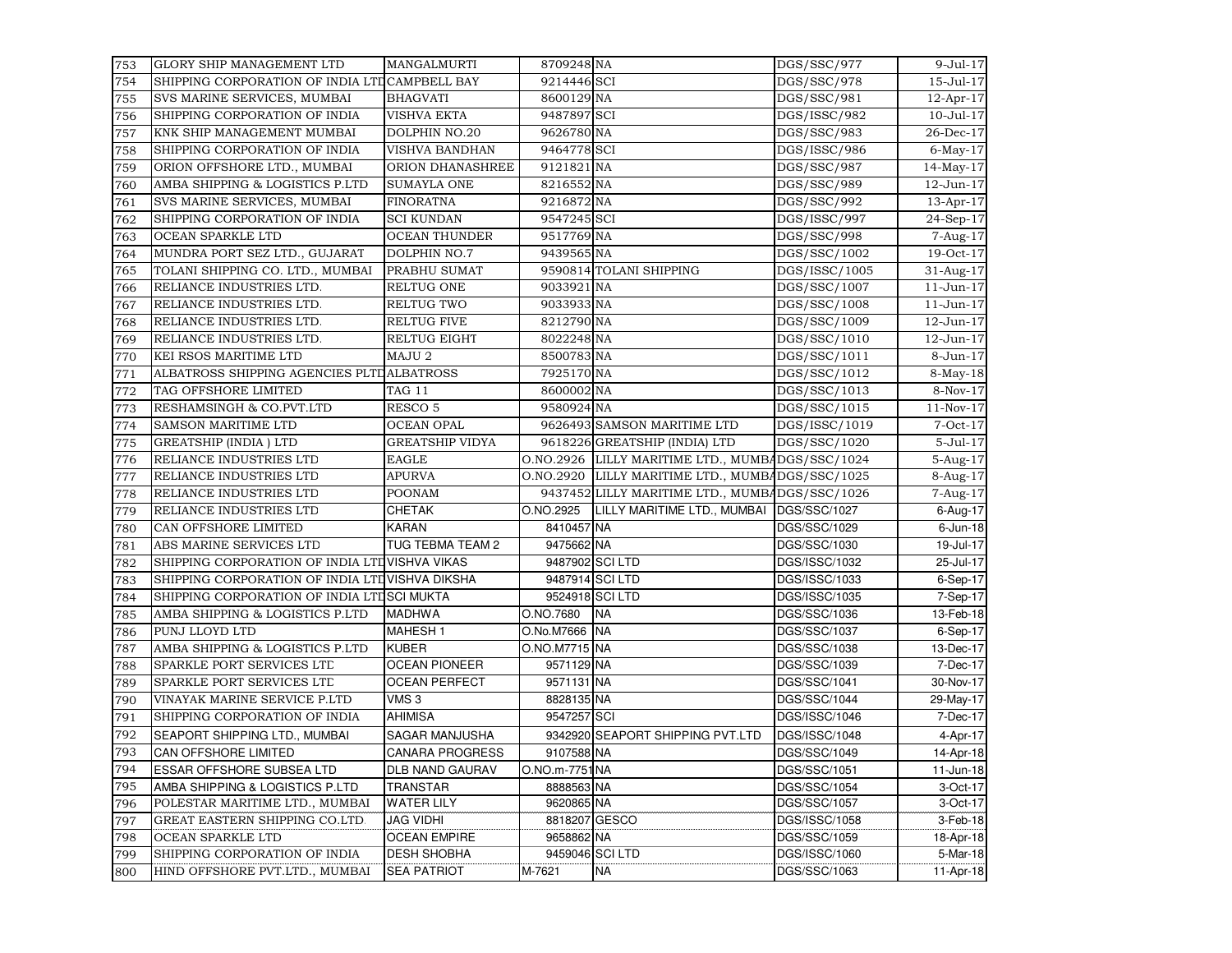| 801        | HIND OFFSHORE PVT.LTD., MUMBAI                 | <b>SEA STALLION</b>                     | M-7576                     | <b>NA</b>                                        | DGS/SSC/1064                  | 8-Apr-18              |
|------------|------------------------------------------------|-----------------------------------------|----------------------------|--------------------------------------------------|-------------------------------|-----------------------|
| 802        | SHIPPING CORPORATION OF INDIA                  | <b>VISHVA PREETI</b>                    | 9533490 NA                 |                                                  | DGS/ISSC/1065                 | 28-Apr-18             |
| 803        | POLESTAR MARITIME LTD., MUMBAI                 | <b>ORCHID STAR</b>                      | 9658850 NA                 |                                                  | DGS/SSC/1067                  | 4-Mar-18              |
| 804        | TAG OFFSHORE LIMITED                           | <b>TAG 10</b>                           | 9474474 NA                 |                                                  | DGS/ISSC/1068                 | 20-Apr-18             |
| 805        | SAMSON MARITIME LTD                            | <b>OCEAN CITRINE</b>                    |                            | 9626481 SAMSON MARITIME LTD                      | DGS/SSC/1069                  | 17-Mar-18             |
| 806        | LAKSHADWEEP DEVELOPMENT CORPOELIKALPENI        |                                         | 9649378 NA                 |                                                  | DGS/SSC/1070                  | 29-Apr-18             |
| 807        | OCEAN SPARKLE LTD                              | <b>OCEAN BRAVE</b>                      | 9421752 NA                 |                                                  | DGS/SSC/1071                  | 27-Jul-17             |
| 808        | NEW MANGALORE PORT TRUST                       | <b>SWARNA</b>                           | 9217046 NA                 |                                                  | DGS/SSC/1072                  | 28-Apr-18             |
| 809        | NEW MANGALORE PORT TRUST                       | <b>KABINI</b>                           | 9219123 NA                 |                                                  | DGS/SSC/1073                  | 15-May-18             |
| 810        | NEW MANGALORE PORT TRUST                       | VARAHI                                  | 9113757 NA                 |                                                  | DGS/SSC/1074                  | 5-May-18              |
| 811        | NEW MANGALORE PORT TRUST                       | <b>ISHWARI</b>                          | 9521954 NA                 |                                                  | DGS/SSC/1075                  | 24-Jul-18             |
| 812        | NEW MANGALORE PORT TRUST                       | SAMBHAVI                                | 9113769 NA                 |                                                  | DGS/SSC/1076                  | 15-Apr-18             |
| 813        | SPARKLE PORT SERVICES LTL                      | <b>OCEAN ENTERPRISE</b>                 | 9640932 NA                 |                                                  | DGS/SSC/1079                  | 8-Dec-17              |
| 814        | SHIPPING CORPORATION OF INDIA                  | <b>VISHVA JYOTI</b>                     |                            | 9603881 SCI LTD                                  | DGS/ISSC/1080                 | 22-Mar-18             |
| 815        | SULA SHIPPING & LOGISTICS P LTD                | <b>VIGHNRAJ</b>                         |                            | 8015659 SULA SHIPPING & LOGISTICS                | DGS/ISSC/1081                 | 4-Jul-18              |
| 816        | <b>GREATSHIP (INDIA) LTD</b>                   | <b>GREATSHIP RACHNA</b>                 |                            | 9607332 GREATSHIP (INDIA) LTD                    | DGS/ISSC/1083                 | 20-Mar-18             |
| 817        | S.R. OFFSHORE PRIVATE LTD                      | <b>REGENT</b>                           | 8746753 NA                 |                                                  | DGS/SSC/1084                  | 22-Jan-18             |
| 818        | BAKER HUGHES OIL FIELD SERVICES                | <b>VESTFONN</b>                         | 8211849 NA                 |                                                  | DGS/ISSC/1085                 | 27-Jul-18             |
| 819        | DREDGING CORPORATION OF INDIA LIDCI DREDGE XIX |                                         | 9612399 NA                 |                                                  | DGS/ISSC/1086                 | 18-May-18             |
| 820        | S.R. OFFSHORE PRIVATE LTD                      | <b>REENA</b>                            | 9585649 NA                 |                                                  | DGS/SSC/1089                  | 15-Jan-18             |
| 821        | TAG OFFSHORE LIMITED                           | <b>TAG 12</b>                           | 9630456 NA                 |                                                  | DGS/ISSC/1090                 | 29-Jul-18             |
| 822        | SINDHU MARINE                                  | KOHINOOR 1                              | 9623271 NA                 |                                                  | DGS/SSC/1091                  | 26-Sep-18             |
| 823        | SHIPPING CORPORATION OF INDIA                  | <b>SCI URJA</b>                         | 9547269 NA                 |                                                  | DGS/ISSC/1092                 | 18-Aug-18             |
| 824        | SPARKLE PORT SERVICES LTL                      | <b>OCEAN ELITE</b>                      | 9640920 NA                 |                                                  | DGS/SSC/1095                  | 8-Dec-17              |
| 825        | DOEHLE DANAUTIC I PVT LTD                      | DAWN MATHURA                            |                            | 9079171 DOEHLE DANAUTIC INDIA P LTDDGS/ISSC/1096 |                               | 29-Aug-18             |
| 826        | SALGAOCAR MINING IND. PVT. LTD.                | PYAREYLAL                               | 9377731 NA                 |                                                  | DGS/SSC/1097                  | 29-Nov-17             |
| 827        | ESSAR OFFSHORE SUBSEA LTD                      | <b>SCANLAY 1</b>                        | O.NO D 7067 NA             |                                                  | DGS/SSC/1098                  | 9-Apr-18              |
| 828        | SHIPPING CORPORATION OF INDIA                  | <b>KD MALAVIYA</b>                      | 9576349 NA                 |                                                  | DGS/SSC/1099                  | 21-Aug-18             |
|            | GLOBAL UNITED SHIPPING INDIA PL                | SANVI                                   | 9207742 NA                 |                                                  | DGS/ISSC/1100                 | 29-Sep-18             |
| 829        |                                                | PANAMAX 5                               |                            |                                                  |                               |                       |
| 830        | FLEET MANAGEMENT PVT.LTL                       |                                         | 9202807 NA                 |                                                  | DGS/ISSC/1101                 | 6-Aug-18              |
| 831        | SHIPPING CORPORATION OF INDIA                  | PR NAYAK                                | 9576351 NA                 |                                                  | DGS/SSC/1102                  | 25-Aug-18             |
| 832        | OCEAN SPARKLE LTD                              | <b>OCEAN JOY</b>                        | 9159634 NA                 |                                                  | DGS/SSC/1103                  | 7-Nov-18              |
| 833        | AMBA SHIPPING & LOGISTICS P.LTD                | AADYA                                   |                            | 8513699 AMBA SHIPPING LTD                        | DGS/SSC/1104                  | 1-Aug-18              |
| 834        | <b>SAMSON MARITIME LTD</b>                     | <b>OCEAN JADE</b>                       |                            | 9660750 SAMSON MARITIME LTD                      | DGS/ISSC/1105                 | 25-Nov-18             |
| 835        | OCEAN SPARKLE LTD                              | <b>OCEAN BREEZE</b>                     | 9561502 NA                 |                                                  | DGS/SSC/1106                  | 4-Dec-18              |
| 836        | AMBA SHIPPING & LOGISTICS P.LTD                | <b>COASTAL TRIUMPH</b>                  | 9534913 NA                 |                                                  | DGS/SSC/1108                  | 24-Mar-19             |
| 837        | FLEET MANAGEMENT PVT.LTL                       | <b>AEGIS FORTUNE</b>                    | 9222601 NA                 |                                                  | DGS/ISSC/1109                 | 21-Aug-18             |
| 838        | SHIPPING CORPORATION OF INDIA                  | <b>VISHVA CHETNA</b>                    | 9603893 NA                 |                                                  | DGS/ISSC/1110                 | 16-Aug-18             |
| 839        | COASTLINE SHIPPING INDIA PVT.LTD               | <b>COAST EMERALD</b>                    | 8628248 NA                 |                                                  | DGS/SSC/1112                  | 25-Jun-18             |
| 840        | SEVEN ISLANDS SHIPPING LTD                     | <b>VICTORY</b>                          |                            | 8910706 SEVEN ISLANDS SHIPPING                   | DGS/ISSC/1114                 | 6-Nov-18              |
| 841        | DREDGING CORPORATION OF INDIA LIDCI DREDGE XX  |                                         | 9612404 NA                 |                                                  | DGS/ISSC/1115                 | 18-Dec-18             |
| 842        | VAN OORD INDIA PVT. LTD                        | <b>VOLVOX DELTA</b>                     | 8304567 NA                 |                                                  | DGS/ISSC/1116                 | 13-Jan-19             |
| 843        | COASTAL SEAWAYS ISLAND PVT LTD                 | <b>COASTAL CRUISE</b>                   |                            | 9134737 ABS MARINE SERVICES LTD                  | DGS/SSC/1117                  | 13-Oct-18             |
| 844        | KVR OFFSHORE PVT.LTD                           | SONA II                                 | 9558347 NA                 |                                                  | DGS/SSC/1120                  | 23-Feb-19             |
| 845        | <b>GESCO</b>                                   | <b>JAG PRANAV</b>                       | 9281932 GESCO              |                                                  | DGS/ISSC/1121                 | 18-Mar-19             |
| 846        | OCEAN SPARKLE LTD                              | SEA LION ACE                            | 9620906 NA                 |                                                  | DGS/SSC/1122                  | 8-Apr-19              |
|            |                                                |                                         |                            |                                                  |                               |                       |
| 847<br>848 | <b>GESCO</b><br><b>J.D.LOGISTICS</b>           | <b>JAG PRABHA</b><br>LOTUS <sub>1</sub> | 9270749 GESCO<br>O.NO.2800 | <b>NA</b>                                        | DGS/ISSC/1123<br>DGS/SSC/1125 | 12-Jan-19<br>4-Jun-18 |